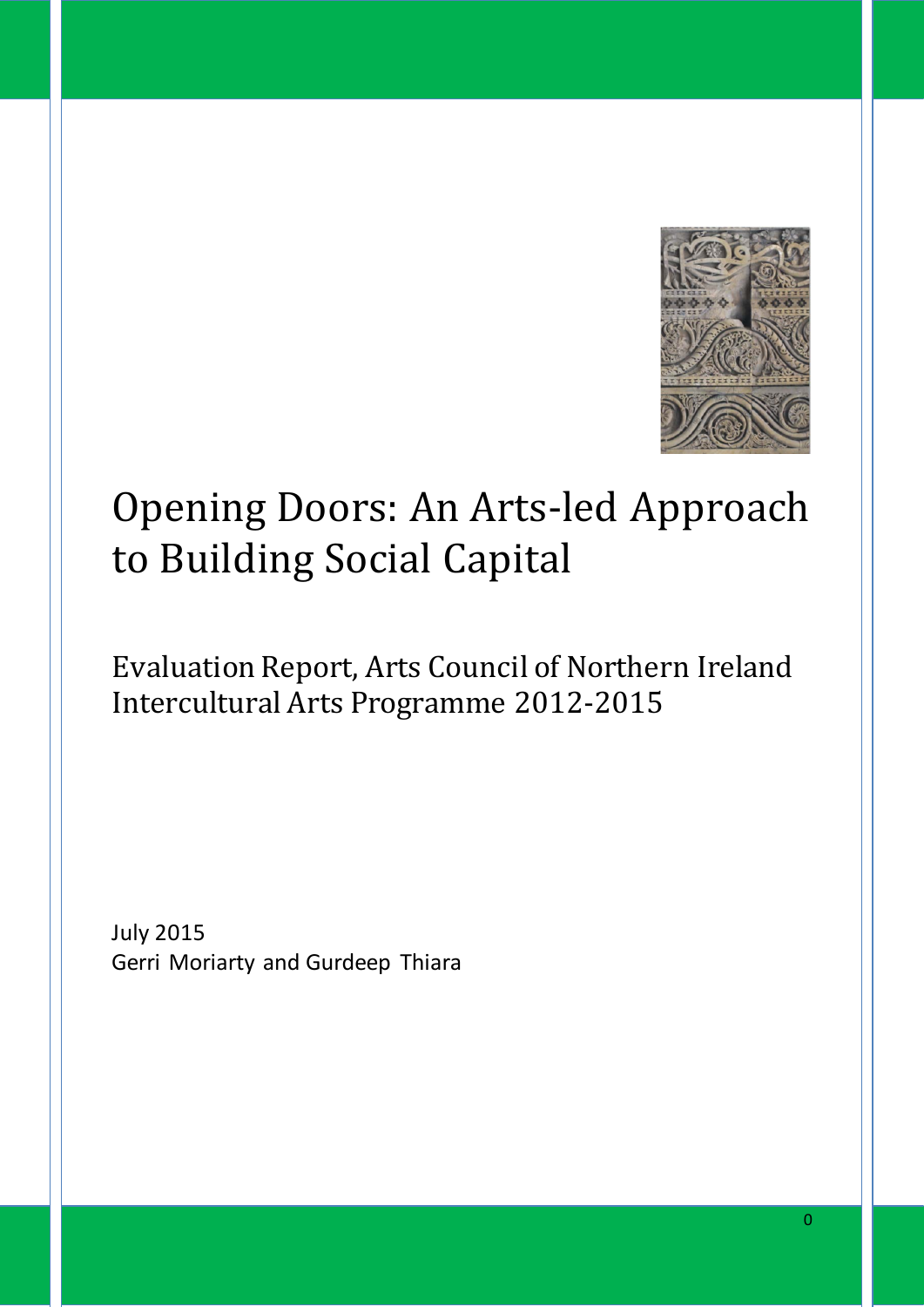# **Contents**

| <b>Executive Summary</b>                                     | P <sub>2</sub> |
|--------------------------------------------------------------|----------------|
| 1. Introduction                                              | P <sub>6</sub> |
| 2. Summary of Intercultural Arts Programme (ICAP) Activity   | P7             |
| 2.1 Awards to community and voluntary organisations          |                |
| 2.2 Awards to individual artists                             |                |
| 2.3 Support programme for individuals and organisations      |                |
| 2.4. Networking events                                       |                |
| 2.5 Art work created and developed through the programme     |                |
| 3. Organisations who received ICAP Awards                    | P8             |
| 3.1 Analysis by type of organisation and type of project     |                |
| <b>3.2 Selected Case Studies</b>                             |                |
| 3.3 Key Learning Points                                      |                |
| 4. Individual artists who received ICAP Awards               | <b>P16</b>     |
| 4.1 Analysis of outputs and outcomes                         |                |
| <b>4.2 Selected Case Studies</b>                             |                |
| <b>4.3 Key Learning Points</b>                               |                |
| 5. PICAS Support Programme                                   | <b>P23</b>     |
| 6. Additional networking events                              | <b>P25</b>     |
| 7. Benefits of the ICAP programme                            | <b>P25</b>     |
| 7.1 Benefits to participants                                 |                |
| 7.2 Benefits to artists/project managers                     |                |
| <b>7.3 Benefits to audiences</b>                             |                |
| 7.4 Benefits to Arts Council Northern Ireland (ACNI)         |                |
| 7.5 Wider public benefit                                     |                |
| 8. Challenges faced by the ICAP programme                    | <b>P33</b>     |
| 9. Recommendations                                           | <b>P34</b>     |
| 10. Summary                                                  | <b>P40</b>     |
|                                                              |                |
| <b>Appendix 1: Demographic Profile</b>                       | <b>P42</b>     |
| <b>Appendix 2: Thanks</b>                                    | <b>P44</b>     |
| Appendix 3: Assessment of programme's performance indicators | <b>P45</b>     |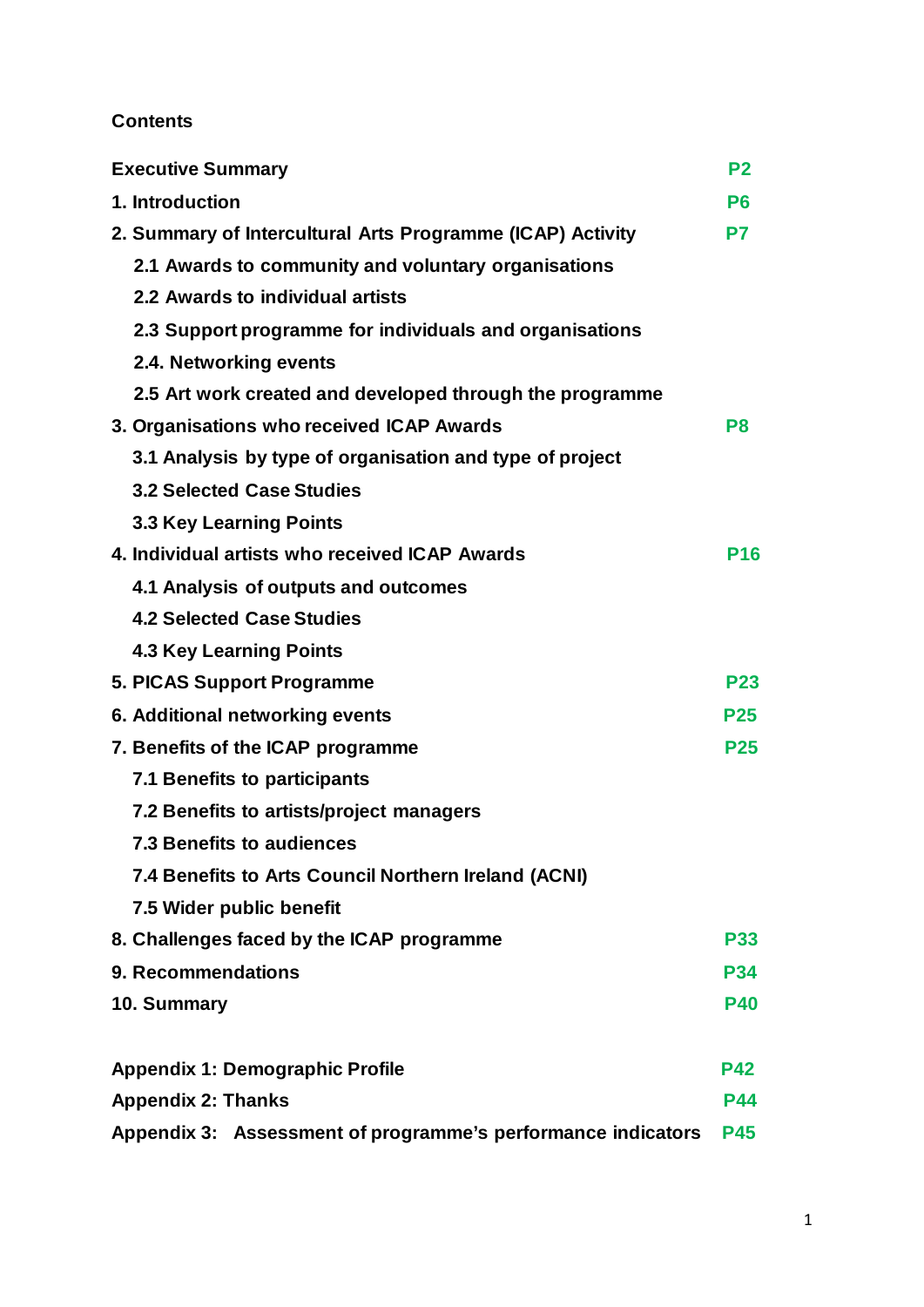# **Executive Summary**

In 2011, Arts Council Northern Ireland (ACNI) launched a five year Intercultural Arts Strategy. Its aim was '*to create many avenues for minority ethnic communities to access and participate in the arts in Northern Ireland and further afield'*. In 2012, it began work on a three year dedicated Intercultural Arts Programme (ICAP), with three strands:

- **An arts grants programme supporting collaborations between organisations, new and existing communities and artists**. ACNI made 34 awards to community organisations wishing to deliver intercultural arts projects; three organisations did not take up their awards, and four organisations received 2 awards each, so 31 projects and 27 organisations were funded. A total of £202,644 was made available for this strand of the programme. It is estimated that 3,500 participants were involved in this strand of the programme and that 5,053 members of the public attended events and exhibitions as audience members.
- **Two schemes for professional artists, the Minority Ethnic Individual Artists Award and the Artist in the Community Award**. ACNI made 20 Minority Ethnic Individual Artist awards to 18 individual artists, a total allocation of £22,702. Two Artist in the Community Awards were made and an allocation of £8450 was made to this strand of work
- **A programme of training, networking and development and networking opportunities for artists and communities exploring the area of the Arts and cultural diversity**. The Programme for Intercultural Arts Support (PICAS) was delivered by Community Arts Partnership and funding of £71,478 was allocated for this purpose.

This report notes two additional important areas of programme activity. Firstly, in addition to the networking events organised by Community Arts Partnership, ACNI organised a symposium (the Art of Inclusion) for arts organisations, artists and community and voluntary sector organisations and the evaluation team organised a smaller-scale seminar. Secondly, as a collective body of work, the art created through the programme by individual practitioners and by participants working with skilled facilitators illustrate the power of the creative imagination to celebrate diversity, address the injustice of racism and influence feelings and thinking in wider society.

The report analyses the organisations awarded funding by: district council location<sup>[1](#page-2-0)</sup>; by the art form they used for their projects; by type of organisation; by whether projects might be described as 'encounter', 'collaborative creative enterprise', or 'addressing issues of racism'. Approximately half of projects funded took place in the Belfast City Council, with small groups of projects in Derry City and Strabane District Council. Mid Ulster District Council and Fermanagh and Omagh District Council; other projects were dispersed across other district councils, with the exception of Ards and Down District Council and Mid and East Antrim Borough Council, where no projects took place. Visual Arts was the most popular art form, followed by music and dance; a small number of projects involved drama and digital arts and there were no

<span id="page-2-0"></span> $1$  Using the new District Councils as an aid to benchmarking in the future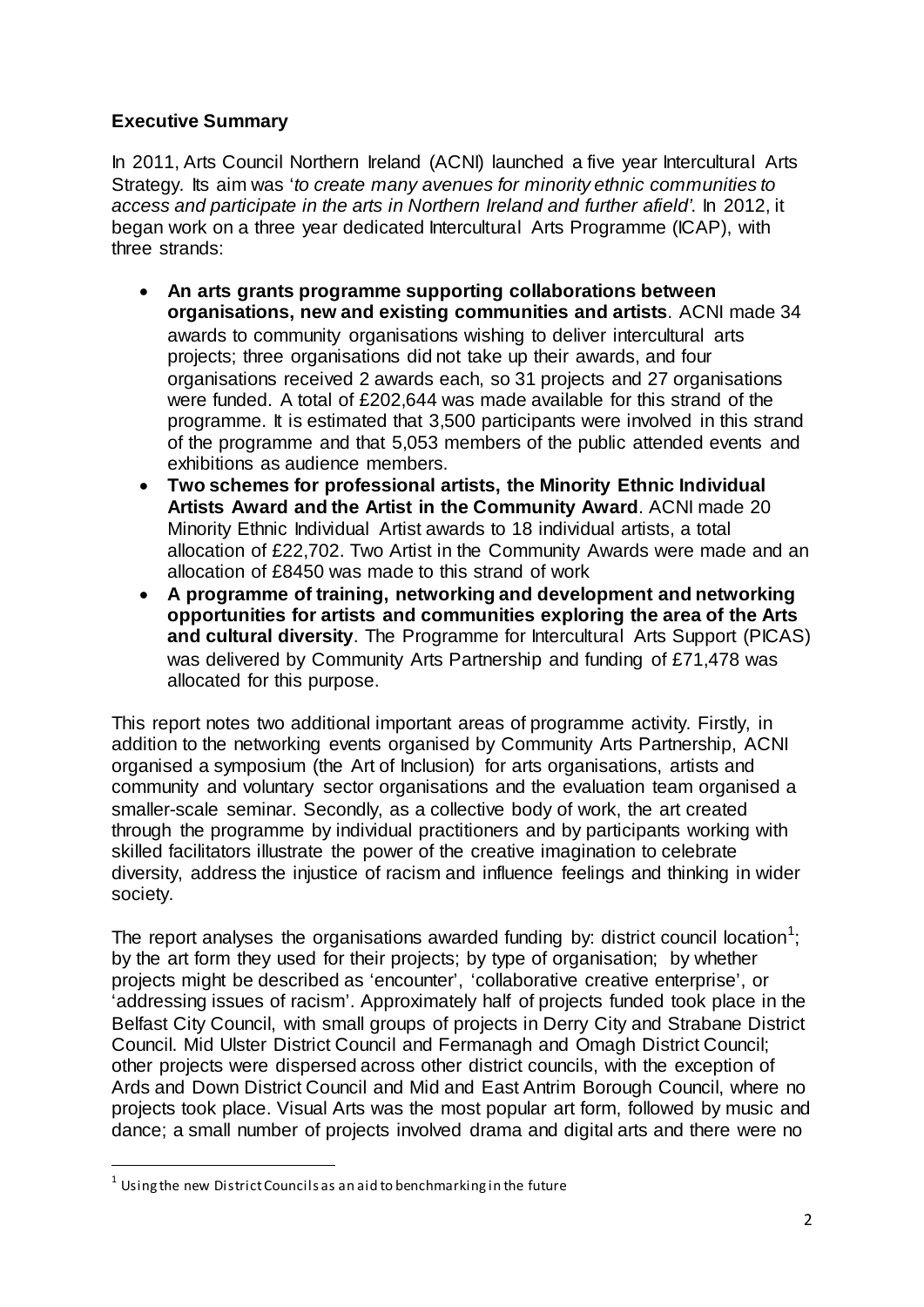literature projects. Approximately 45% of organisations were community-based arts/cultural organisations, who were able to extend their work through this funding, 33% were community organisations with an intercultural focus on work with young people and 22% were community organisations with an intercultural focus on work with adults. More than half of the projects were 'encounter' or 'taster projects'; these included galas, festivals and small-scale art-form workshops. A quarter of the projects were 'collaborative creative enterprises', that is they involved people from different cultural backgrounds working together to create a unique and innovative art work. A small number of projects addressed issues such as racism and raciallymotivated bullying directly. 4 case studies are used to illustrate the kinds of work undertaken by organisations and a number of key lessons are drawn from organisations' experiences.

The countries of origin or heritage of individual artists awarded funding through the programme included Argentina, Mexico, Ghana, South Africa, India, Sri Lanka, Bulgaria, Hungary, Japan, Jamaica, Poland, Portugal, and England. Their Awards were analysed by art form, final outputs and outcomes. Here, music was the most popular art-form followed by visual arts and dance; fewer artists worked in drama or literature. Six artists combined art forms in their work. Over half of the Individual Artist Awards resulted in public performances or workshops relating to dance or music, over a quarter of the Awards led to exhibitions in community/ communitybased cultural venues and over a quarter of Awards led to the production of written materials including exhibition catalogues, poetry anthologies, story-telling scripts and a draft script for a bi-lingual short play. Evaluation forms submitted by artists revealed that, for example, 71% of the artists thought that the Award had enabled them to develop their professional skills, 57% thought they had been able to reach new audiences and/or new participants and 28% thought they had made new partnerships as a result of their Award. 3 case studies are used to illustrate how artists used their Awards and a number of key lessons are drawn from the experience of artists and from findings of the Symposium, the 'Art of Inclusion'

The report draws on Community Arts Partnership's monitoring and evaluation systems to describe work undertaken through the PICAS programme. This included: 8 funding clinics, a 1 day training exploring intercultural arts methodologies and how these might be applied within a Northern Ireland context with 80 artists and a 2 day extended training with 20 artists, 3 seminars on the topic 'Rights and Responsibilities' (one for independent artists with 25 participants, one for arts organisations with 6 participants and one for community groups with 7 participants. There were two conferences, one to launch the programme in November 2013 with 120 participants) and one during the week of March 2nd -6th 2015 with 150 participants. The programme co-ordinator responded to a wide range of informal requests for advice and support and there was a development programme for a small number of arts organisations, currently working with an intercultural remit.

Evaluation questionnaires submitted by participants make it clear that the programme attracted participants from a wide range of heritage backgrounds, including Northern Ireland, the Republic of Ireland, Poland, Hungary, China, Portugal, Hong Kong, Russia, Chile, England, India, Bangladesh, Lithuania, Peru and Latvia. Questionnaires and qualitative interviews are used to identify benefits for participants, audiences, artists and project organisers and ACNI. Amongst benefits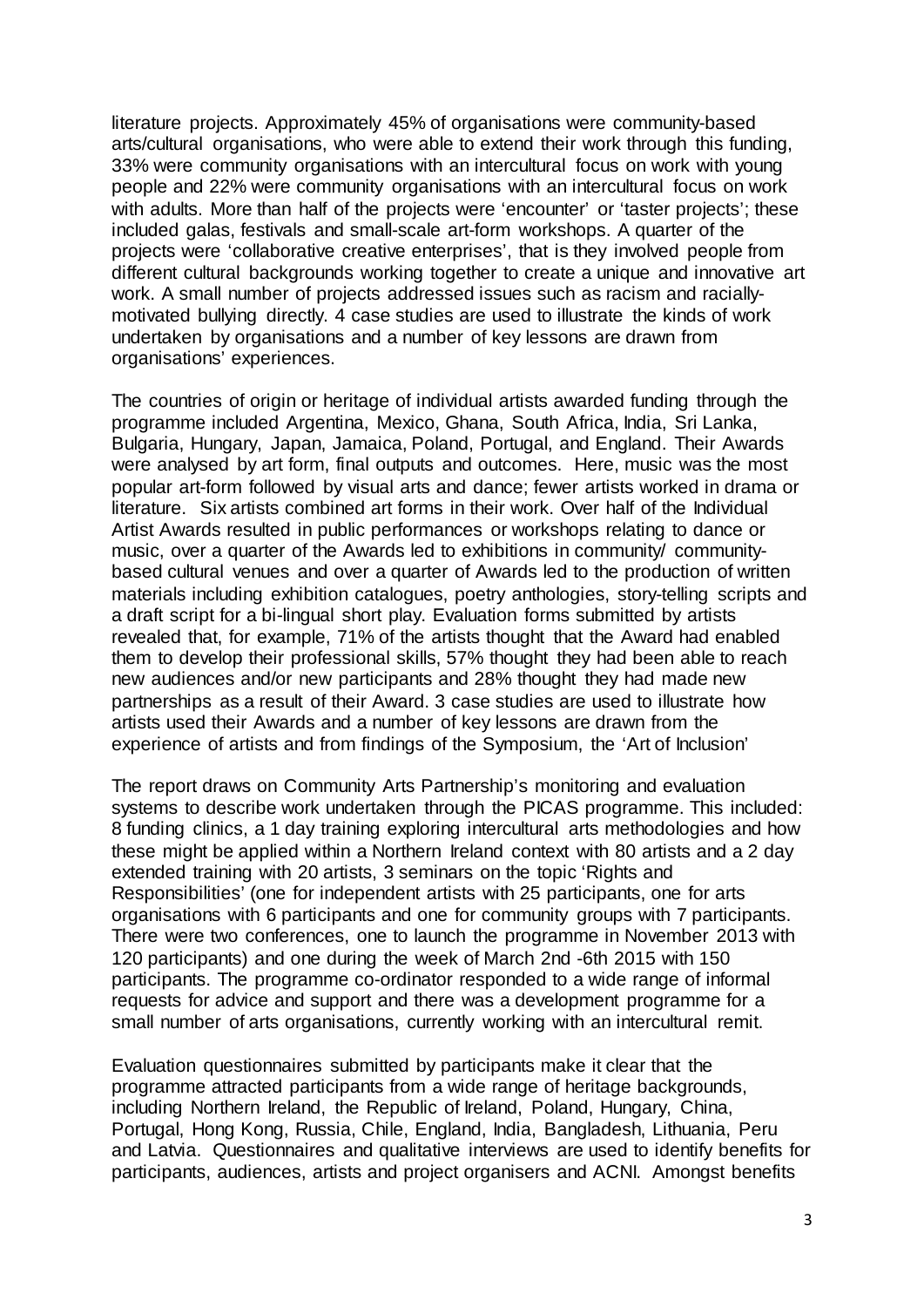identified by participants were: learning more about other people and finding out about cultures different from their own: feeling more part of their local community: more interested in finding out about other people's heritage and about their own: increased skills, confidence and a sense of their own creativity. Questionnaires received from 186 audience members indicate that 98% thought that the event they attended had increased their knowledge and understanding of ethnic minority cultures, 82% thought that the event had contributed a lot to ACNI's aim of supporting ethnic minority communities to engage with the arts and 65% thought the event had changed their attitude to people from other communities.

Eighty nine percent of artist/facilitators thought that the project they had been involved in had contributed to their artistic development, 83% thought it had increased their knowledge of the social issues affecting ethnic minority communities and 69% thought they had learned new ways of linking their art form to participant ability. ACNI has also benefitted from the programme, in positioning itself internationally and regionally as committed to intercultural arts practice, increased their connections to minority ethnic artists living and working in Northern Ireland, increased their knowledge and experience of the aspirations of and challenges faced by individuals and communities wishing to promote intercultural arts practice and signposted individuals and community groups to other potential sources of financial and in-kind support.

The report comments on wider public benefits from the programme. Arts-led initiatives provided a safe, non-threatening and positive space where individuals and groups were able to explore similarities, differences and new ways of being and working together. New friendships were noted by many of those who took part in the programme as an important outcome of their work; research suggests that friendship is an important way of reducing intolerance in society. Many of the projects have resulted in individuals and communities having new access to public institutions, other agencies working in Northern Ireland and beyond and to community and voluntary sector spaces and the visibility of the work created through the programme presents a positive challenge to perceptions of Northern Ireland as a closed society, living in the past.

A set of challenges faced by the programme are considered. The ambitions for the programme were very high, yet dedicated financial and human resources were constrained; this puts into context both what has been achieved and what remains to be achieved. The themes adopted by the programme as criteria used language familiar to government and to highly-professionalised arts and voluntary sector organisations, but less resonant for individual artists and smaller voluntary sector organisations. The initial framework proposed for the evaluation was inappropriate for the age and language base of many of the programme participants and cumbersome for small-scale voluntary organisations that had neither the specialist skills nor the resources to administer lengthy questionnaires to participants and audiences. Steps were taken, by ACNI and by the evaluation team to address these problems in a number of different ways. There were missed opportunities for dialogue, connection and profiling within the programme. These can largely be attributed to weaknesses in project design and lack of resources for post-Award development work.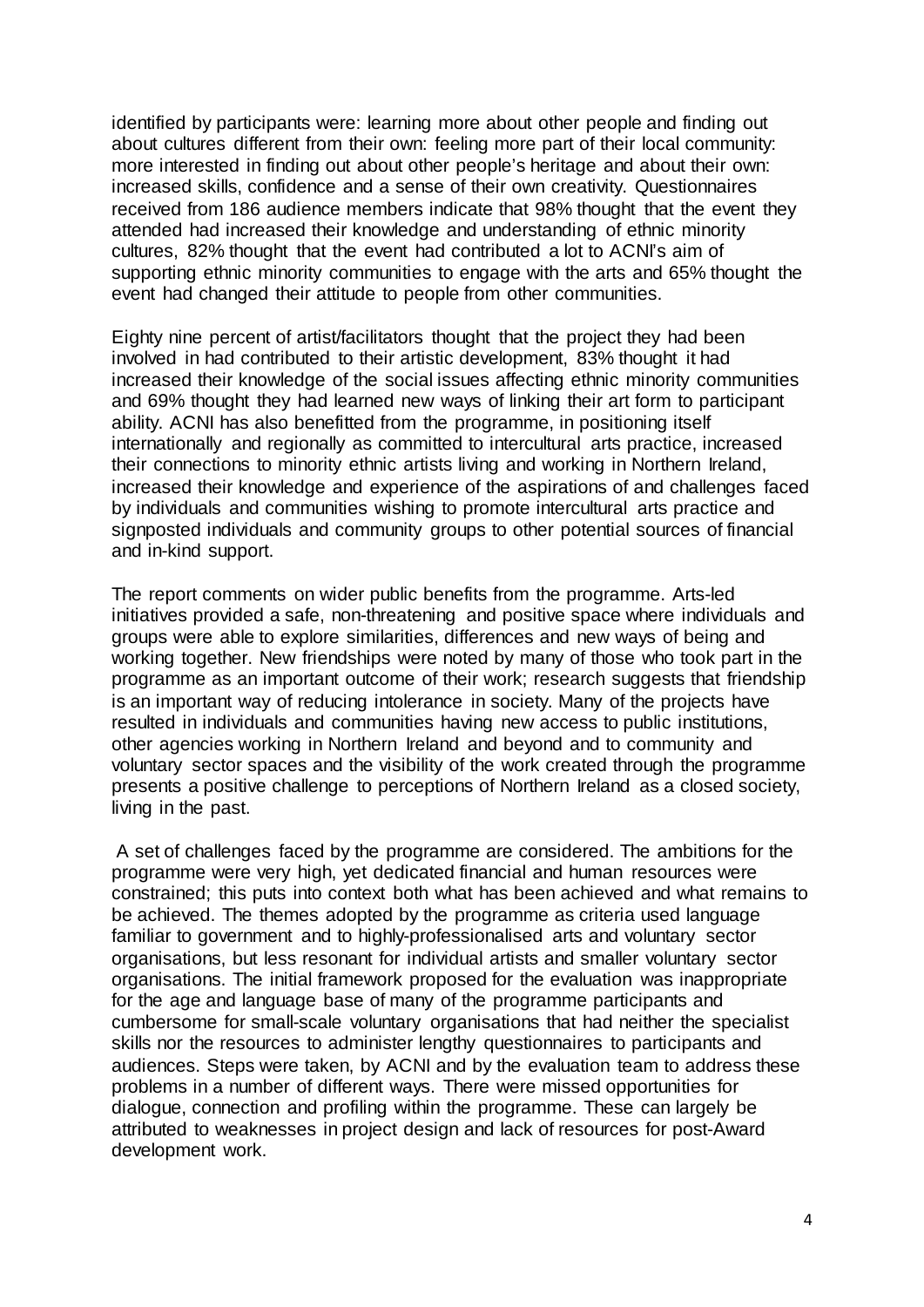There are four key recommendations drawn from learning from the programme, with more detailed suggestions as to how these might be implemented. These are primarily intended for consideration by ACNI, but have implications for the arts and voluntary sector in Northern Ireland, for other existing and potential funders of work which promotes intercultural dialogue, and for policy-makers. The recommendations propose:

- Mainstreaming intercultural policy and practice across ACNI
- Developing a smaller-scale, more targeted Phase 2 ICAP programme (2017- 2020)
- Supporting a continuation of the PICAS programme, whilst recognising that it cannot meet the needs of all artists at all stages of their careers
- Developing further approaches for advocacy for the benefits of intercultural arts practice

The report concludes that doors have undoubtedly been opened through the ICAP programme, helping to build social capital, the personal, relational and organisational resources available to improve community life and solve social problems. The programme has also enabled participants and audiences across Northern Ireland to work with a wide range of professional artists and enjoy making, presenting and experiencing innovative art works. This represents the beginning of an exciting and inspiring journey, a journey that will continue and expand over many decades to come.

There are three appendices. Appendix 1 sets out an indicative demographic profile for Northern Ireland, to help contextualise the programme. Appendix 2 assesses the programme against its intended outputs and outcomes. Appendix 3 thanks and acknowledges the many individuals and organisations who have contributed their time, knowledge and ideas for the future of this area of work to the evaluation team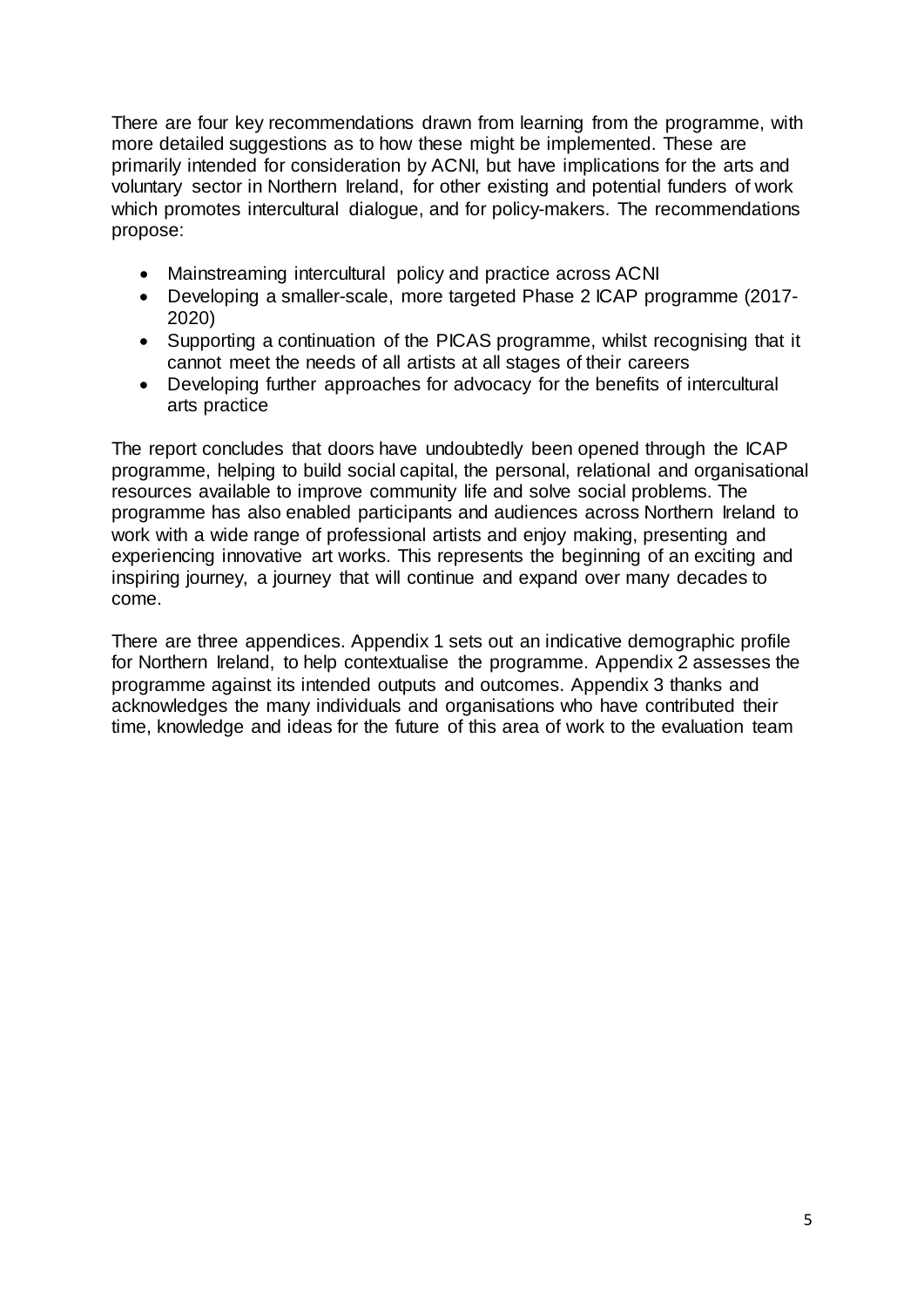# **Introduction**

In 2011, Arts Council Northern Ireland (ACNI) launched a five year Intercultural Arts Strategy. Its aim was '*to create many avenues for minority ethnic communities to access and participate in the arts in Northern Ireland and further afield'*. ACNI's Chief Executive described it as '*a pioneering initiative developed in response to Northern Ireland's changing social and cultural landscape. It sets out to tackle racism and promote cultural pluralism by bringing all our communities together through the arts.*'

The Strategy proposed six key themes:

- **Intercultural Engagement**Promoting exchanges between different cultural groups within society.
- **Developing the Minority Ethnic Arts Infrastructure** Develop collaborative working, through arts and cultural activity between new and existing communities.
- **Using the Arts to develop Community Cohesion** Working to promote cohesion and integration for a shared and better future for all.
- **Using the Arts to increase awareness of diversity** Develop understanding of the diversity that exists in Northern Ireland.
- **Using the Arts to develop Good Relations** Working to develop good relations between new and existing communities in Northern Ireland.
- **Using the Arts as a vehicle to Tackle Racism** Working to tackle racism between new and existing communities in Northern Ireland.

In May 2012, ACNI initiated a dedicated Intercultural Arts Programme (ICAP), which used these six themes as criteria for assessing grants and awards. It had four components:

- an arts grants programme supporting collaborations between organisations, new and existing communities and artists
- two schemes for professional artists, the Artist in the Community Award and the Minority Ethnic Individual Artists Award
- a programme of training, networking and development and networking opportunities for artists and communities exploring the area of the Arts and cultural diversity. This was called PICAS (Programme for Intercultural Arts Support) and was delivered by Community Arts Partnership

ICAP, PICAS and the Art of Inclusion Symposium (which ACNI organised for arts, cultural and community organisations and individual artists during the second year of the programme) can be seen as providing a baseline for intercultural arts policy and practice in Northern Ireland in 2015.

This evaluation report sets out to describe the activity that was funded through the programme, outline the kinds of impact the work has had and make recommendations for the future.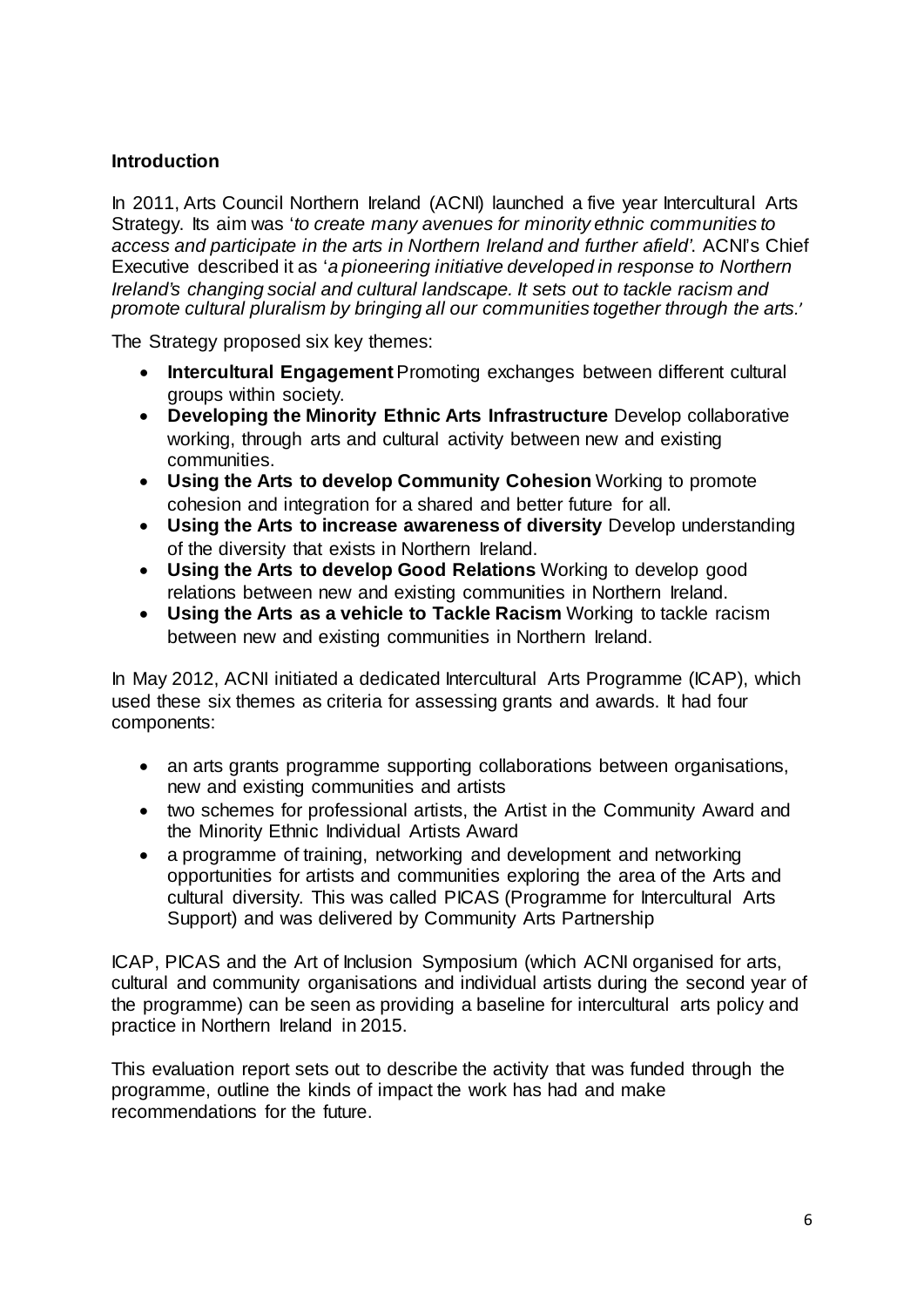# **2. Summary of Programme Activity**

# **2.1 Awards to Community and Voluntary Organisations**

Over a period of 3 years (2012-2015), ACNI made 34 awards to community organisations wishing to deliver intercultural arts projects. Three organisations did not take up their awards, and four organisations received 2 awards each, so 31 projects and 27 organisations were funded. A total of £202,644 was made available for this strand of the programme; Awards ranged between £2,800 and £10,000. It is estimated that 3,500 participants were involved in projects and 5,053 attended events and exhibitions as audience members.

The geographic spread of project awards, allocated according to the new local council areas<sup>[2](#page-7-0)</sup> was:

| Council                                      | Number of      |
|----------------------------------------------|----------------|
|                                              | awards         |
| Belfast City Council                         | 14             |
| Derry City and Strabane District Council     | 4              |
| Mid Ulster District Council                  | 4              |
| Fermanagh and Omagh District Council         | 3              |
| Armagh City, Banbridge and Craigavon Borough | $\overline{2}$ |
| Council                                      |                |
| Newry, Mourne and Down District Council      | $\overline{2}$ |
| Antrim and Newtonabbey Borough Council       | 1              |
| Causeway Coast and Glens District Council    | 1              |
| Lisburn and Castlereagh City Council         | 1              |
| Ards and North Down Borough Council          | O              |
| Mid and East Antrim Borough Council          | n              |

An analysis of art forms used in these projects reveals that visual arts was the most popular, followed by music and dance; in several projects, these art forms were used together. A small number of projects involved drama and digital arts and there were no literature projects. Figure 1 shows the ratio of art forms used in projects in the programme



<span id="page-7-0"></span> $2$  The 11 new councils came into existence in Northern Ireland on 1st April 2015, but have been used as the most useful reference point for a baseline analysis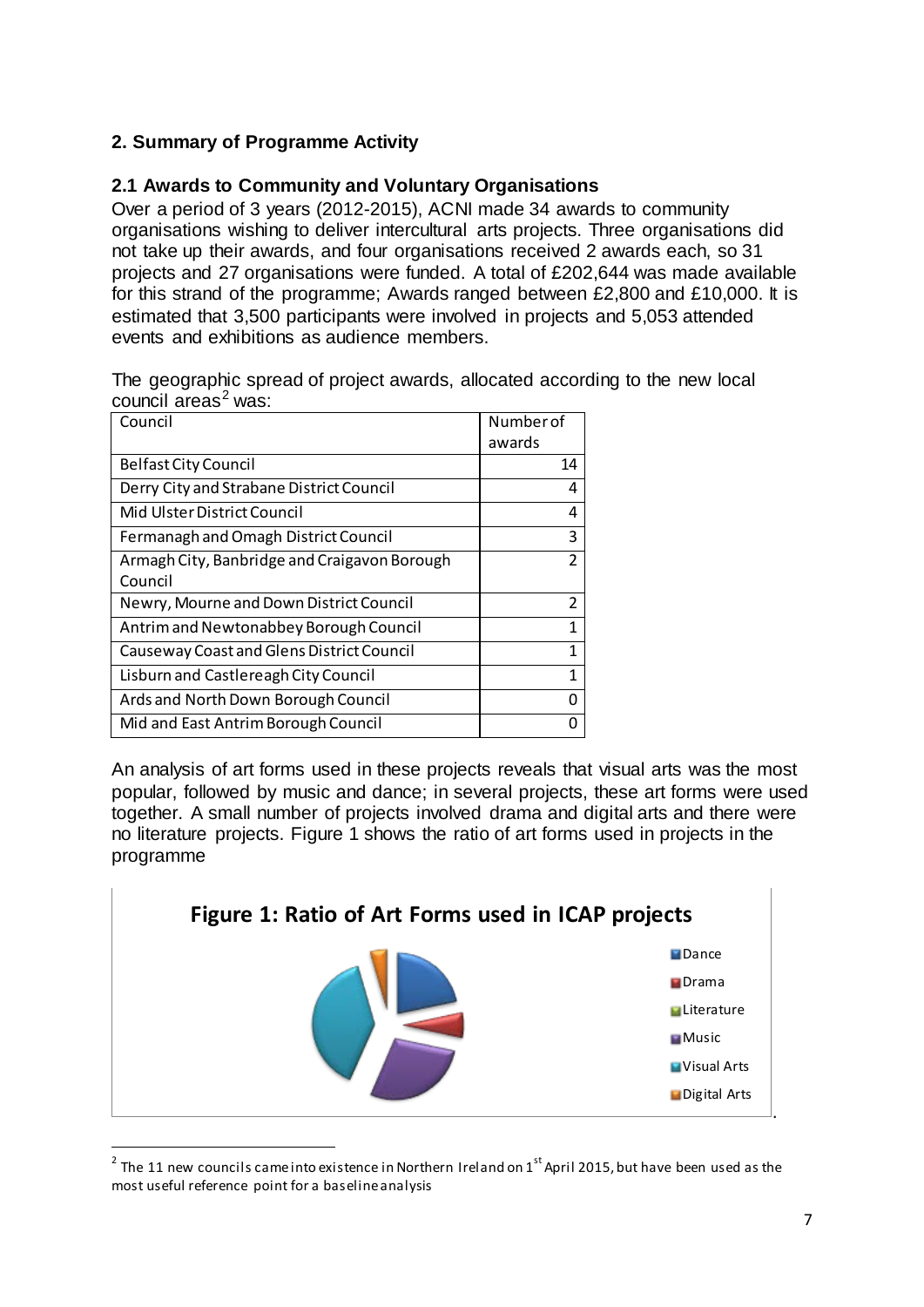# **2.2 Individual Artist Awards**

ACNI made 20 awards to 18 individual artists under the strand of the programme which prioritised individual artists from minority ethnic backgrounds. A total allocation of £22,702 was made, with an average spend of £1,135 per project.

Two grants were awarded to artists under an Artist in the Community strand, which aimed to '*provide professional artists with time and resources to work within intercultural community settings to reflect research and consider arts practice within this context'*. An allocation of £8,450 was made to this strand of work

An analysis of art forms reveals that music was the most popular, followed by visual arts and dance; fewer artists used drama or literature. Approximately one third of the artists combined art forms.

The heritage background of the artists reflected the ethnic diversity of contemporary Northern Ireland; their countries of origin or heritage included Argentina, Mexico, Ghana, South Africa, India, Sri Lanka, Bulgaria, Hungary, Japan, Jamaica, Poland, Portugal, and England.

#### **2.3 Support Programme for Individuals and Organisations**

Community Arts Partnership was commissioned by ACNI to deliver a programme of training, advice and networking (PICAS), in support of the implementation of the strategy). Funding of £71,478 was allocated for this purpose.

#### **2.4 Networking Events**

Seven networking events were held, organised by Community Arts Partnership, ACNI and the evaluation team

#### **2.5 Art Work created and developed through the programme**

Collectively, the art works created through the programme by individual practitioners and by participants working with skilled facilitators illustrate the power of the creative imagination to celebrate diversity, address the injustice of racism and influence feelings and thinking in wider society. This evaluation records a number of other kinds of outputs and outcomes which can be attributed to the programme but this body of work is central to its impact and is, in many ways, both the least measurable and the most tangible.

#### **3. Organisations who received ICAP Awards**

#### **3.1 Analysis by type of organisation and type of project**

Of the 27 organisations funded through ICAP, it is estimated that:

• Approximately 45% were existing arts/cultural organisations, who were able to extend their programmes of work because of their award. An example in this category is the Northern Ireland Sikh Association, who held a one day festival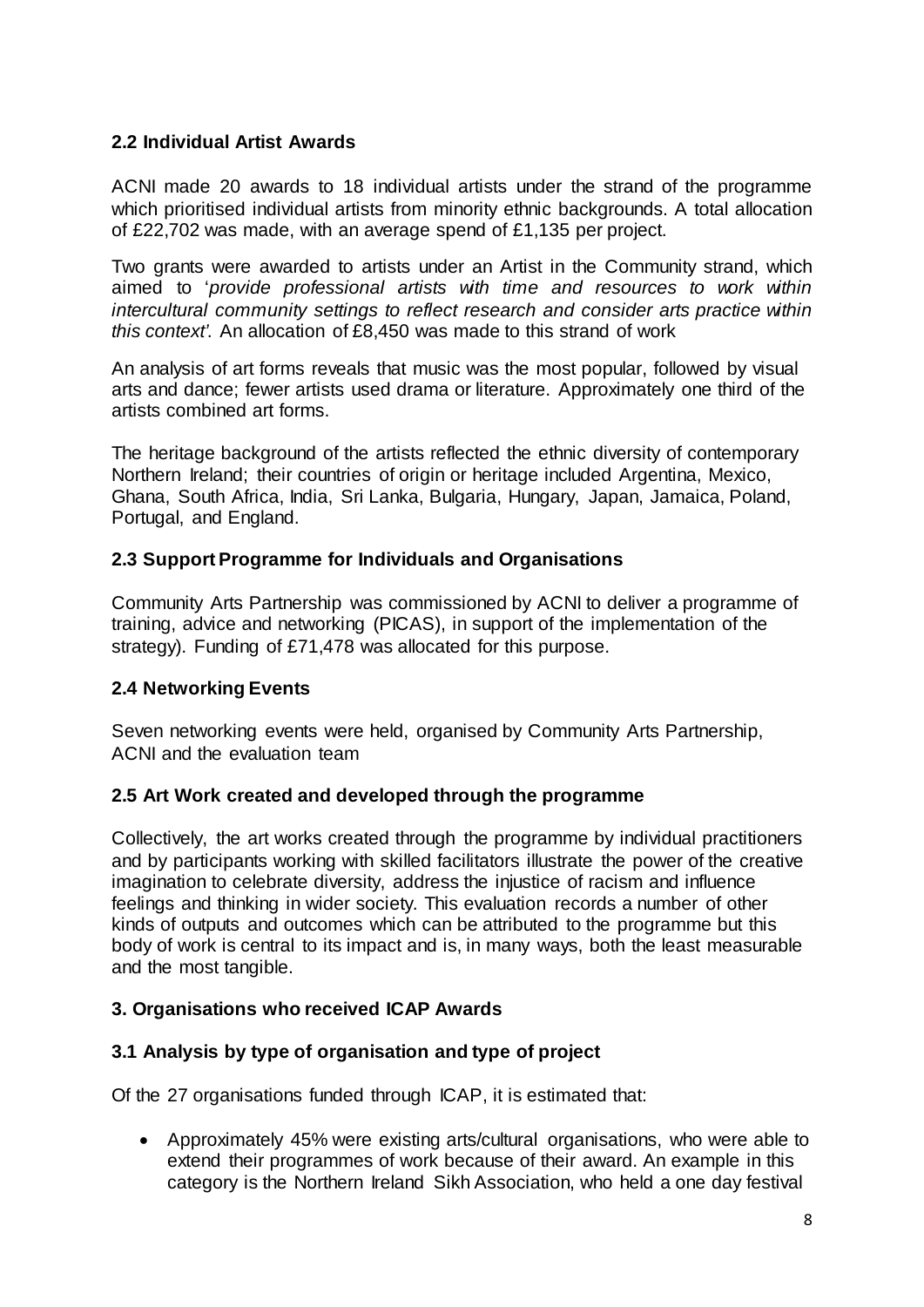within the Gurdwara in Derry for the public and the Sikh community, preceded by a series of workshops

- Approximately 33% were community organisations with a focus on intercultural work with young people. About half of these already incorporated arts activities into their work and half had little or no previous experience of using the arts in their work. An example in this category is the Community Intercultural Programme (Craigavon) who organised arts activities for primary school children from a wide variety of cultural backgrounds, who attend their after-schools and holiday programmes
- Approximately 22% were community organisations with a focus on intercultural work with adults. An example in this category is the Lagan Village Youth and Community Group who created a patchwork quilt portraying a range of cultural images important to the participants, some of whom were born and brought up in Northern Ireland and some of whom had come to Belfast from other countries

Figure 2 shows the types of organisation awarded grants through the programme: arts and cultural organisations, community organisations working primarily with adults and community organisations working primarily with young people.



The 31 projects can also be analysed through a different kind of lens:

- More than half of the projects were what might be described as **'encounter' or 'taster'** projects; these kinds of projects included galas, festivals and smallscale art-form workshops
- A quarter of the projects might be described as '**collaborative enterprises'**; these kinds of projects included young people from a variety of cultural backgrounds devising a dance performance together, adults from different cultural backgrounds forming a community choir and adults from different cultural backgrounds working to create a visual arts exhibition
- A small number of projects directly addressed **some of the most difficult issues** facing any society that wishes to promote intercultural dialogue; these projects included a photography exhibition that challenged stereotypical and clichéd assumptions about migrants and a play devised and performed by young people about bullying in schools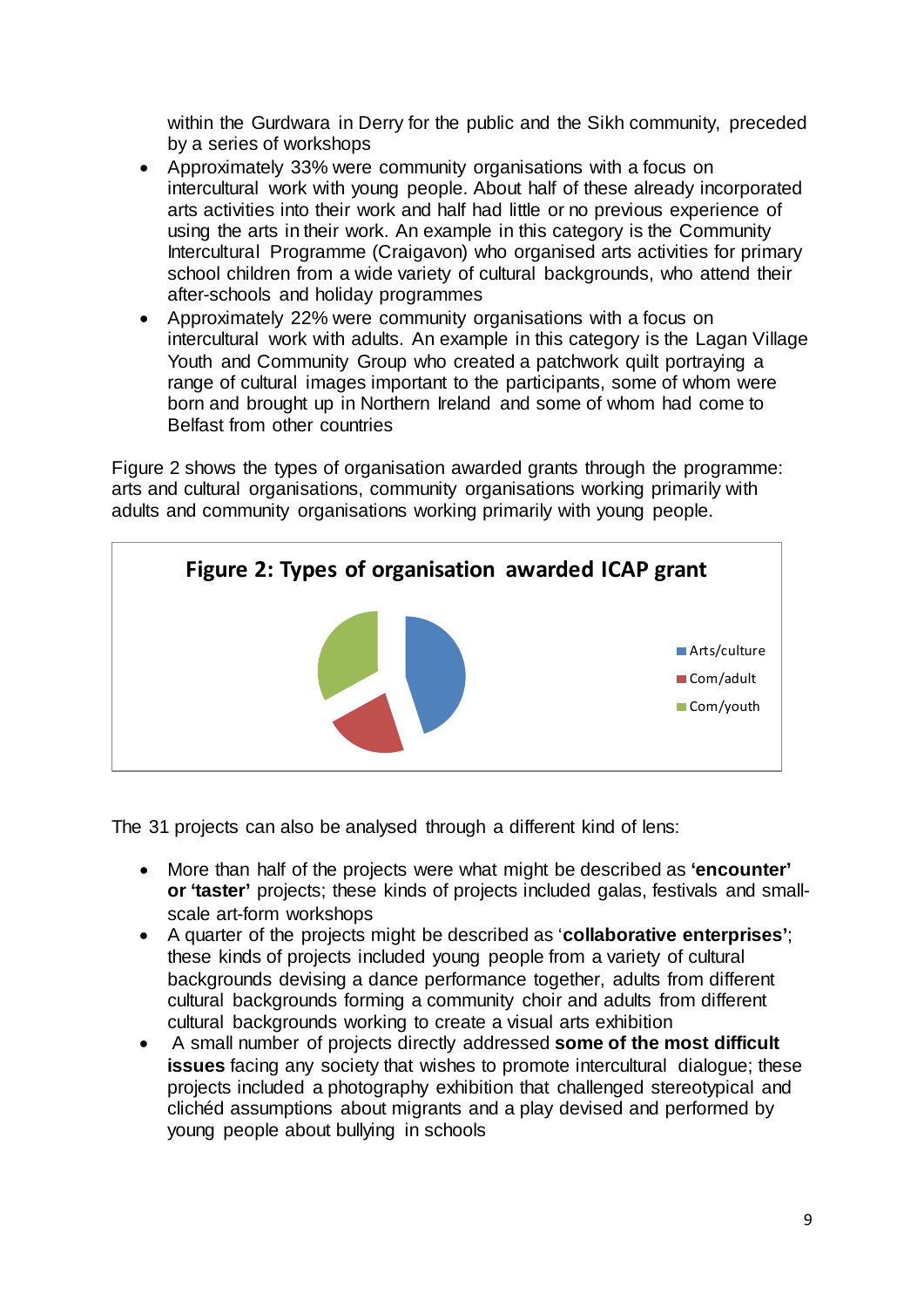# **3.2 Selected Case Studies**

# **Case Study 1: The changing face of Northern Ireland**

The Belonging Project [\(www.belongingproject.org\)](http://www.belongingproject.org/) celebrated the growing diversity of the population of Northern Ireland and made it visible through a multimedia project which showcased the individual stories of migrants through personal items and stories. Participants are photographed with a "memento", an item meaningful to them, and record an interview sharing their migration story.

Photographer Laurence Gibson worked with the Belfast Migrant Centre to photograph 95 participants who have come from different parts of the world to live in Northern Ireland. These beautiful portraits form part of an exhibition which has or will now be seen in venues across Northern Ireland including Stormont Parliament Buildings Long Gallery, the Skainos Centre, Belfast City Hall, the Linen Hall Library, the Garden of Reflection in Derry, many different Public Libraries across Northern Ireland and in the Southbank Centre London. One visitor to the exhibition described it like this: '*Touching and personal project. We are so lucky to be living in a diverse environment.'*

At some venues, the exhibition has been accompanied by equality and diversity awareness-raising workshops, which were attended by 211 participants of all ages. Belfast Migrant Centre is now creating a toolkit and DVD, based on the project, which can be used as an education resource in schools and with community groups.

Key benefits delivered by this project have been:

- **A stunning and accessible end-product** which has been seen by a wide range of people living in many parts of Northern Ireland. There is now a proposal for the exhibition to be displayed at Belfast City airport, which would send out a positive signal to local residents and to visitors alike
- An attractive focus for **continuing intercultural dialogue** beyond the life-time of the project through the project website and through the Belonging tool-kit and DVD. The format of the project also lends itself to being extended further – for example, funding has been given specifically for portraits of women for International Women's Day
- The invitation to participate put **the individual migrant in control of presentation of his/her story**, in direct contrast to their usual experience. One participant said *'I enjoyed explaining myself in my own terms'*.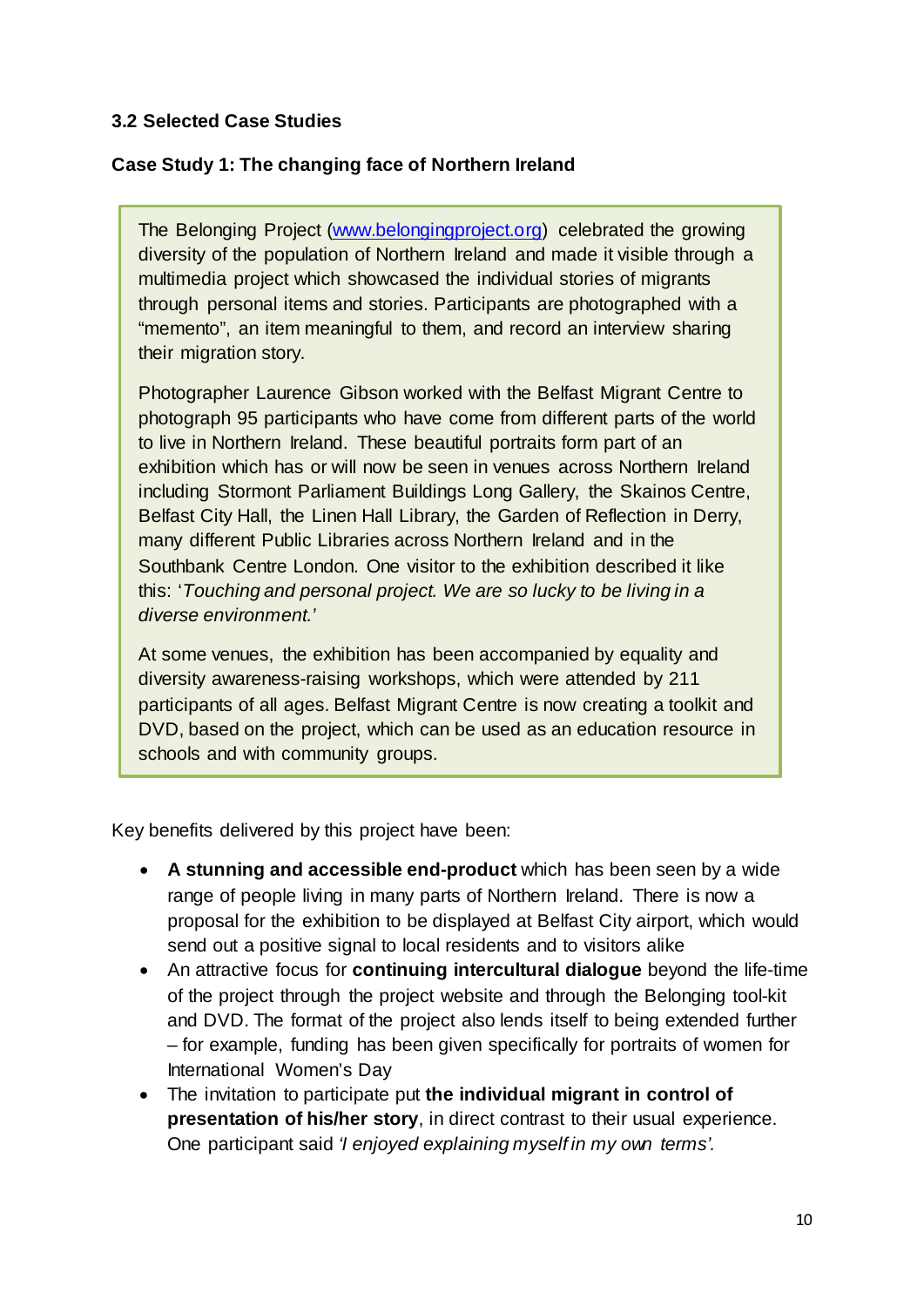• Workshop participants, from indigenous backgrounds, had the opportunity to **explore questions** they had about migrants **in a safe, non-threatening way**. One of the photoshoot participants said '*It's essential for getting to know other realities, especially for people who have never experienced meeting a 'migrant', or understood the tough process a migrant has to go through.'*

# **Case Study 2: Developing new friends across boundaries**

For young people from ethnic minority communities, negotiating identity and building friendships with other young people can be difficult; how can they 'fit in', when and why might they not want to 'fit in'? For young people from majority communities, as one of the young people involved in this project explained, '*If someone new is coming to our school, we don't know how to treat them'*.

'Peace by Piece' encouraged 17 young people, half of whom did not speak English as their first language, to create a piece of drama that highlighted the importance of maintaining one's identity and the right to being accepted and respected regardless of background. It was co-ordinated by Cookstown and Western Shores Area Network and performed for an audience of 150 people in a newly established community venue in Cookstown. A DVD was created as part of the project and has been given to local schools to encourage teachers to raise awareness amongst pupils.

The young people worked with facilitator Charo Lanau Madden to discuss the kinds of difficulties which affected their daily lives, to develop their teamworking skills and to explore equality and diversity and with drama practitioner Carol Doey who devised the script and directed the production. For example, one young girl talked about how she felt she didn't know who she was because she was speaking Polish at home, but not outside home because she believed she wouldn't fit in. Co-ordinator Ola Sobieraj comments '*Some bits of the play were really shocking – like what we call a new child when they arrive at school.'* The young people were cross-cast in the production, so, for example, a young person who was not Eastern European played the part of a young person arriving in Northern Ireland

Key benefits delivered by this project have been:

j

- The production received **good coverage in local media**. This means that many more people than those who attended the performance will have heard about it and what the project was trying to achieve
- The production **directly addressed the issue of racism** and offered potential solutions to difficult issues that young people have to face on a daily basis. It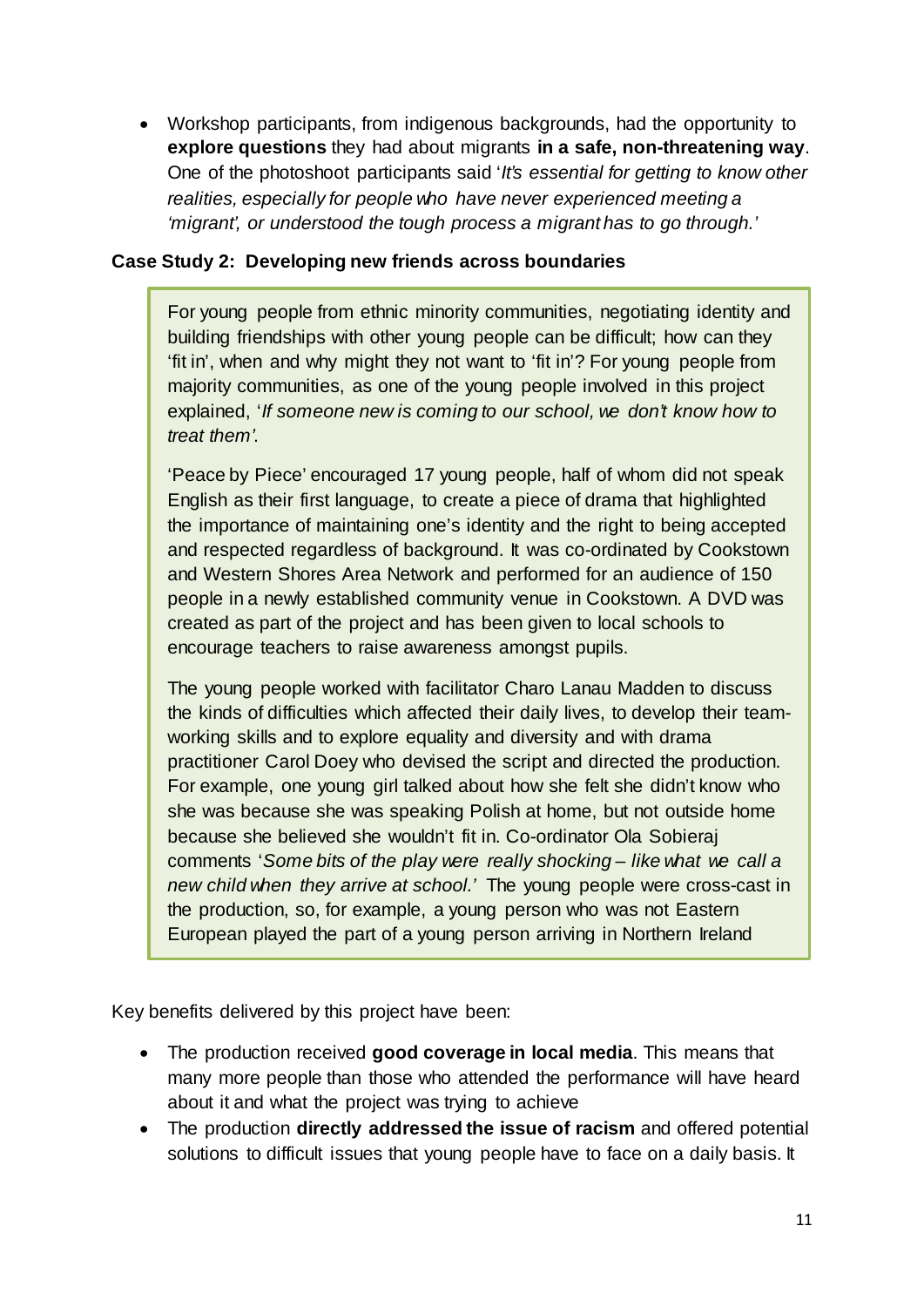offered audiences the opportunity to reflect on belonging and equality and the DVD aims to extend the impact of the project in local schools

- Young people from various countries, schools and religious backgrounds had an opportunity to work and interact together and **new friendships** were developed across boundaries
- Young people were introduced to **a new neutral cultural venue** in their area. Some have joined the regular drama group and others are attending classes there.

# **Case Study 3: Coming together to achieve a common goal**

Recent research indicates that 10 % of the population of Dungannon is made up of international migrants; many are Portuguese speakers (from, for example, Brazil, East Timor, Portugal and Cape Verde), whilst others come from European Accession countries (from, for example, Poland, Russia and Lithuania).

Integr8, co-ordinated by Dungannon Youth Resource Centre, aimed to bring together young people from all of these backgrounds and from Irish and British cultural backgrounds to learn new skills in dance, drumming and visual arts and to create artwork for display in the Centre and performances for an audience of family and friends. A youth worker comments that before the project '*Young people wouldn't talk to each other, they would stay in their own groups and not mix with each other'*.

An extract from the diary of Sheena Kelly, one of the artists involved in this project, demonstrates how the arts attract, energise and enthuse young people and help them learn more about each other and about each other's cultures. She writes '*Great turn out and energy during first session – we did a taster session in Brazilian dance, samba reggae style. Introduced basic contact work and working together creatively in small pairs and groups. Next week introduce African dance styles, body percussion elements '.*

In this relaxed atmosphere, young people felt able to share aspects of their culture with each other; one of the youth workers says '*Two of the girls went outside and lifted 20 to 30 stones, then they showed the others a game to see how many stones they could pick up. The project showed that the young people were interested in asking questions about what other cultures did differently and it sparked a lot of friendships '.* The young people created a performance for an audience of about 70 friends and family and a permanent mosaic for the youth centre.

Key benefits delivered by this project have been: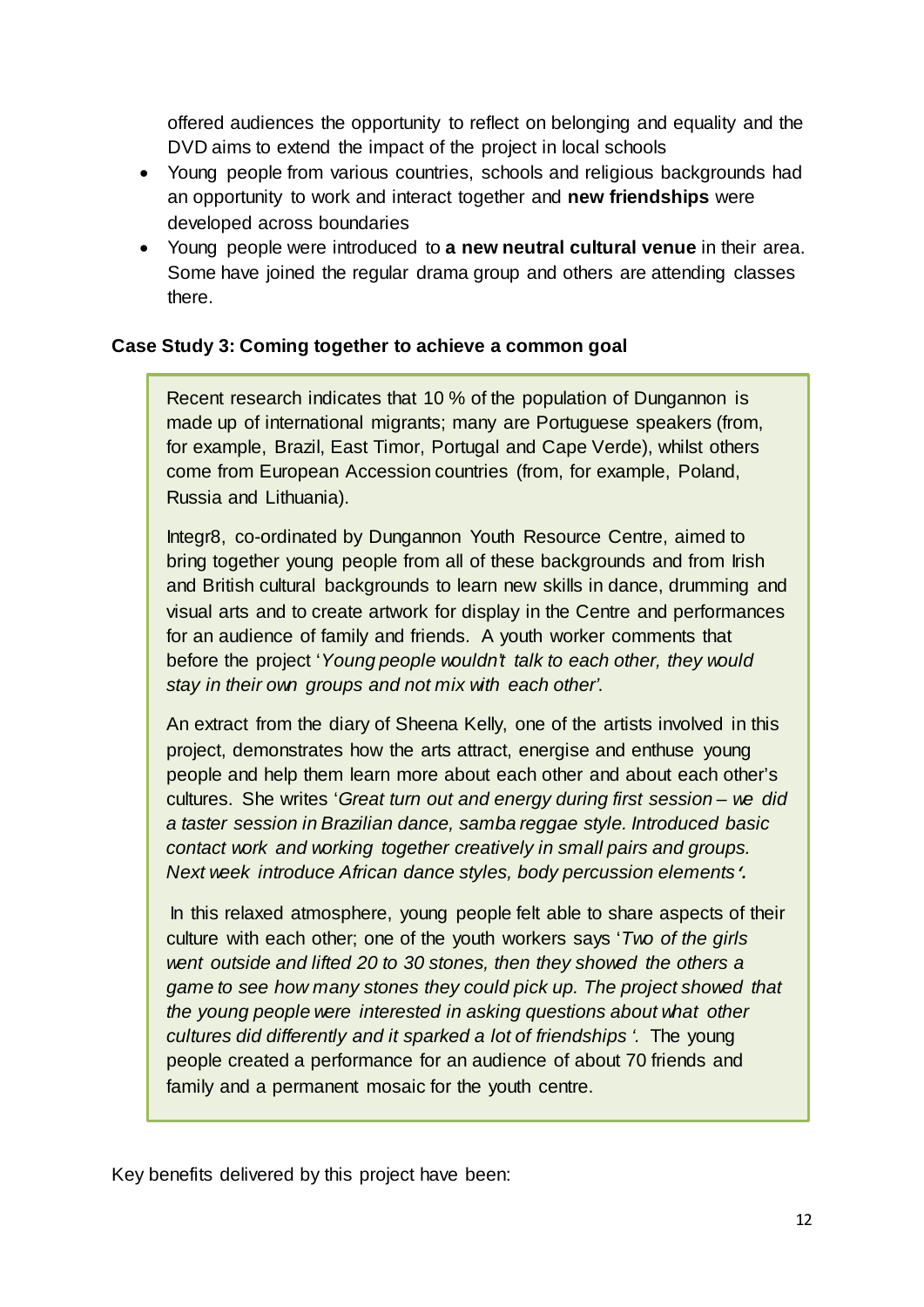- A safe space where young people from different cultures could meet together, learn more about each other, value differences and **work towards achieving a common goal.**
- Friendships between young people from different cultural backgrounds which have **continued beyond the life-time of the project** and outside of the youth centre
- Because this project was funded for two successive years, it was possible to **build on learning** from Year 1 to deliver a more ambitious project in Year 2

# **Case Study 4: Learning and standing together**

The Accolade (All Community Arts Communication) Community Choir was set up in the Newry and Mourne area by classically trained musicians Nikolay and Veselka Ivanov. Many of the participants are older people; one of them comments '*I would never come across some-one from a different ethnic group. We're very parochial here in Newry'***.** 

It has offered the opportunity for 53 people from the Newry Area to meet together to learn more about each other's cultural heritages, to learn songs from many different countries and to perform together at local events and venues. The choir has been established on a cross-community basis. One participant says '*We are made up of the two existing communities - I've no idea what religion other people are*.' It has Indian, African, Zimbabwean, Polish and Portuguese members and its programme features music from Portuguese, Zimbabwean, Polish, Bulgarian, Ukrainian, Irish, Ulster-Scots and Jewish traditions.

An important element of the choir's rehearsal process is that the history, traditions and meanings lying behind the songs are explained to participants by people who are locally settled in the area, which sets up an informal forum for discussion and exchange. Accolade says that '*The fact that we had people from Nigeria, from India, from Portugal (taking part) was not 'normal practice' for most of the participants….. in the process of the project they became more active, more searching and have started to pay more attention to the people from other backgrounds who attend our performances* '. The choir has given 5 performances in the local area and has more planned for the future.

Key benefits delivered by this project have been: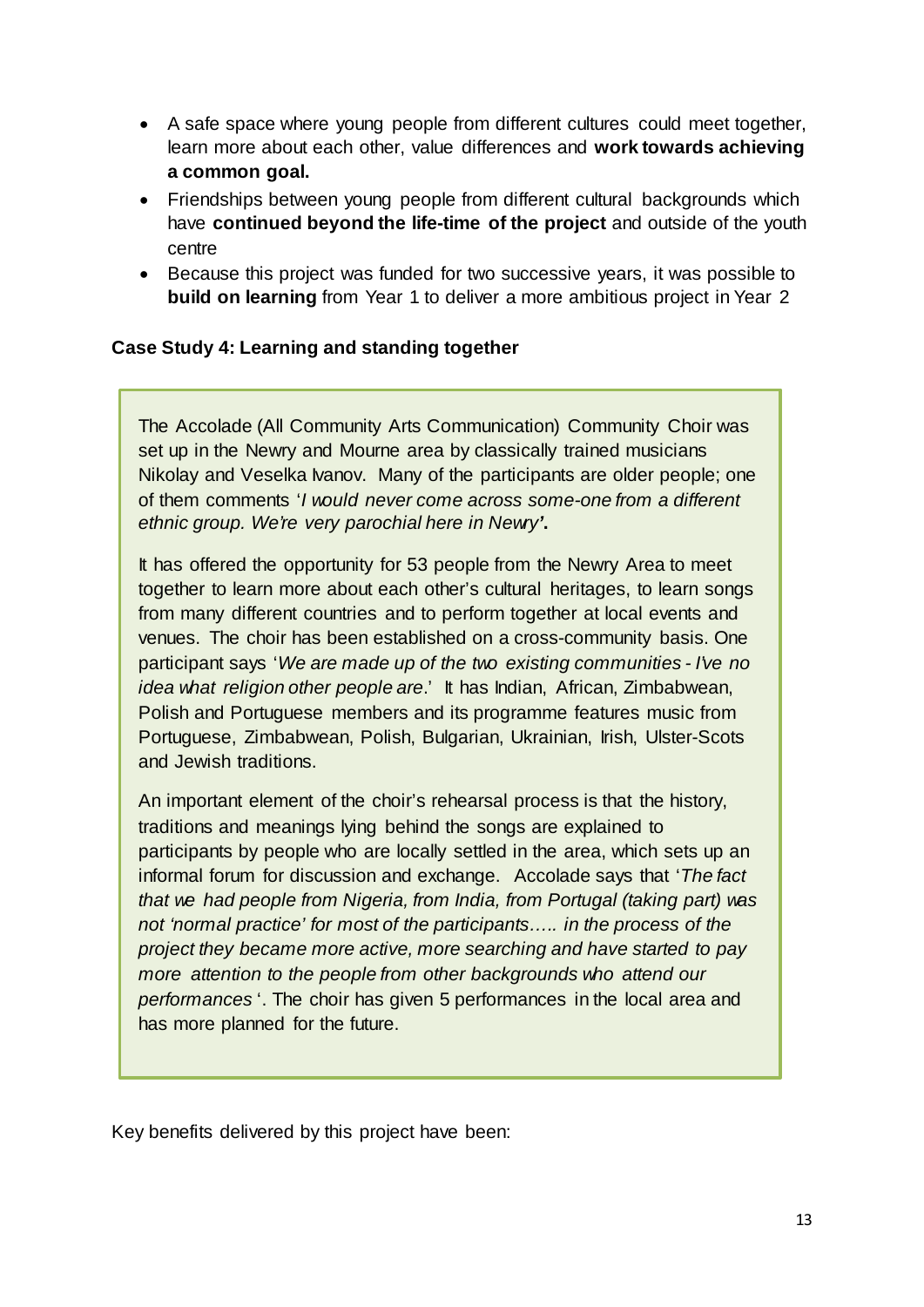- High profile demonstration at a series of local events, showing members of new and existing communities **'standing together' to promote cohesion and integration**
- An opportunity for older people with little or no experience of meeting and working with people from ethnic minority backgrounds to **learn, share and make friendships** on a regular basis and in the context of a **high-quality artistic experience**
- Useful learning about the **difficulties of making sustained connections** between new and existing communities in rural areas with more dispersed populations, stimulating thinking about how to set up practical initiatives to address those difficulties. One solution proposed by Accolade Community Choir, for example, is to create a pathway by inviting people from different backgrounds to join for a session, a rehearsal or an event such as a concert, performance or festival in the first instance, so they can have a taster before deciding to join the choir

# **3.3 Key Learning Points**

- Overall, the projects funded through ICAP illustrate a wide variety of starting points, approaches and outcomes. Regarded as a portfolio, this is helpful in modelling practice; it will be possible in the future for agencies wishing to promote intercultural work and organisations wishing to consider working with artists to look at **a range of examples, which could be adapted to suit their circumstances**
- It may be useful to reflect on the relatively high proportion of projects which could be seen as 'encounter' or 'taster' projects. This is not a criticism of these projects; there will always be contexts in which projects of this nature are appropriate and valuable. However, experts in building cultural competence argue that this is best done by immersive, iterative experiences and by building strong one-to-one friendships and relationships which grow and develop over time. '*Relationships are powerful. Our one-to-one connections with each other are the foundation for change. And building relationships with people from different cultures, often many different cultures, is key in building diverse communities that are powerful enough to achieve significant goals…… in order to work with people from different cultural groups effectively, you will need to build sturdy and caring relationships based on trust, understanding, and shared goals. Trusting relationships are the glue that hold people together as they work on a common problem. As people work on challenging problems, they will have to hang in there together when things get hard. They will have to support each other to stay with an effort, even when it feels discouraging.' [3](#page-14-0)* This would suggest that, in the long-term, **a**

<span id="page-14-0"></span><sup>&</sup>lt;sup>3</sup> Community Toolbox, University of Kansas[, http://ctb.ku.edu/en/table-of-contents/culture/cultural](http://ctb.ku.edu/en/table-of-contents/culture/cultural-competence/building-relationships/main)[competence/building-relationships/main](http://ctb.ku.edu/en/table-of-contents/culture/cultural-competence/building-relationships/main)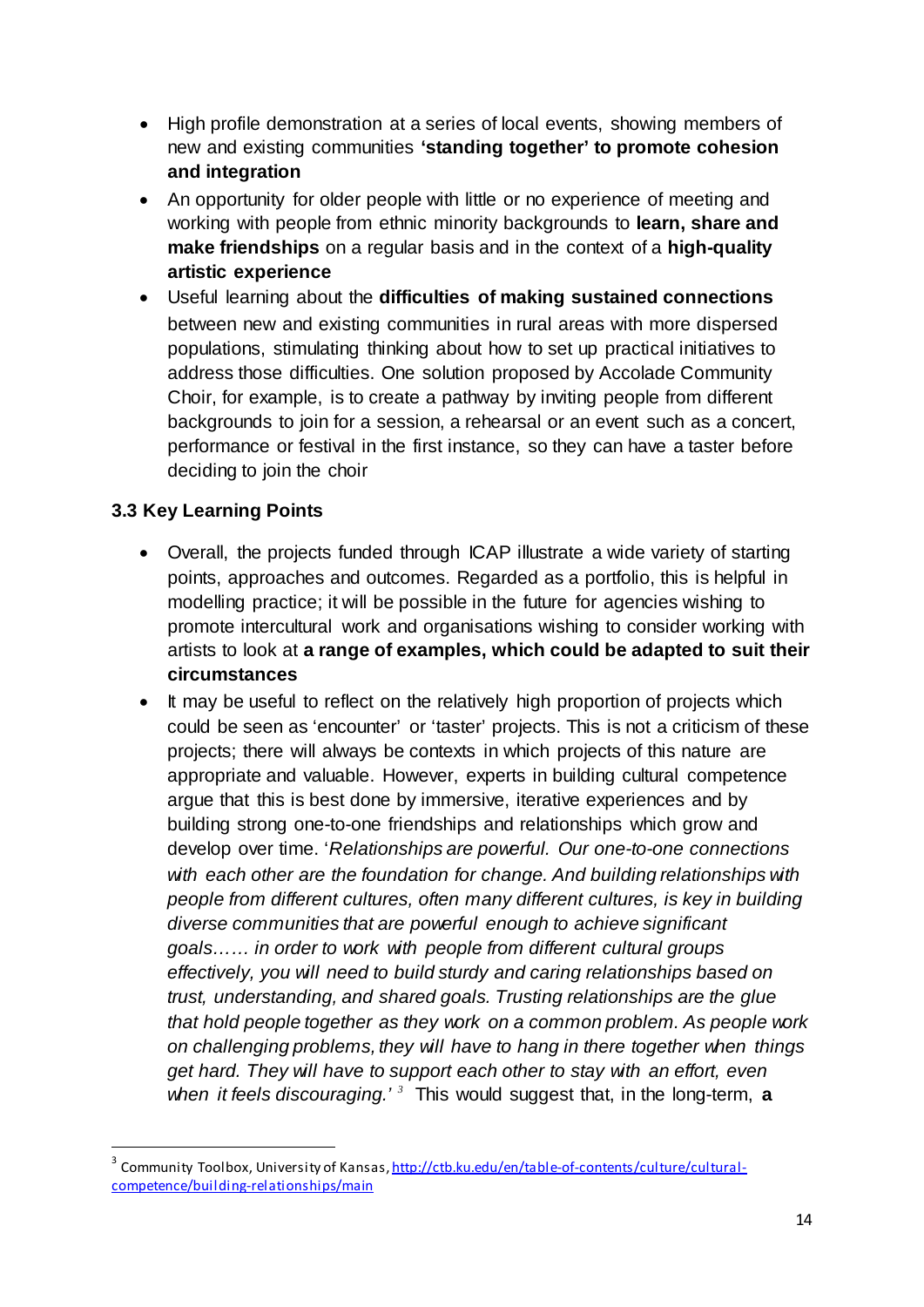# **higher strategic priority should be given to projects which emphasise collaborative creative enterprise**

- It might also be useful to reflect on the low proportion of projects which openly addressed difficult and painful issues such as bullying, racism and cultural stereotyping. Excellence in delivering these kinds of projects requires a high level of artistic confidence and imagination, considerable sensitivity and input from different kinds of expertise and experience. Whilst these levels of competence may not be available or appropriate in every context, it is important that, in an overall programme, **the ability of the arts and artists to directly confront the negative implications of a lack of positive intercultural exchange is promoted**
- The best projects illustrated a combination of: high quality diagnosis (asking 'what is our specific context? what are our specific needs?'); design ('what arts-based approaches will best suit our needs?'); high quality delivery; a strong collaboration between project co-ordinators and artists; engagement of participants and audiences from a range of British, Irish and minority ethnic backgrounds; innovative artistic content and well-planned follow-up activity. This could be **summarised as a clear process map**. A good example of this is 'Putting Ourselves in the Picture' organised by South Belfast Roundtable. Building on the well-thought through principles which underpin the Belfast Friendship Club<sup>[4](#page-15-0)</sup>, the project was designed to both take account of the need for many participants to 'drop in' to sessions and to deliver a high-quality end product, which will be displayed to the general public in a local cultural venue. It has led to an intention to create a long-term collaboration between the artist and the organisation
- Several projects have **generated good media coverage**; examples include Omagh Ethnic Support Group whose Stepping Stones workshops and exhibition were covered in Tyrone Matters<sup>[5](#page-15-1)</sup> and 'Peace by Piece' whose production was reviewed in local newspapers. Other projects were promoted through Culture Northern Ireland<sup>[6](#page-15-2)</sup>, through ACNI's website<sup>[7](#page-15-3)</sup> and through Community Arts Partnerships website.<sup>[8](#page-15-4)</sup> Organisations also used their own websites and Facebook pages to promote the work through social media. $9$ The ability to develop a media profile is important for all arts programmes, but it is particularly significant in a social context in which the dominant news stories often focus on negatives

<span id="page-15-0"></span><sup>&</sup>lt;sup>4</sup> A booklet outlining the principles behind the success of the Friendship Club and the practical issues it addresses is available and is an invaluable resource for any organisation wishing to strengthen its intercultural practice

<span id="page-15-2"></span><span id="page-15-1"></span>[Tyrone Matters 37 | Irish TV](http://www.irishtv.ie/tyrone-matters-37/)<br>http://www.culturenorthernireland.org/features/heritage/2012-festival-india-launched-watch-video

<span id="page-15-3"></span>[http://www.artscouncil-ni.org/news/festival-unites-migrant-groups-with-local-community-to-celebrate-citys](http://www.artscouncil-ni.org/news/festival-unites-migrant-groups-with-local-community-to-celebrate-citys-dive)[dive,](http://www.artscouncil-ni.org/news/festival-unites-migrant-groups-with-local-community-to-celebrate-citys-dive)<http://www.artscouncil-ni.org/news/funding-award-for-newry-based-cross-cultural-choir>

<span id="page-15-4"></span><sup>&</sup>lt;sup>8</sup> http://comartspartner.org/news/accolade-all-communities-art-communication-community-chamber-<br>concert-newry-town-hall

<span id="page-15-5"></span>[www.thebelongingproject.org,](http://www.thebelongingproject.org/) http://www.stepni.org/news.asp?newsid=81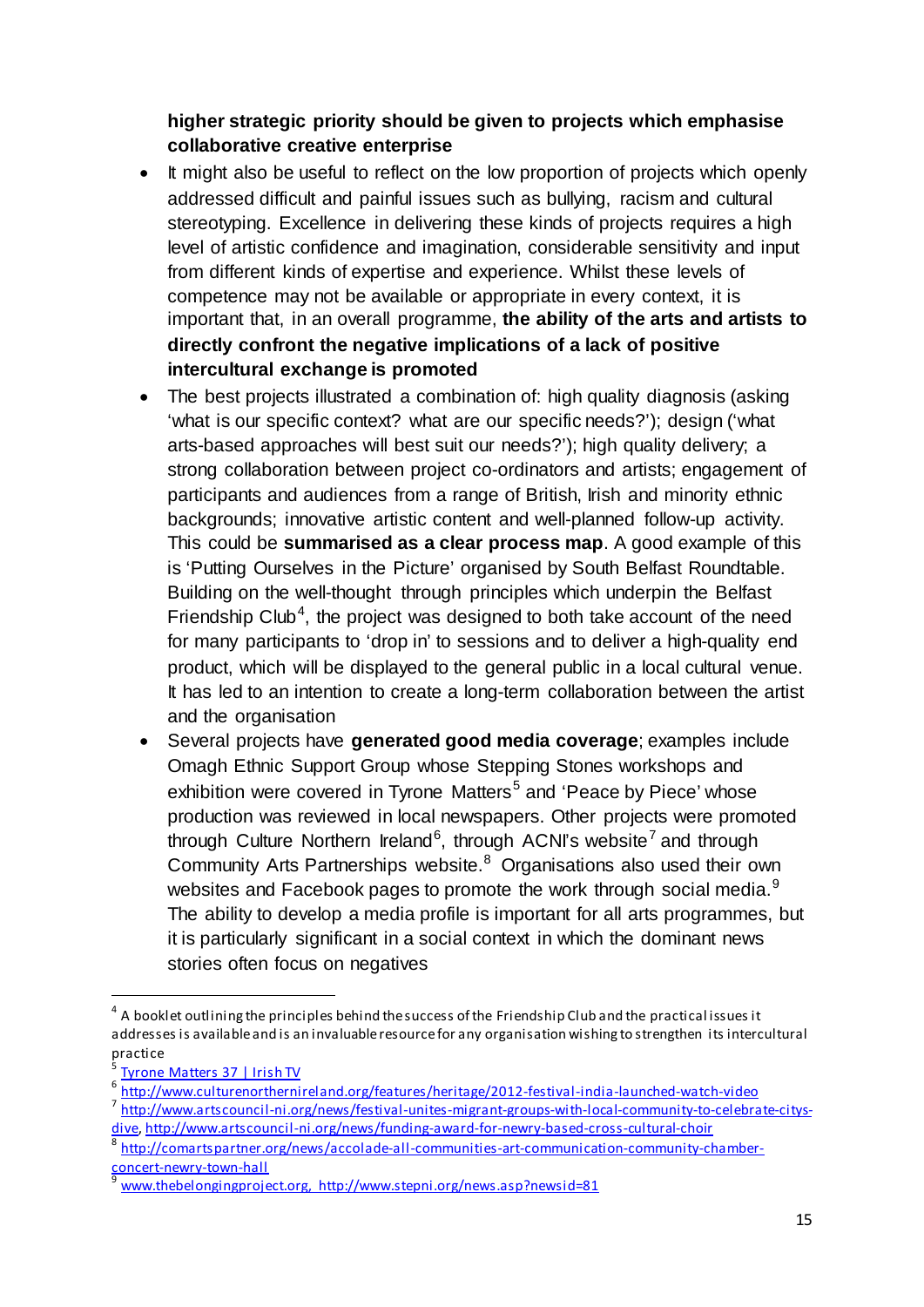- Some organisations were able to **present the artistic outcome of their ICAP work in high profile public spaces and venues**; examples include ACSONI's One Love performance at the MAC in Belfast and Dance United/STEP's performance of Heroes on the Hill in the Market Square in front of Ranfurly House Arts & Visitor Centre. Whilst this will not be appropriate for all projects, there is added value in ensuring that this work is given as high a public profile as possible
- Some projects have also **created a life beyond the funding offered by ACNI**; examples include the Belfast Migrant's Centre Belonging Project which is touring within Northern Ireland and to the Southbank Centre in London and Accolade Community Choir, which has become a fully constituted arts organisation during the course of the programme
- It is important to note that there may be **particular challenges** in developing intercultural arts activity in rural areas and with working-age adults who may need to set a very high priority on economic rather than activities which are perceived as 'leisure' activities and to share knowledge in the cultural sector about good ways of overcoming these difficulties
- Several of the project organisers who were interviewed about their experience of the ICAP programme expressed appreciation of the level of support given to them by ACNI officers when they had queries about how to proceed with their application. Initial concerns were expressed about the **evaluation forms which were seen as cumbersome for organisations to administer and intrusive and difficult for participants** for whom English was not a first language. The evaluation team (who were not responsible for creating these forms) supported ACNI in simplifying them; the team were also able to carry out a number of qualitative interviews which have been valuable in understanding more about what participants had gained from their involvement in the programme
- Project organisers occasionally expressed concerns that **ACNI made very precise stipulations about how funding could be spent**; the reasons for these were not always fully understood and were sometimes felt to have hindered the project in achieving all its objectives (for example, one organisation was not able to mount a final public exhibition of work created during its project). However, other project organisers drew attention to **the flexibility ACNI had shown** when they had encountered practical difficulties in implementing their projects

# **4. Individual artists who received ICAP Awards**

#### **4.1 Analysis of outputs and outcomes**

Sixteen of the 20 individual artists who received Awards had submitted evaluation forms at the time of writing this report. 75% of the artists were female. The majority were in the age range 30-50, with 2 artists aged under 30 and 1 over the age of 50.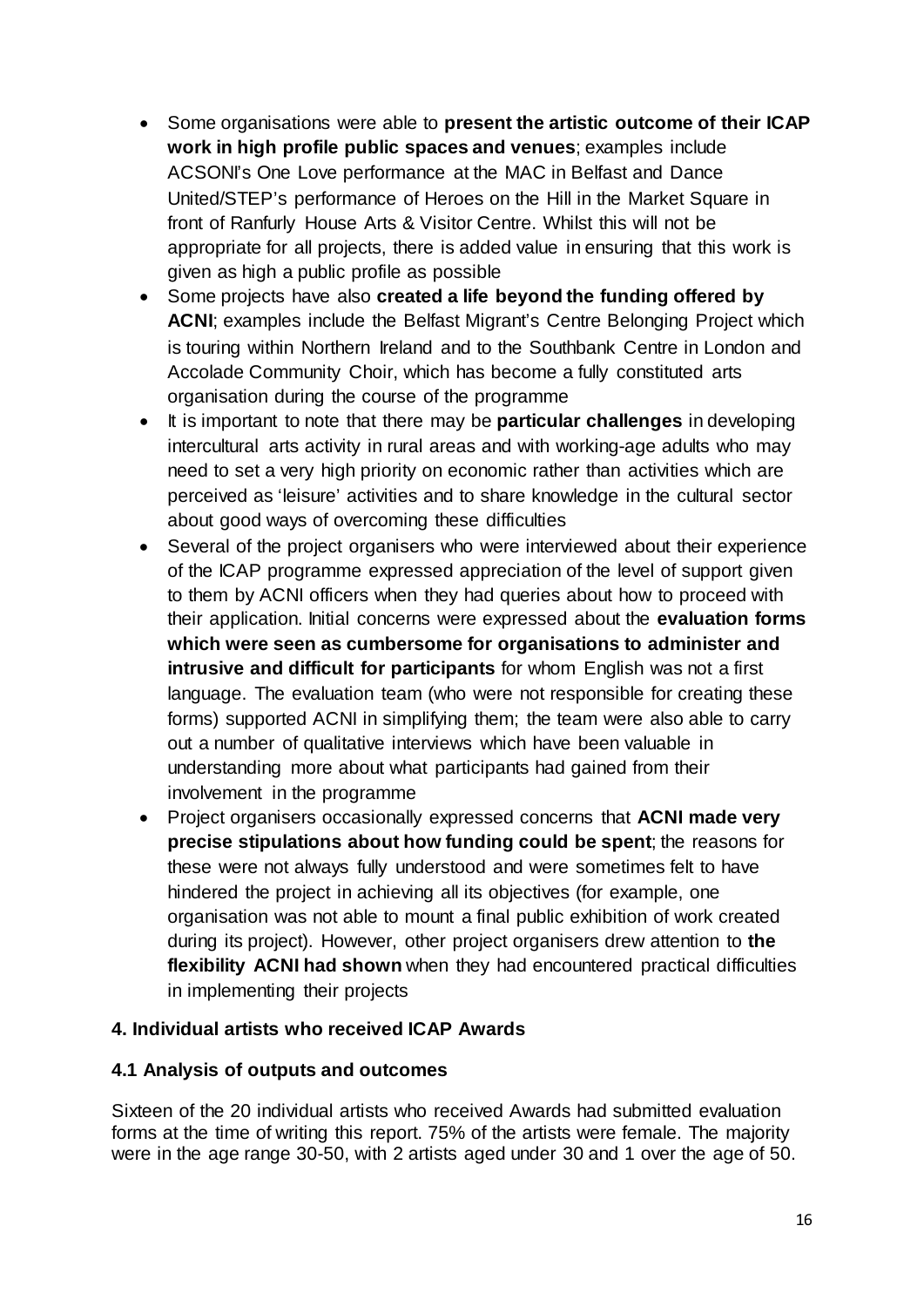Half of the Awards resulted in public performances or workshops all relating to dance or music, over a quarter of the Awards led to exhibitions in community/ communitybased cultural venues including Omagh Community House, the Crescent Arts Centre, Duncairn Centre for Culture and Arts and the Sean Hollywood Arts Centre in Newry and over a quarter of Awards led to the production of written materials including exhibition catalogues, poetry anthologies, story-telling scripts and a draft script for a bi-lingual short play.

Seventy one percent of the artists thought that the Award had enabled them to develop their professional skills, 57% thought they had developed new approaches and the same percentage thought they had been able to reach new audiences and/or new participants, 42% thought they had learned new techniques, 35% thought they had had time to research and the same percentage thought they had had time to practice their art form in a new setting. 28% thought they had made new partnerships as a result of their Award.

Nine of the 14 artists had attended networking events organised through the PICAS programme, 3 had attended specialised training events, 2 had attended funding clinics and 2 had benefitted from signposting. 9 had registered on the Community Arts Partnership PICAS artists' database and 3 were intending to do so.

#### **4.2 Selected Case Studies**

#### **Case Study 1 Profiling a Decade of Artistic Practice**

Anushiya Sundarlingam is an established artist who trained at the University of Ulster and has been working in Northern Ireland for many years The Award made it possible for her to develop and document the last 10 years of her work in a catalogue, which was published in connection with her exhibition 'Re-Root,' hosted at the Crescents Arts Centre. The work draws on her Sri Lankan and Northern Irish identity to explore the social and political similarities between both cultures.

The publication helped to raise her profile locally and internationally with distribution reaching Sri Lanka, Australia, Canada and other parts of Ireland. Local networks included libraries, universities, funders, art centres and galleries

The opening of the exhibition Re Root at the Crescents Art Centre was well attended. This stimulated sales of Anuishiya's work and led to interviews on radio programmes such as The Arts Show on BBC Radio Ulster. Visitors to the show commented very positively "*I really like the colours and delicacy of the work and you are a true inspiration".* During the exhibition she received a new commission from the Ulster Hospital to create a bamboo wall installation.

Anushiya thinks that although Belfast is a very different place to the one she knew 18 years ago, when people were afraid to mix, it is still difficult for new arrivals to know where to go and what to do first and that it is therefore particularly important to promote networking for artists.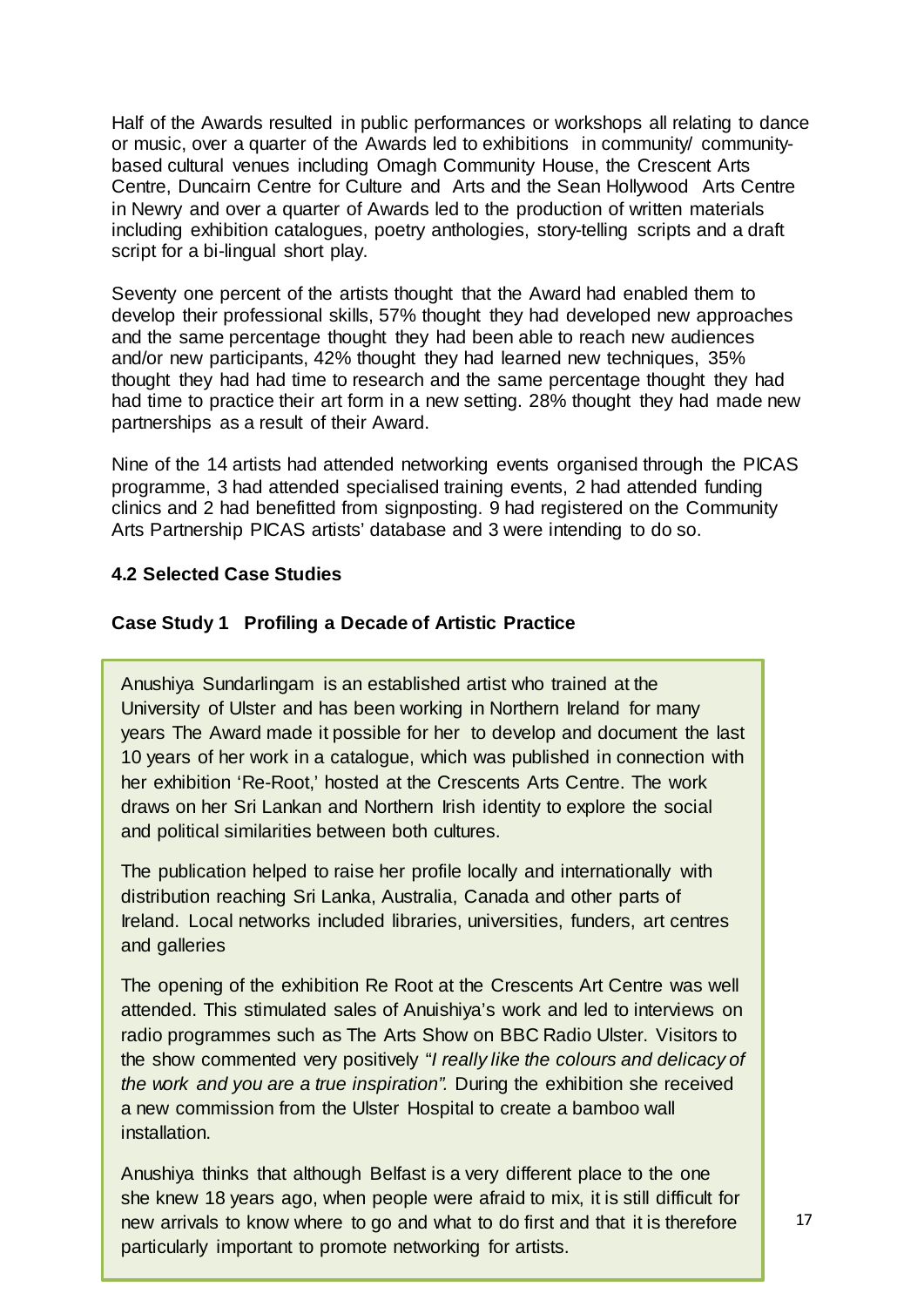Key benefits of the Award have been:

- Helping to position an established Northern Ireland artist with an ethnic minority heritage, internationally and regionally
- Giving an opportunity to the artist to develop and consolidate her practice and professional development
- Creating a catalogue which means that the impact of the exhibition will be greater over time

#### **Case Study 2 Intercultural Arts, then and now**

Shannon Sickels is at an earlier stage in her artistic career; she is a playwright with an MA in Creative Writing from the Seamus Heaney Centre at Queen's University. She describes herself as 'a multiple outsider – I'm queer, bi-racial (Chinese-Caucasian), not from Northern Ireland and I have an acquired brain injury' and comments that interculturality is at the heart of her artistic practice 'because of who I am and where I'm living. The notion of 'other' is always informing me'. Shannon raised the important issue of 'funding literacy'; she felt that, had the Award been offered 10 years previously, she would not have had sufficient knowledge of how to apply for funding to be able to benefit from it.

Shannon used her Award for the first phase script development of an English and Cantonese bi-lingual play based on the life of Helen Waddell (1889-1995) a figure from Northern Ireland's literary past.

'*Redeeming the Time'* is a short piece which incorporates themes from Waddell's poetry and personal life and raises issues of feminism and multiculturalism in contemporary Northern Ireland society.

Waddell was born in Tokyo where she spent 10 years before her family returned to Belfast. She became an academic, poet, translator and playwright; her experience of living somewhere else meant that she, a Free Presbyterian, did not see traditional cultural boundaries and was constantly looking at different ways of bridging experiences.

Shannon used primary and secondary research including historical documents and personal letters from Waddell on this first phase of script development. Working with poetry for the first time, she secured translation for selected pieces from '*Lyrics from the Chinese*', Waddell's first book of poems, into Cantonese again for contemporary society.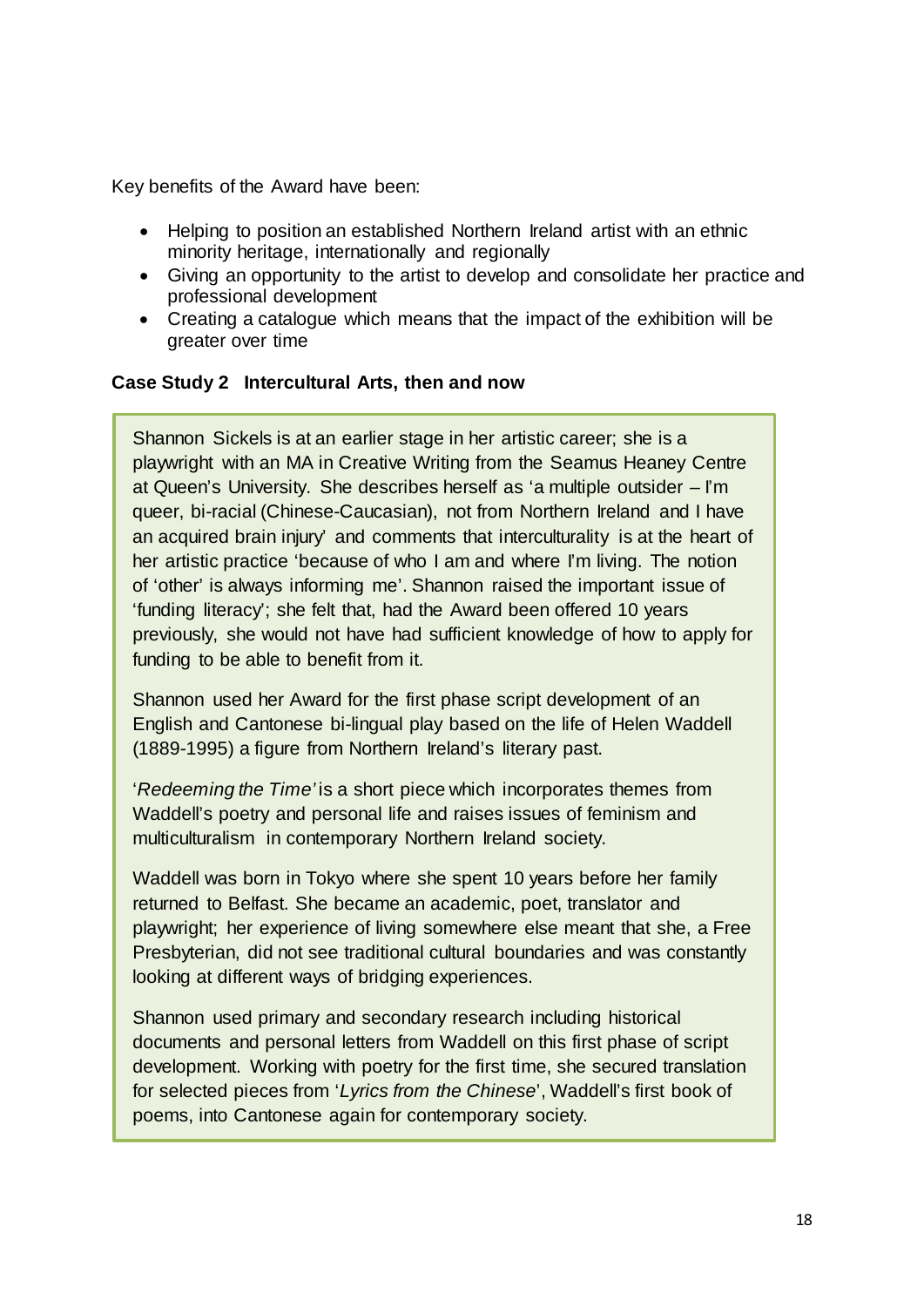Key benefits delivered by this project have been:

- Helping to raise the artist's profile locally and internationally as an ethnic minority playwright in both the arts and Chinese communities
- Helping her to establish new contacts through which to progress *Redeeming the Time* to a staged reading
- Helping her to gain a new commission from Terra Nova Productions for *Arrivals* a writing project linking writers, actors and community participants from different ethnicities living in Northern Ireland

### **Case Study 3 Fusing traditions to create innovative artistic experiences**

Amita Ravikarana is a performer of Indian classical music, who has come to live in Northern Ireland within the last three years. She found out about the ICAP programme through the arts organisation Beyond Skin and felt it was a proud moment for her to get this opportunity and receive funding, although the process of applying was a challenge. She comments '*There are so many rules – inside I was scared. I wrote in my own language and then my husband translated it- it took a long time.'*

Her Award enabled her to undertake a comparative study of opera and Indian music, covering the costs of lessons from a professional opera tutor. This gave her both the time and access to a new network in which to learn about Italian opera and Irish folk songs in operatic style. She learned aurally, as is the Indian manner, translating Irish folk songs and connecting the sounds to Indian ragas. Amita comments '*It is like having a big dictionary – it is all new and there are so many exercises.*'

Retaining a link with her Indian based teacher remains important for Amita and she continues to learn when she goes back to India and from tutorials on Skype.

The project resulted in an audio CD and has given Amita opportunities to perform with Open Arts Community Choir and Banbridge Arts Festival and to conduct workshops in association with Beyond Skin and Community Arts **Partnership** 

Key benefits of this project have been:

- Presenting Amita with an opportunity to meet and network with local singers from Northern Ireland and through learning Irish songs discover similarities to traditional Indian songs
- Promoting traditional Indian styles of singing and techniques to Irish singers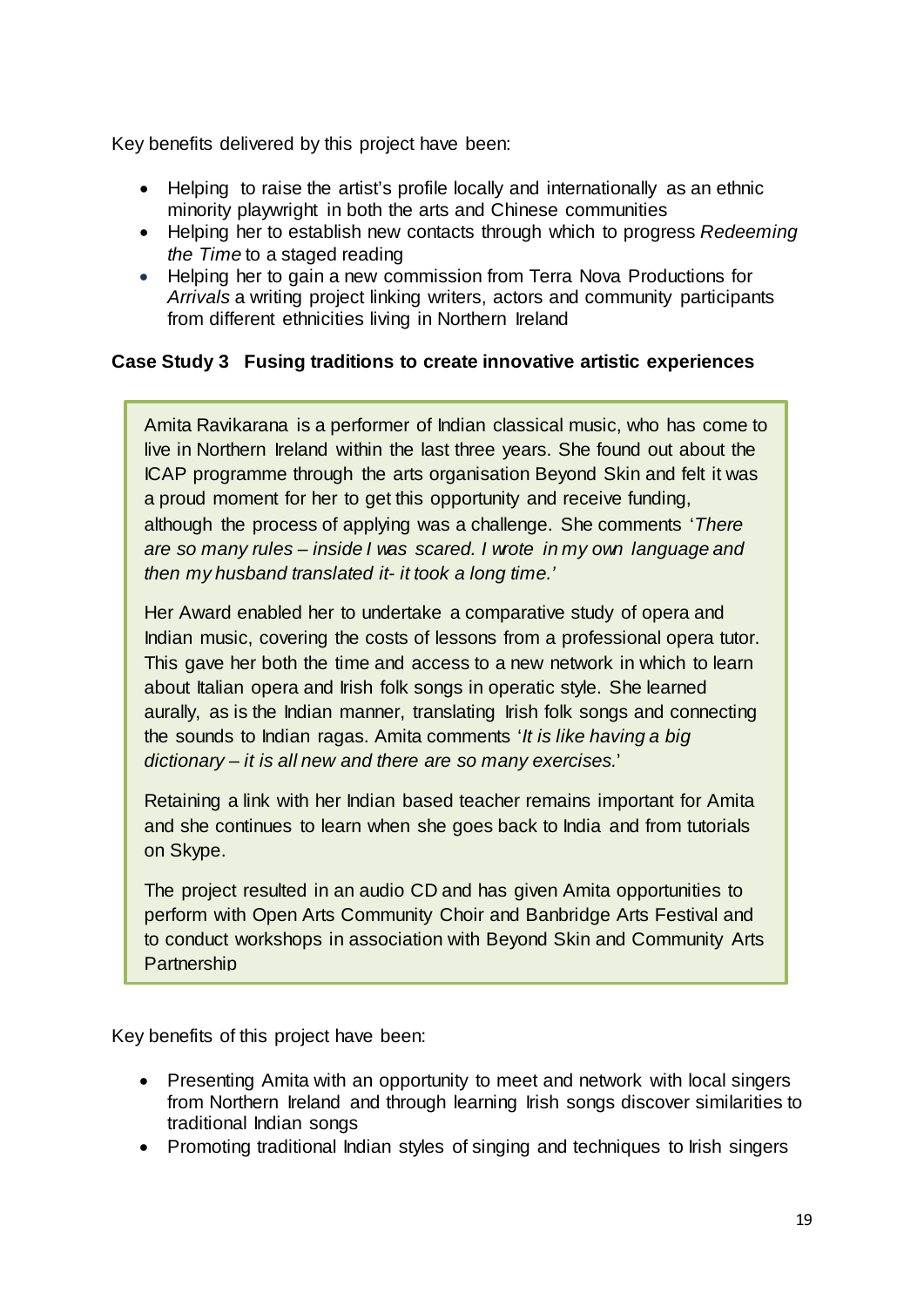• Creating a new working relationship between Amita and Northern Ireland Opera with opportunities to showcase current work and develop new collaborative pieces

# **4.3 Key Learning Points**

- The significance of an award to an artist **did not lie primarily in its monetary value**, which was modest and often involved them contributing days of their own time 'in kind'. For some artists, it brought them opportunities for research and development, enabling them to explore their artistic practice further within an Irish context; Ganesh Kumbla, for example, was able to undertake a project to fuse Indian raga with Irish reels and Veselka Ivanov was able to explore the techniques used in traditional Irish fiddle playing with a fellow musician. Other artists thought the Award helped to increase in their status and profile within Northern Ireland; Paula Guzzanti comments, for example '*A major outcome of this project was being selected (as a member of) a group of delegates to represent Young at Art at Breda Dance Festival 2013 in the Netherlands, an opportunity to collaborate with other dance practitioners in the creation of dance for young audiences in Northern Ireland. This is an incredible achievement for me, since the group of dance artists selected are people that have an outstanding career in the sector*.' Other artists, such as Grace Radford, who photographed desecrated and vandalised graves in Belfast and other Jewish burial sites in Krakow, London, Essaouria, Marrakech and Jerusalem and displayed her work in the Jewish synagogue in Belfast and Duncairn Centre for Culture and Arts, welcomed the opportunity to raise '*awareness of my own culture and heritage and allow it to be seen by a wider audience/platform.*' For others, the Award was an opportunity to share traditional art forms in a contemporary setting; examples include Konrad Pawlaszek (Polish traditional paper craft) and Raquel McKee (Caribbean story-telling). Some of those artists who were successful in applying for an Award already had experience of the arts funding system in the United Kingdom and understood the particular challenges it presents; as Shannon Sickles describes, these artists were 'funding literate'. Others found the process difficult and required support from a sponsoring organisation, from PICAS, from a friend with professional expertise or from a relative who could translate from their first language into English. One artist sums up the experience as '*gruelling. The forms are so detailed and involved and I understand that it has to be that way. But I think artists who don't have English as their first language would be put off*.'
- Several artists commented that they had been able to ask for advice directly from ACNI staff and had received good support from them. This illustrates clearly the extent to which **ACNI has to be able to demonstrate cultural competence to be able to deliver its strategy**. If, for example, an artist is well established in their own country but has not documented their work to the extent that would be seen as usual practice in the UK, or if an artist has a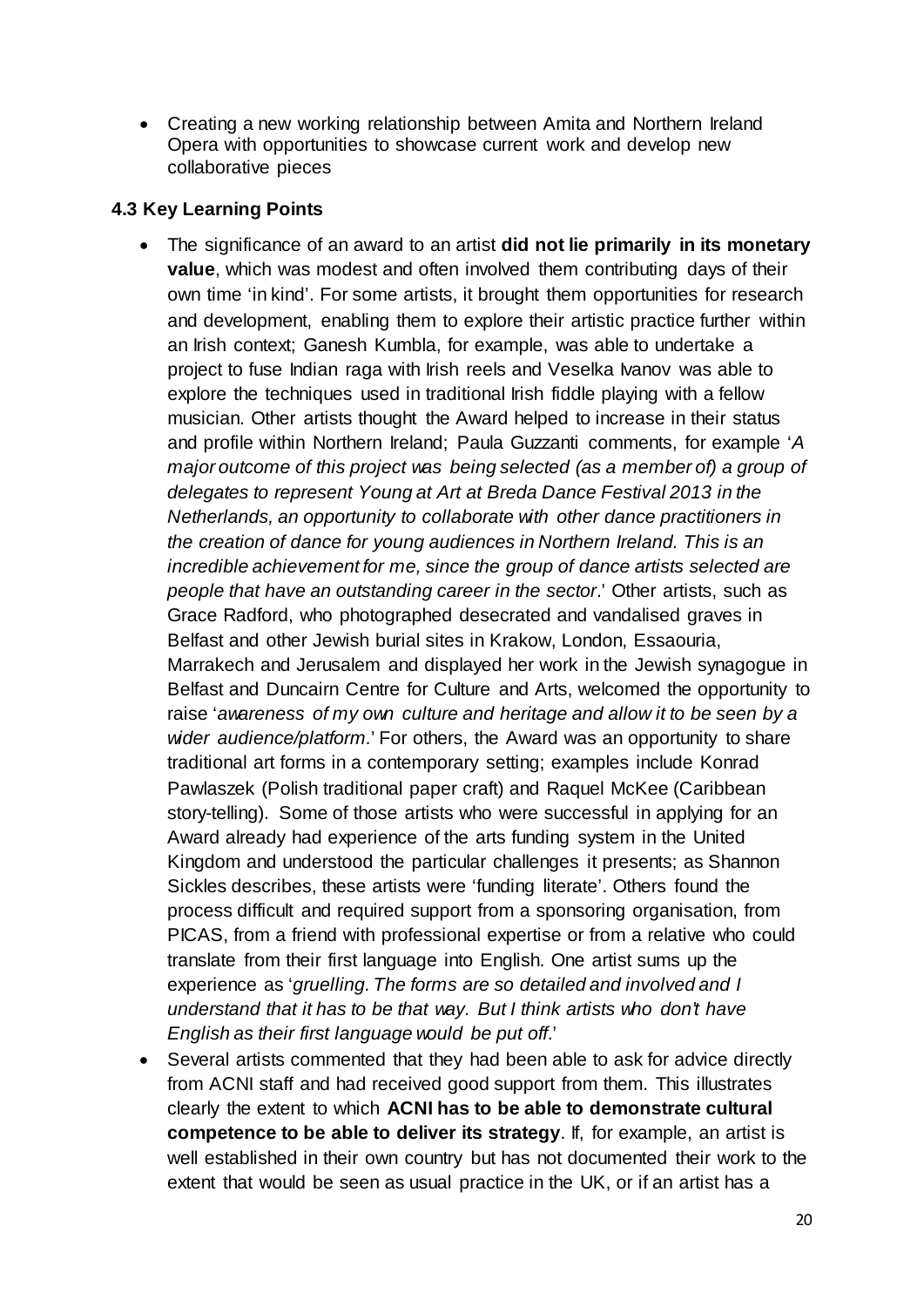different cultural understanding of what a UK Lottery funded programme might be able to support or if the artist's practice is brilliant but they find it difficult to understand how to match that practice to funding criteria, how can ACNI respond both sensitively and equitably? There is no neat 'one-size fits all' answer to these kinds of issues. However, the considerable experience gained by the two Community Arts Officers who were responsible for administering this programme and the fact that there are now many more specific examples of how artists from ethnic minority backgrounds have overcome these difficulties will be useful to the organisation in the future.

- Amongst the artists interviewed for this evaluation, **it was not widely understood that ACNI's mainstream Support for the Individual Artist (SIAP) programme welcomes applications from less well-established artists**, as well as artists who have a considerable track record, although it is clearly stated on ACNI's website that applicants need only have 'made a contribution to artistic activities in Northern Ireland for a minimum period of one year within the last five years.' ACNI might consider how this message might be strengthened more informally, as it is particularly significant to artists who have come to Northern Ireland more recently.
- ACNI should continue to ensure that the work of artists from ethnic minority backgrounds and of artists working as facilitators of intercultural arts practice are well represented on their website, in publicity materials and as 'keynote' contributors at events they are responsible for organising or influencing. **Profile and visibility are of vital importance, both to the individual artist and to the fulfilment of ACNI's intercultural arts strategy.[10](#page-21-0)**
- As the three case studies demonstrate, there are subtle but significant issues that can be highlighted through **profiling the experiences and work of the artists who received Awards in different ways.** For example, Anushiya and Shannon's careers might help encourage young people from ethnic minority heritage backgrounds growing up in Northern Ireland and aspiring to undertake training in the arts, whilst Amita's persistence in finding ways to tackle application forms and to use the Award to meet her professional development needs might encourage other newly arrived artists to make applications.
- **Several of the challenges faced by artists from ethnic minority backgrounds are shared by other artists.** These include: lack of affordable space for rehearsals and studios, criteria of funding bodies which are shaped primarily by government policy rather than by individual artistic need, lack of access to high-quality dedicated administrative support and the need to be able to work entrepreneurially as a sole trader or small business or to understand the infra-structure of the creative industries in the UK as well as to

<span id="page-21-0"></span> $^{10}$  The Arts Council kept a record of references to the ICAP programme in the media from May 2012-May 2015. 43 items were in local media, 1 item was in the Irish News and 1 on BBC Radio Ulster. This suggests there may be more work to do to get Northern Ireland and Ireland-wide media to report intercultural arts stories. .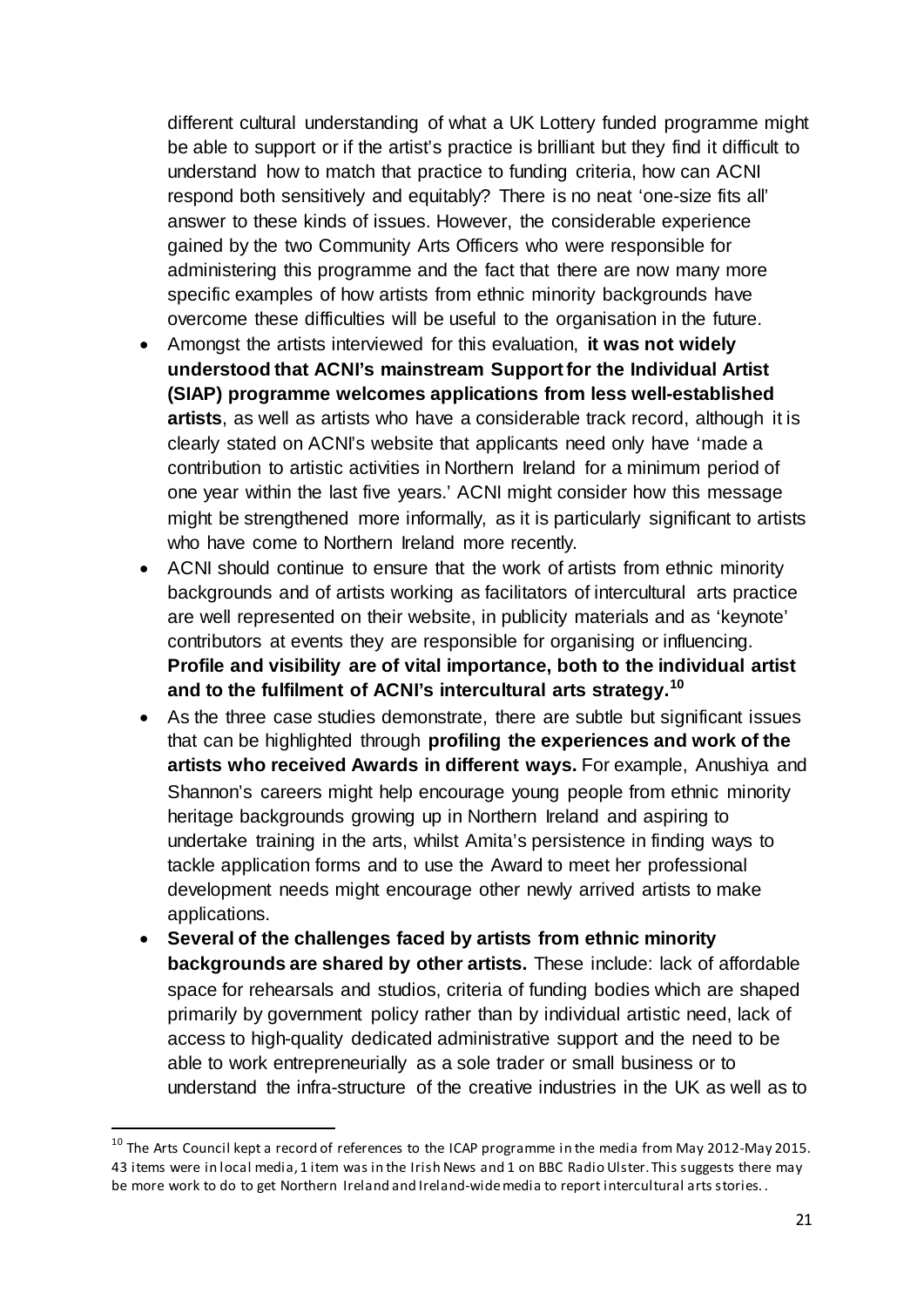produce creative work. There are no easy solutions to these difficulties; however, some can be addressed by looking to and finding out more about the established professional arts infra-structure in the UK, by exploring what can be offered by specialist agencies like Invest Northern Ireland and by making common cause with other artists and creative professionals. Without networking of this kind, there is a danger that some artists from ethnic minority backgrounds find themselves trapped in a silo which is not of their own choosing; for example, if an artist's ambition is to write for the Lyric, the National Theatre or the BBC, he or she needs to know as much or more, about pathways in professional theatre as about ACNI funding programmes.

- **Some of the challenges faced by artists from ethnic minority backgrounds and by artists whose practice is primarily intercultural are more particular to their individual long-term aspirations**; for example, for theatre-makers, there are challenges in not having access to a wide pool of trained actors from different cultural backgrounds or who are bi- or multilingual and for other artists there are challenges in developing or maintaining links with skilled traditional arts practitioners and mentors in their countries of origin. Possible solutions to these challenges may well be art-form specific , require specialist expertise and/or benefit from being seen within a wider framework; for example, exploring options for co-commissioned work, considering possibilities of master-classes and mentoring opportunities when international artists and arts organisations visiting Northern Ireland, and exploring opportunities to use video-conferencing, Skype and other digital technologies.
- Artists and arts managers from ethnic minority backgrounds who are at the earliest stages of their careers have commented on their need for **access to a range of opportunities for volunteering, interning and shadowing**. ACNI can help to support these aspirations by encouraging all its Regularly Funded Organisations to pay attention to this when up-dating their policies and practices in all of these areas.
- The evaluation team was made aware, during the course of their work, of a **small number of allegations of poor practice** in employing artists from ethnic minority backgrounds within Northern Ireland, such as late payment of fees or suggestions that a free-lance artist could only work for one organisation. Many artists will have had experiences of this kind, but it can be particularly difficult for artists from minority ethnic backgrounds to know, for example, whether or not something is considered illegal or unreasonable within a 'new' cultural context. All agencies funding the arts in Northern Ireland should be aware that these kinds of issues can arise and encouraged to make it clear that any such practices are unacceptable to them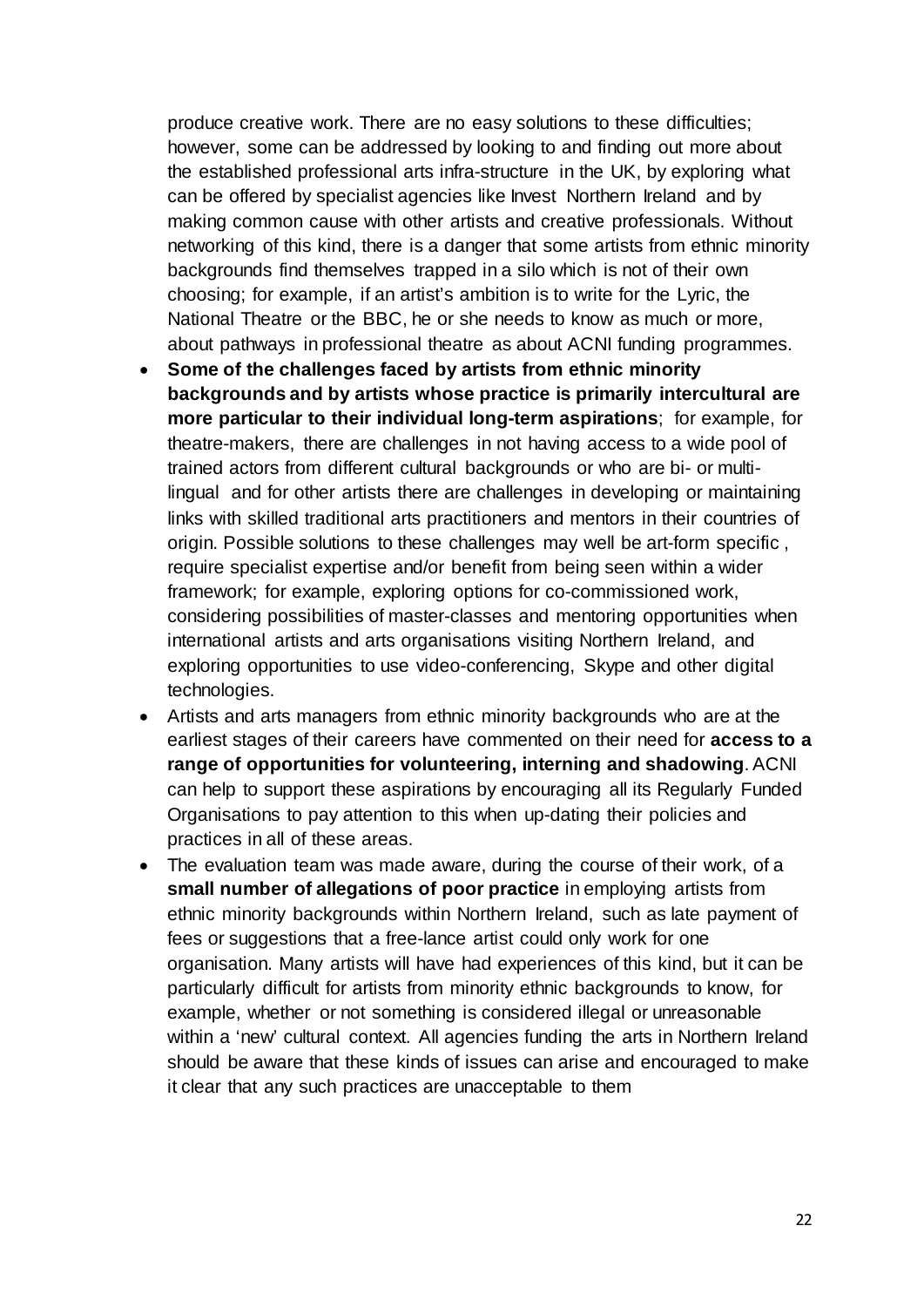# **5. PICAS (Programme for Intercultural Arts Support)[11](#page-23-0)**

This two year programme was designed and delivered by Community Arts Partnership to assist communities, individuals, artists and activists and in support of the Intercultural Arts Strategy. It comprised:

- **Funding clinics** to support community organisations and artists in making applications to the Intercultural Arts Programme. The clinics offered an opportunity to explain the purpose of the programme, explore how the arts could be used to support intercultural dialogue, advise on how to make a successful application, make links between artists and organisations and signpost to other opportunities. Eight funding clinics were delivered over a period of 2 years (3 in Belfast, 2 in Derry/Londonderry, 1 in Dungannon, 1 in Newry and 1 in Enniskillen).and ACNI officers attended all of these to support and advice. 90 individuals attended funding clinics (40 artists and 50 individuals representing 30 organisations).
- **Training for artists** The 1 day training provided an introduction to intercultural arts, exploring intercultural practices, methodologies, approaches from across the globe and assisting participants to work collaboratively to apply the learning within a Northern Ireland context. The 2 day training (which was delivered as a residential) enabled deeper consideration of how artists could incorporate an intercultural approach into their practice. 80 artists took part in the 1 day training over the 2 year period and 20 artists took part in the 2 day training
- **Networking Events** There were 3 seminars on the topic 'Rights and Responsibilities' ; one seminar was for independent artists (25 participants), one for arts organisations (6 arts organisations) and one for community groups (7 organisations). There were two conferences, one to launch the programme in November 2013 (120 participants) and one during the week of March 2nd, 2015 (150 participants).
- **Signposting for Individuals and Groups** The programme co-ordinator played an important role in responding to informal requests for advice, support and mentoring from individuals and groups. These included questions about other kinds of funding opportunities, opportunities for collaboration, how to find artists with specific art forms and/or specialist expertise, how to make connections with relevant organisations and agencies, and about methods of working.
- **Development programmes** exploring arts and cultural diversity. A small number of arts organisations, currently working with an intercultural remit

<span id="page-23-0"></span> $11$  The work of the independent evaluation team did not include an evaluation of the PICAS programme. We are grateful to Charo Lanao-Madden who has given us data from her own monitoring and documenting of the programme to inform this report.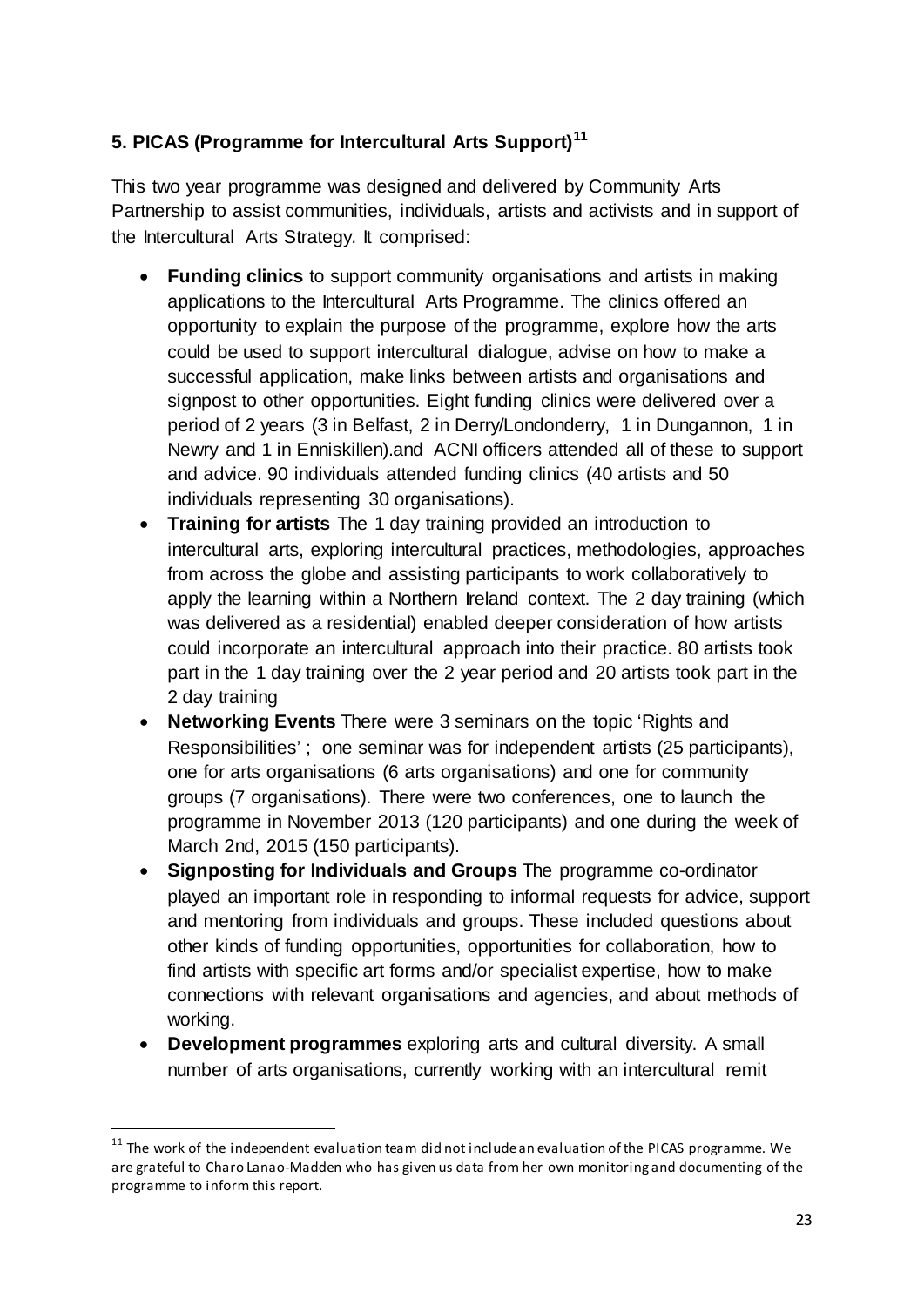were offered funds and mentoring for direct intercultural community engagement on creative projects.

During the period of the ICAP programme, Community Arts Partnership also developed the CAPtabase, an artists' database; artists from BME backgrounds were encouraged to register on the database and organisations were helped to use the database to identify appropriate artists for ICAP and other projects.

One organisation who made a successful application to ICAP as a direct result of advice and support from PICAS comments '*Chidambaram members were not aware of the ACNI funding stream until the PICAS representative brought it to our attention and encouraged us to consider applying……….we were extremely grateful for her support and advice on how to frame the application. Chidambaram is a small collective of like-minded women who do all the organising of the band on a voluntary/ part time basis so we would not have had the resources and skills to apply for the money without that valuable signposting and guidance.'* 

Another organisation, whose application to ICAP was not successful, explains that '*Northern Ireland Muslim family Association (NIMFA) has been working with PICAS for over a year with great success, we see this as the beginning of a future collaborative working relationship. PICAS supported NIMFA with a past application for the ACNI which has been a valuable and transferable skill for our community. Our application was not successful but as an organization we started to think on how the Arts could be a vehicle to explore the diversity within the organization. Later on, PICAS has helped to provide a space to encourage the Muslim community to explore and understand their diverse ethnic background, heritage and culture in Northern Ireland. PICAS put us in contact with Belfast Print Workshop to take part in art and print workshops. Coming together and using arts as a social and creative opportunity helped to instil confidence, strengthen identity and self-esteem*.'

The PICAS co-ordinator identifies some of the key benefits of the support programme as:

- providing opportunities for artists (both artists from minority ethnic backgrounds and artists from cultural majority backgrounds) to understand their role in opening paths to dialogue in a complex intercultural society. In the long-term, this should have increased their facilitation skills and have a direct impact on attitudes and actions in the wider community
- providing a means for artists from minority ethnic backgrounds to access a range of opportunities and to better understand the dynamics of society in Northern Ireland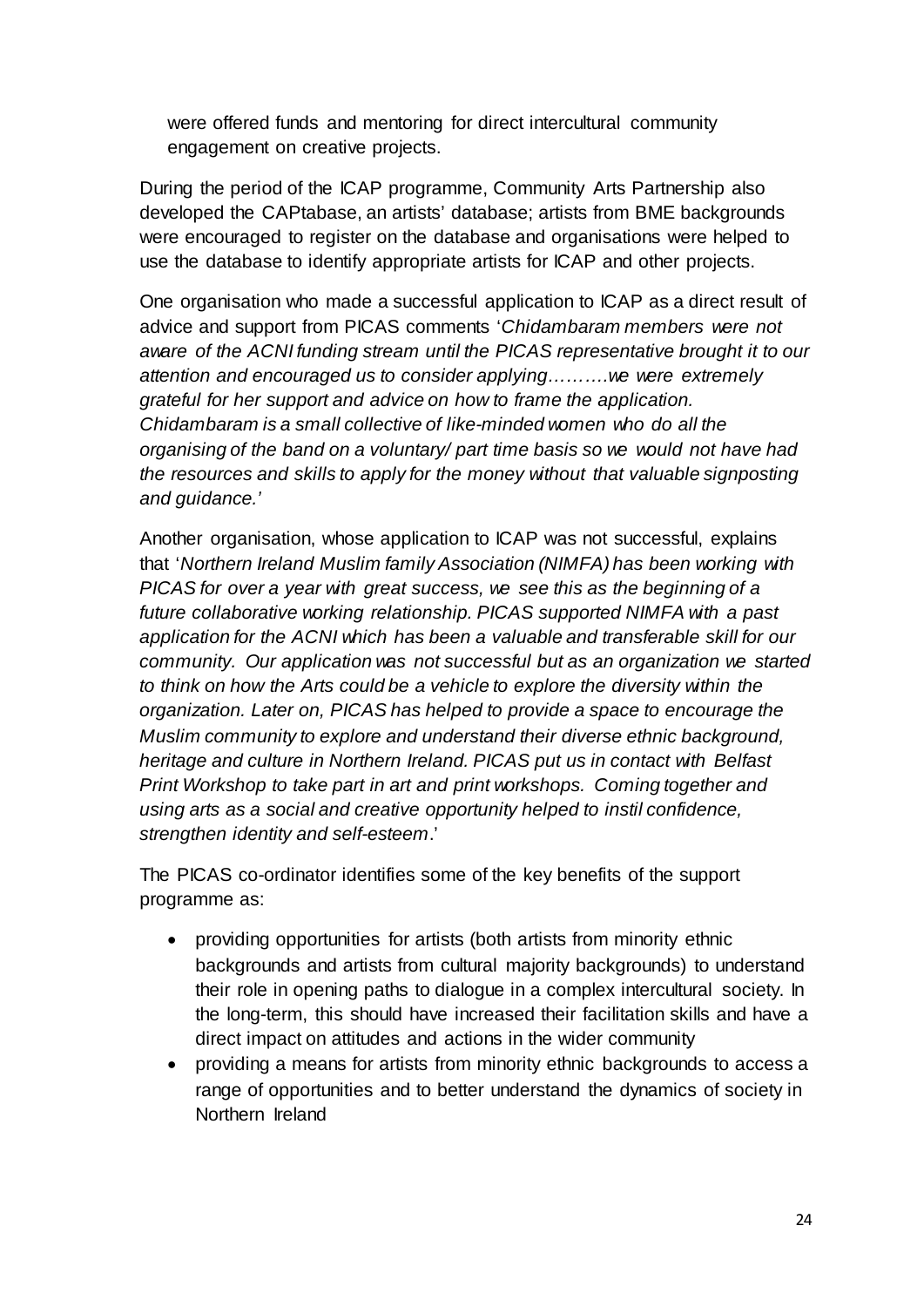• providing opportunities for all participants on the programme to see the world through an intercultural lens and imagine new ways of relating to the 'other'

# **6. Additional Networking Events**

- In addition to the networking events organised through the PICAS programme, ACNI organised a symposium, ' The Art of Inclusion' with two interlinking aims: providing an opportunity for debate and discussion on Intercultural Arts practice and development, particularly audience development and enabling the arts community in Northern Ireland to formulate a sectoral and cultural response to the draft [OFMDFM Racial Equality](http://www.ofmdfmni.gov.uk/racial-equality-strategy)  [Strategy for Northern Ireland 2014 -](http://www.ofmdfmni.gov.uk/racial-equality-strategy) 2024 .
- The evaluation team also organised a small-scale event during the final PICAS conference with the aim of exploring further what had been learned from the Intercultural Arts Programme and how experiences could be built on for the future.

Networking events have been of value in:

- **Building awareness** of the nature and importance of issues being addressed through ICAP
- **Building a sense of solidarity** between artists, arts organisations and other individuals and organisations who are committed to developing intercultural practice
- **Enabling discussion and sharing of challenges** faced by minority ethnic artists/arts organisations and by individuals/organisations who are trying to develop intercultural practice
- **Introducing examples of good practice** from elsewhere in Ireland and the UK
- **Giving additional opportunities** to sign-post individuals and groups to a range of potential resources, not just those which can be accessed through ACNI

# **7. Benefits of the ICAP programme to participants, artist/facilitators and project managers, audiences and ACNI**

# **7.1 Benefits to participants**

1

The evaluation team were able to analyse 254 participant questionnaires<sup>[12](#page-25-0),</sup> from 11 of the organisations funded through ICAP (40% of all organisations). The majority of participants were female (71%); 52 % of participants who completed

<span id="page-25-0"></span> $12$  The evaluation team would urge caution in interpreting findings from the evaluation forms. For example, it is very likely that a high proportion of projects involved children and young people, but a precise ratio cannot be given on the basis of only 40% of returns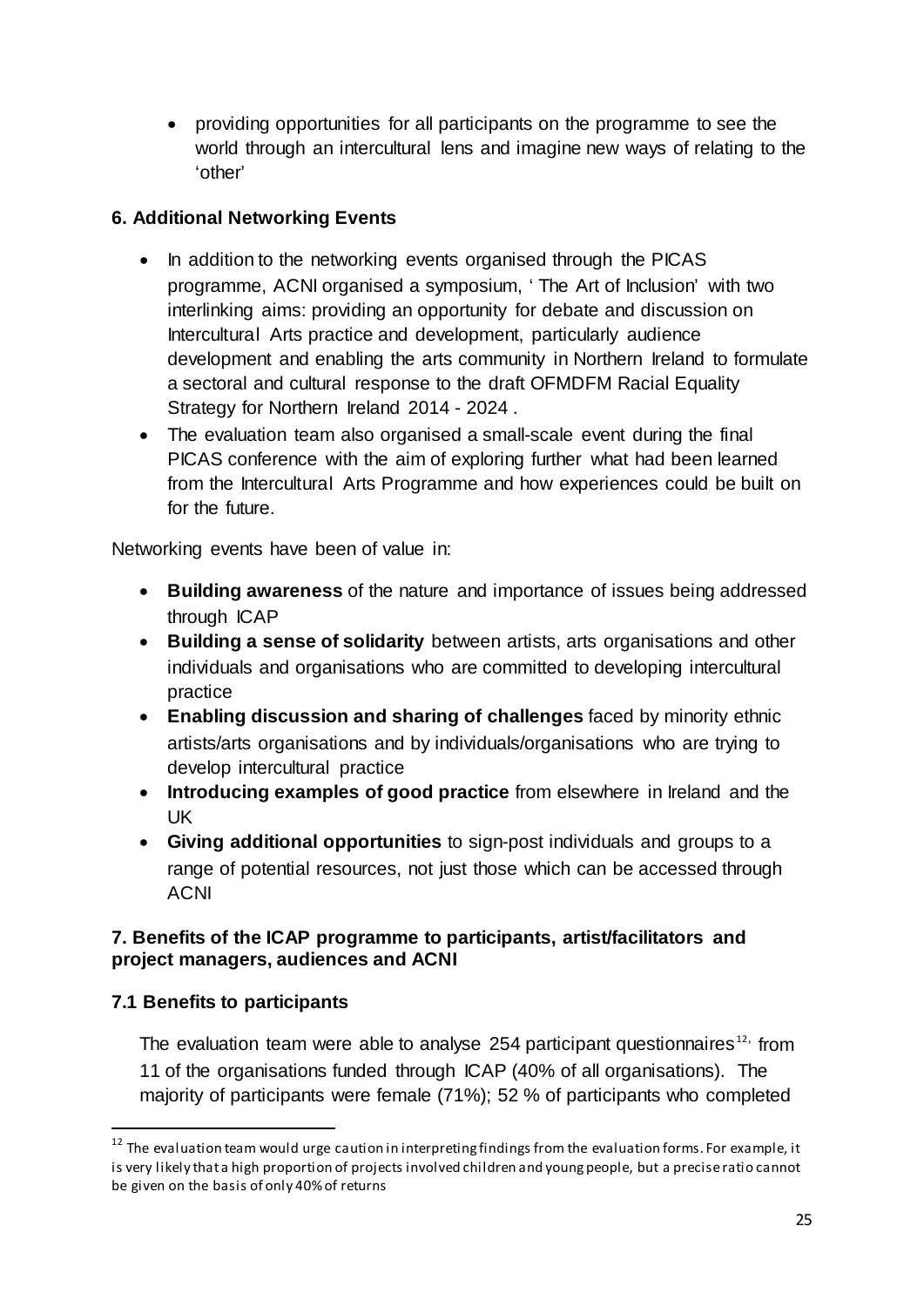evaluation forms were under 19, 34 % were aged between 20 and 60 and 15 % were over  $60^{13}$  $60^{13}$  $60^{13}$ . Figure 3 shows the ratio of female to male participants and Figure 4 shows the ratio of participants under the age of 19, 19-20 and 60+.





Fifty one percent[14](#page-26-1) of those participants who returned evaluation forms stated that their country of birth was Northern Ireland, 10% were born in Poland, 5% in Hungary, 4% in China, 4% in the Republic of Ireland, 4% in Portugal, 4% Hong Kong, 2 % England, 2% Latvia. A relatively high percentage (10%) gave their country of birth as 'Other'

Fifty five percent of those participants who returned evaluation forms described English as their main language, 13% Polish, 10% Portuguese, 8% Chilean, 6% Hungarian, 3% Lithuanian, 2% Latvian, 1% Tetum and 1% Russian. 2% described their main language as 'Other'.

Project co-ordinators described the percentages of all participants taking part in their projects as 59 % White, 0.4 % Indian, 0 % Black Caribbean, 33 % Chinese, 0.1 % Pakistani, 2 % Black African, 1.3% Irish Traveller, 0.1% Bangladeshi, 3 %

<span id="page-26-1"></span><span id="page-26-0"></span><sup>&</sup>lt;sup>13</sup> Project organisers estimate that 37% of all participants were under 11  $14$  Please note that decimal points have been rounded to the nearest whole number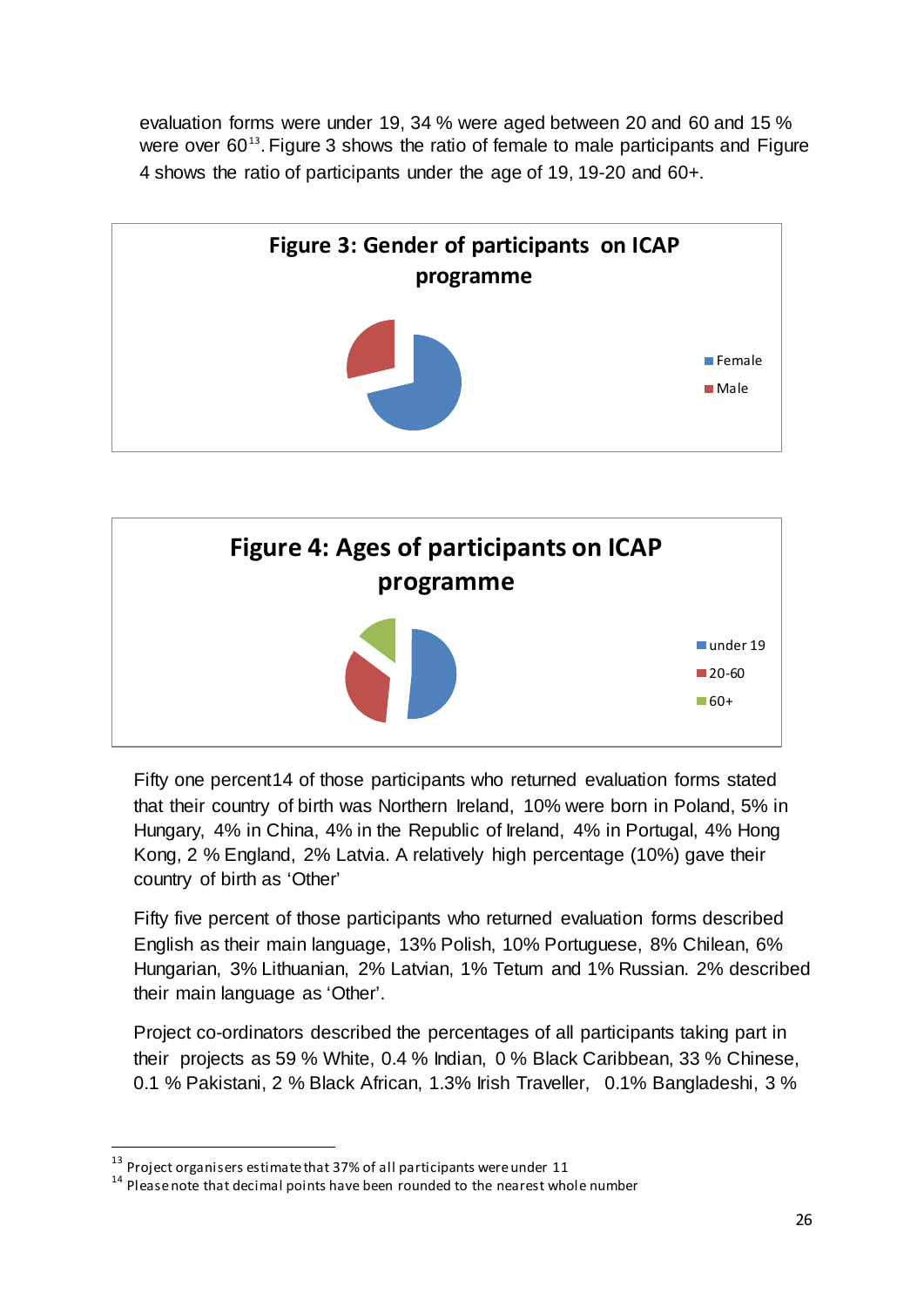Black Other, Other 5%.<sup>[15](#page-27-0)</sup> The narrative of evaluations reveals that Ukrainian, Peruvian and Hungarian Roma participants were also involved in projects.

Participants were asked to agree or disagree to a series of statements about the projects they were involved in:

- 89% agreed or strongly agreed that they had felt safe and supported whilst they were undertaking the project.
- 89% agreed or strongly agreed that they had played an active part in the project.
- 85% agreed or strongly agreed that they had increased their skills through the project.
- 84% agreed or strongly agreed that they would like to take part in more cross-community arts projects.
- 82% agreed or strongly agreed that they had learned more about other people and found out about cultures different from their own.
- 81% agreed or strongly agreed that they had gained a better social life
- (friendships, company, fun) through the project.

1

- 84% agreed or strongly agreed that they felt better, with improved confidence, through the project.
- 78% agreed or strongly agreed that they would keep in touch with people they had met through the project.
- 83% agreed or strongly agree that they felt more creative as a result of the project.
- 80% agreed or strongly agreed that they felt more part of the local community because of the project.
- 79% agreed or strongly agreed that they had become more interested in finding out about other people's heritage as a result of the project.
- 76 % agreed or strongly agreed that they felt heard, that the project had shown them what they could do.
- 74% agreed or strongly agreed that they were more interested in finding out more about their own heritage through the project.

These figures suggest that most participants thought they had gained a lot from their involvement in the projects. However, it should be noted that a small percentage of participants (under 5%) disagreed or strongly disagreed with the statements and that bigger percentages (between 5-17%) positioned themselves

<span id="page-27-0"></span><sup>&</sup>lt;sup>15</sup> These figures illustrate the need for caution in assigning overall percentages in terms of heritage backgrounds to programme participants. A participant might, for example, have been born in Northern Ireland, speak English as a main language and be described in terms of their ethnicity as Chinese. 'White' ethnicity can be ascribed to Latvians and Lithuanians as well as to Irish and British citizens. It should also be remembered that questionnaires from the outstanding 60% of organisations who have not yet submitted evaluations might alter percentages considerably. It does seem reasonable, however, to state that a good mix of participants from 'existing' and 'new communities' was achieved through the programme, if not always in individual projects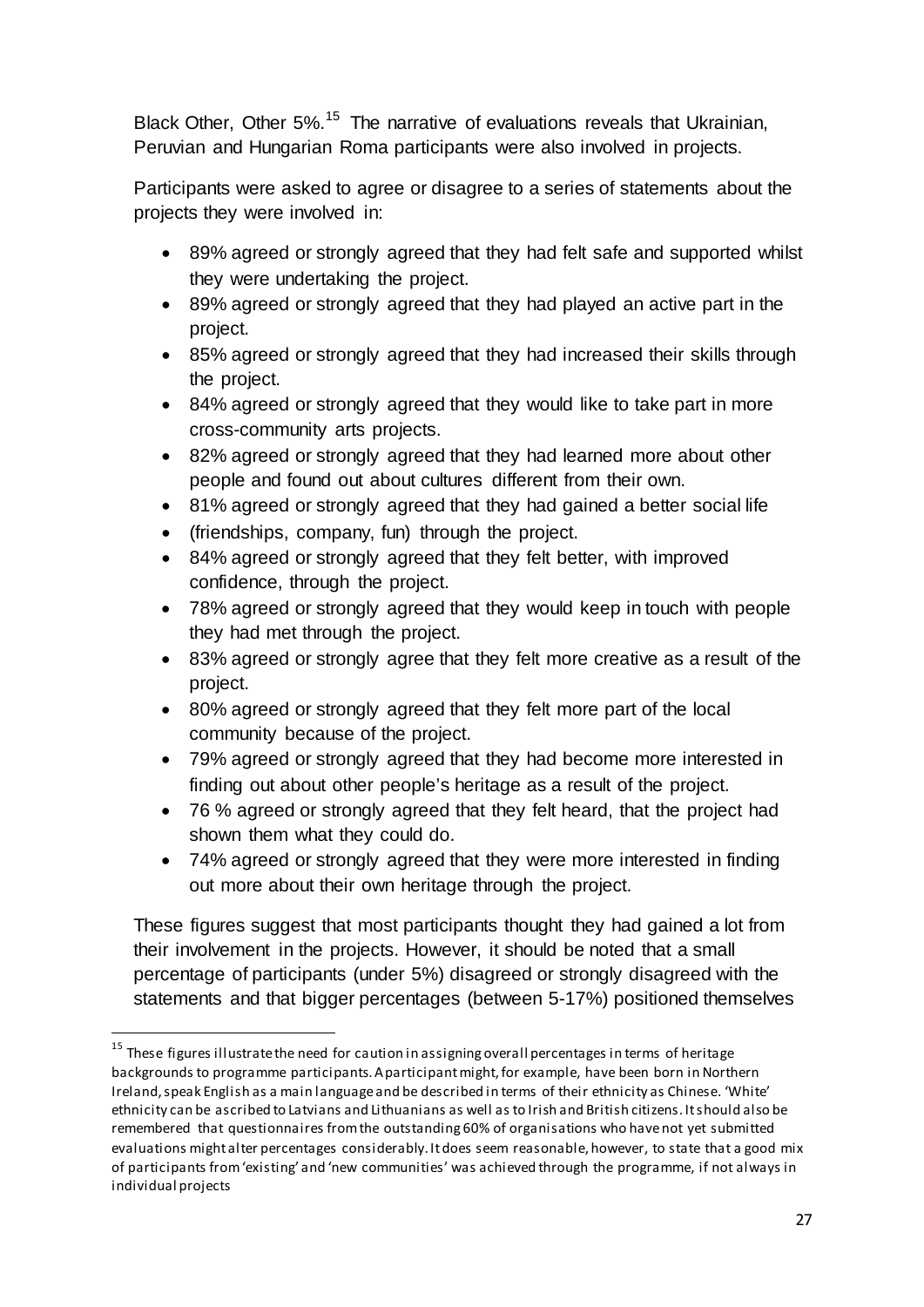in the middle of the agree/disagree scale. Again, these percentages need to be treated with caution, in this case because of the concerns expressed by organisations about the difficulties for participants in completing forms; it is possible, for example, that some participants misunderstood the nature of the question, or the nature of the agree/disagree scale, or found the questionnaire intrusive and answered accordingly.

Artist facilitators also commented in their evaluation forms<sup>[16](#page-28-0)</sup> on the benefits they thought participants had gained through their involvement with a project.

- 87% thought participants had enjoyed project activities.
- 82% thought participants overall confidence had improved, with 80% thinking that participants had become more confident in speaking to the artist about their work and 71% thinking that participants had become more confident in speaking to others about their work.
- 77% thought participants' ability to listen and follow directions had increased through the project.
- 77% thought participants had appeared engaged throughout the sessions in the project.
- 76% thought participants appeared to engage more with each other.
- 76% thought participants felt more positive towards the arts as a result of engaging in the project.
- 71% thought participants showed an increased desire to learn.
- 67% thought participants' ability to concentrate had increased during their involvement with the project.

Qualitative interviews with participants and project organisers allow other benefits to participants to be identified:

- Many projects offered participants with little or no experience of meeting people from minority ethnic backgrounds an opportunity to do so in **a space that was safe for everyone and in a manner that was highly enjoyable.** In some projects (for example, projects for school-age children), participants had met each other before but had the opportunity to get to know each other better through participation.
- Many participants (from both minority ethnic and cultural majority backgrounds) were able to **work with professional artists for the first time.**
- Some projects offered participants from minority ethnic backgrounds an opportunity to **increase their sense of pride in their cultural heritage and identity and share this with others**; this may be particularly valuable for young people.
- **Volunteers from minority ethnic backgrounds were particularly important** in helping some projects achieve their objectives. As the

<span id="page-28-0"></span> $16$  The evaluation team were able to analyse 35 artist/facilitator questionnaires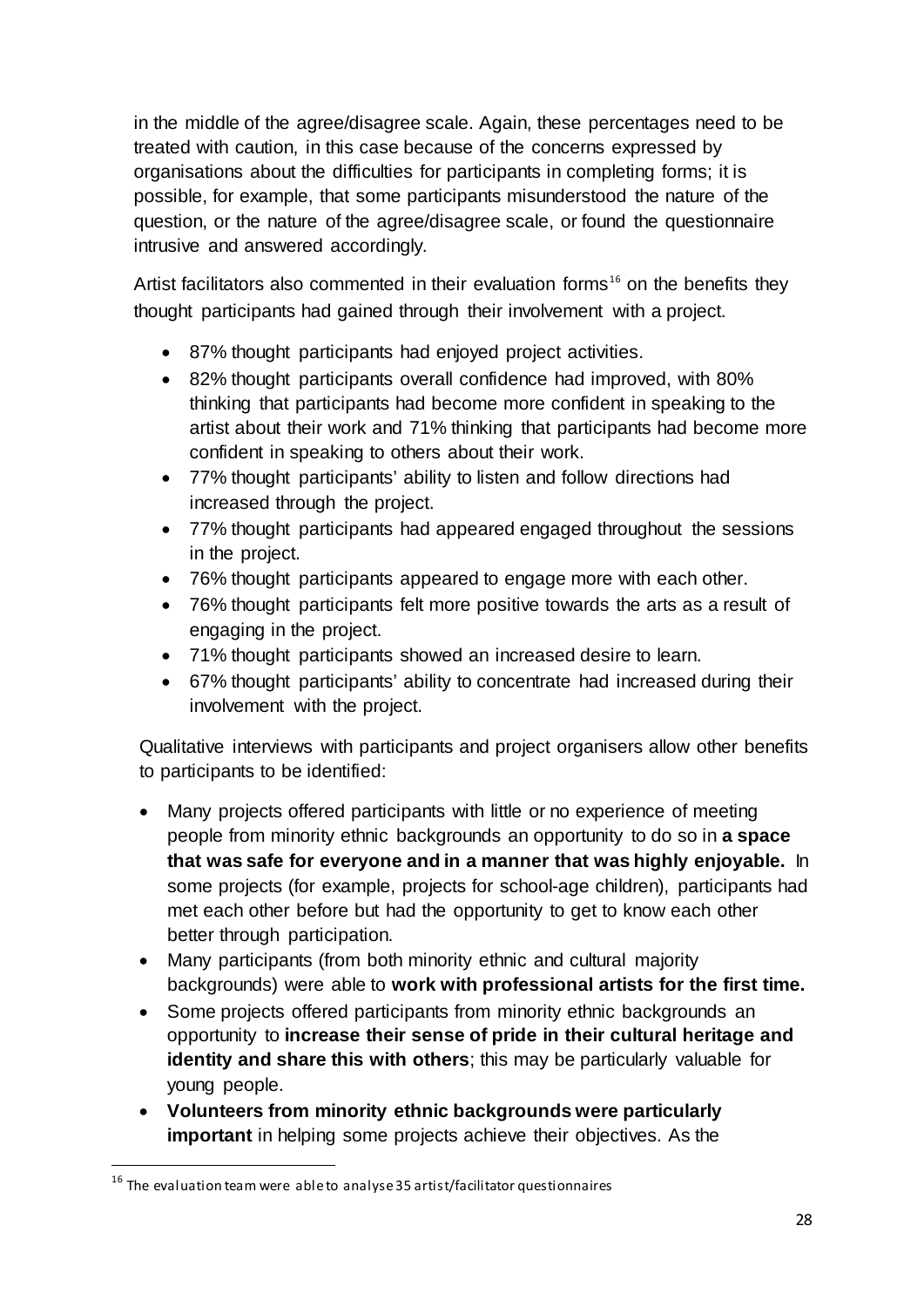Community Intercultural Programme (Craigavon) explained ' Volunteers are key. Some of the kids have no English, so having a volunteer from that language group is vital. We had 10 or 12 volunteers working on our project '.

• **Some projects opened up what might be described as a 'third space',** that is a place where participants, and also project co-ordinators and artists from different cultural backgrounds were able to create something new and unique, a fusion of different experiences and understandings.<sup>[17](#page-29-0)</sup> An example of this was 'Heroes on the Hill', which was a collaboration between Dance United NI and the South Tyrone Empowerment Programme (STEP). This involved 60 young people from local primary and secondary schools, who explored stories from African, Eastern European, East Timorese, Irish and Portuguese cultures and created a performance 'woven around the myths, legends, folklore and heroes that are renowned by the many communities living in Dungannon today'.

*'The young people we were working with wouldn't have had the opportunity to speak to a black man before. He's an engaging person, easy to be with, he can get respect, his skills are impressive. Working with him as a musician makes him into a 'normal' human being'* Organiser working with an Individual Artist in a youth setting

*'We were talking to them (*professional minority ethnic artists leading sessions) *about where they came from …… we told them about the whole history of the Women's Centre…….that's what women do when they get together….. Everything was exchanged'* Participants, Castlereagh Intercultural Friendship

'*I wasn't feeling well when I first came to the art session. I suffer from depression, but it was so cool and everyone was so involved in it they weren't asking me questions about how I was feeling… I felt pampered and cared for. My boyfriend came along too, he enjoyed it because he didn't have to socialise with everyone'* Participant from Eastern Europe. Belfast Friendship Club

'*Our organisation works with around 30% local young people and 70% BME; there are 13-15 nationalities…... Ethnic groups didn't want to work together to begin with, but now the kids have become quite social around art…. Art opens up doors'* Community Intercultural Programme, Craigavon

<span id="page-29-0"></span><sup>&</sup>lt;sup>17</sup> This is described by academic Milton Bennett as 'a kind of virtual space that opens up in any intercultural communication between two or more people, where one is trying to adapt to the other. Members of the nondominant group usually adapt to the dominant one. But when the dominant group tries to adapt, you get a third culture — one that isn't a hybrid but a distinct culture in its own right. Groups that develop a third culture are more likely to generate a "third solution" — not the one either would have reached on its own' [http://www.ey.com/GL/en/Issues/Driving-growth/The-new-global-mindset--driving-innovation-through](http://www.ey.com/GL/en/Issues/Driving-growth/The-new-global-mindset--driving-innovation-through-diversity---Q-A--toward-a-third-culture)[diversity---Q-A--toward-a-third-culture](http://www.ey.com/GL/en/Issues/Driving-growth/The-new-global-mindset--driving-innovation-through-diversity---Q-A--toward-a-third-culture)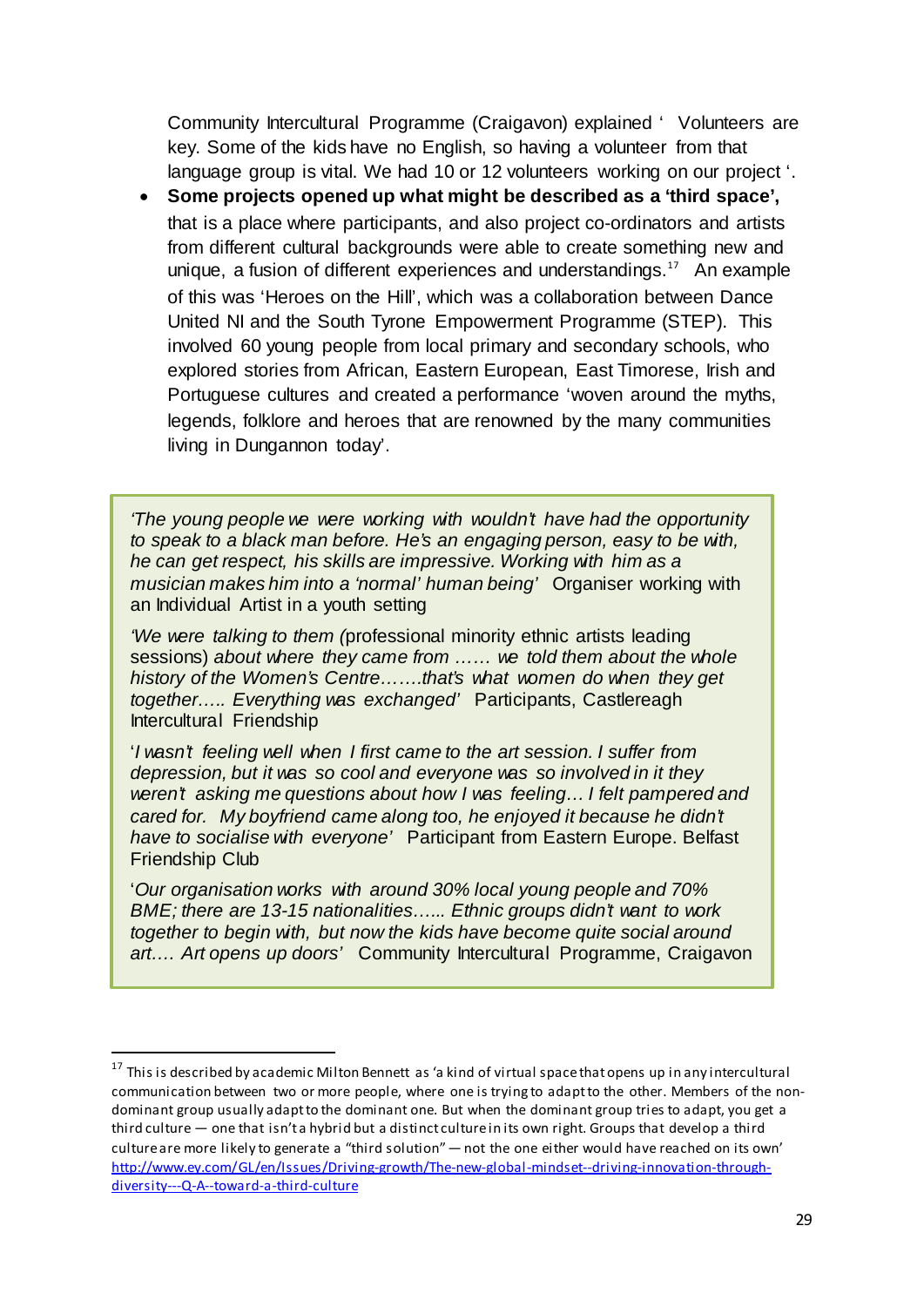# **7.2 Benefits to artist/facilitators and project managers**

At this early stage of implementation of an Intercultural Arts Strategy, the importance of building the capacity of artists and project/programme managers cannot be over-emphasised. On a daily basis, it will not be ACNI or even arts organisations who deliver the objectives of the strategy, it will be individual artists and individual project/programme managers. It is their experience and expertise that will provide a basis for long-term continuity and dynamic development. ICAP placed direct emphasis on this through the PICAS support programme and through Awards to Individual Artists; some projects were also designed in such a way that they provided professional development for the workers involved.

Eighty nine percent of artist/facilitators, for example, thought that the project they had been involved in had contributed to their artistic development, 83% felt it had increased their knowledge of the social issues affecting ethnic minority communities and 69% felt they had learned new ways of linking their art form to participant ability.

*'As an artist it is not always easy to get your ideas across, particularly when you are communicating on a language that is not your own. Working with institutions such as Volunteer Now, Age NI, University of the Third Age, NMDC and all the couples involved in the project allowed me to not only develop my photography skills but also my communication and organizational skills.'* Individual Artist

*'The three workers on the project (*project co-ordinator, facilitator and arts practitioner) *had an intercultural dialogue at a planning level. I think that negotiation, that growing conversation was an important part of the project and had an impact on the end product'.* Organisation Co-ordinator

'*Arts practitioners from ethnic minority backgrounds or working with intercultural approaches who want to develop careers in arts organisations and in arts management need opportunities for volunteering, internships and work experience'* Finding from networking discussion

Other benefits included:

- Opportunities for minority ethnic artists, especially those who had recently arrived in the UK, **to learn more about the infrastructure for the arts in Northern Ireland** and how they can best develop their work within it.
- Opportunities for minority ethnic artists at different stages in their careers to **profile and promote their work to a wider public.**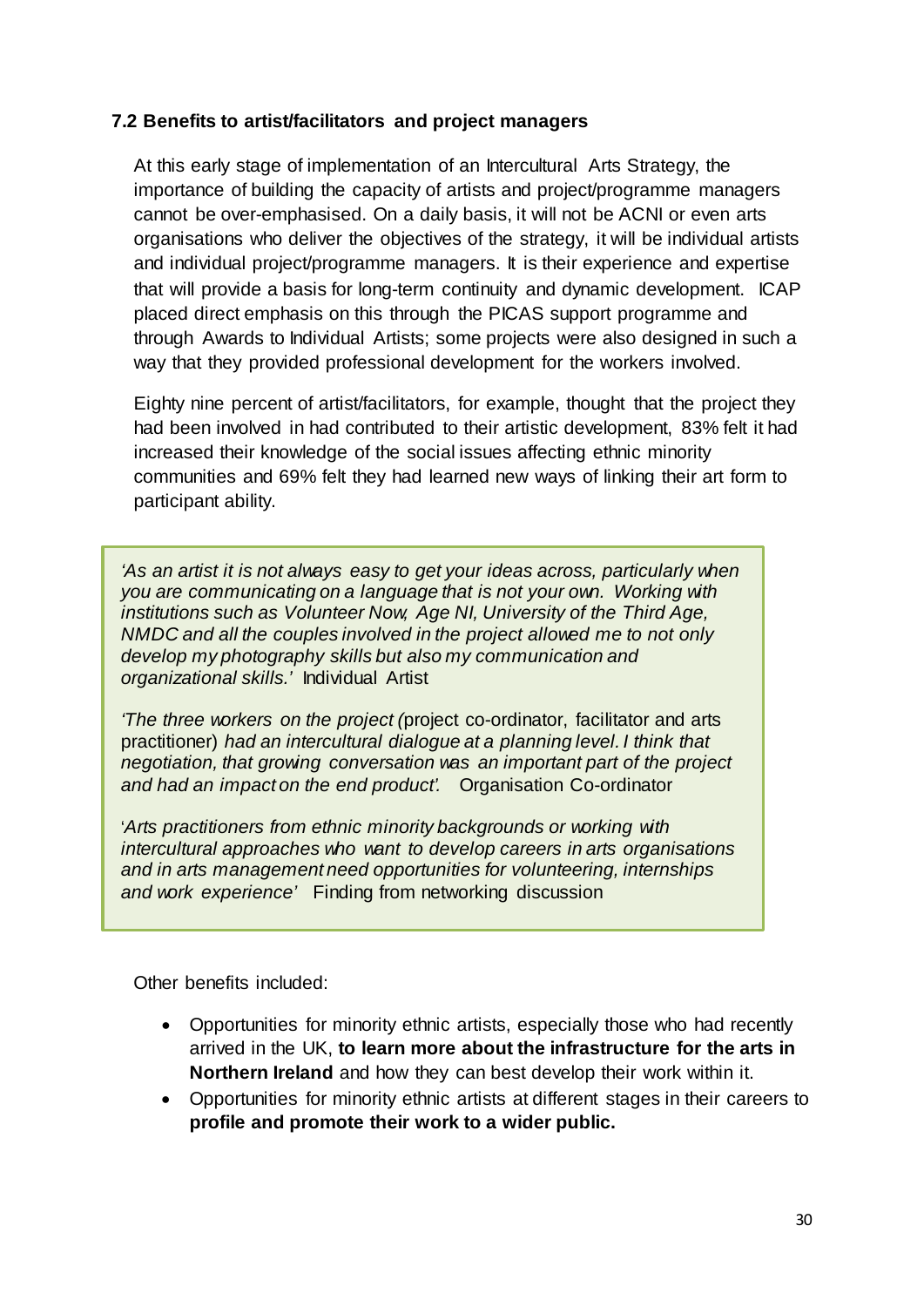- Opportunities for artists and project/programme managers to **strengthen cultural competences** and reflect on how they might promote intercultural dialogue and collaboration in their work on a regular basis.
- Opportunities for artists and project/programme managers to **learn from each other,** be inspired by practice from inside and outside Northern Ireland and make practical connections with each other.

# **7.3 Benefits to audiences**

The evaluation team was able to analyse 186 questionnaires returned by audience members. 98 % of respondents thought that the event they attended had increased their knowledge and understanding of ethnic minority cultures and 82% thought that the event had contributed a lot to ACNI's aim of supporting ethnic minority communities to engage with the arts. 65% thought the event had changed their attitude to people from other communities.

A lower percentage, 61%, thought that the event had increased their awareness of the issues affecting ethnic minority communities, with a further 23% thinking it had done so a little and 10% feeling they were already aware of these issues. It should be noted that the primary purpose of the event an audience member attended might not have been to raise awareness of issues.

Other benefits that can be identified are that:

- Audiences across Northern Ireland have had access to **a range of highprofile arts experiences** (exhibitions, performances, literature) which have demonstrated the quality and potential of ethnic minority artists and communities living in Northern Ireland.
- Some audiences have had visible evidence of **how individuals from different cultural backgrounds can work together to create unique and innovative creative products.**
- Some audiences have had the opportunity to reflect on the **negative aspects of a lack of positive intercultural dialogue** (such as racism and bullying) and to observe practical examples of how these can be addressed.

# **7.4 Benefits to ACNI**

The Intercultural Arts Strategy has brought benefits to ACNI as an organisation. Benefits include:

• ACNI has begun to **position itself internationally and locally** as a cultural agency that is committed to an intercultural approach. It is demonstrating leadership in what Madani Yussef (Artistic Director, Bush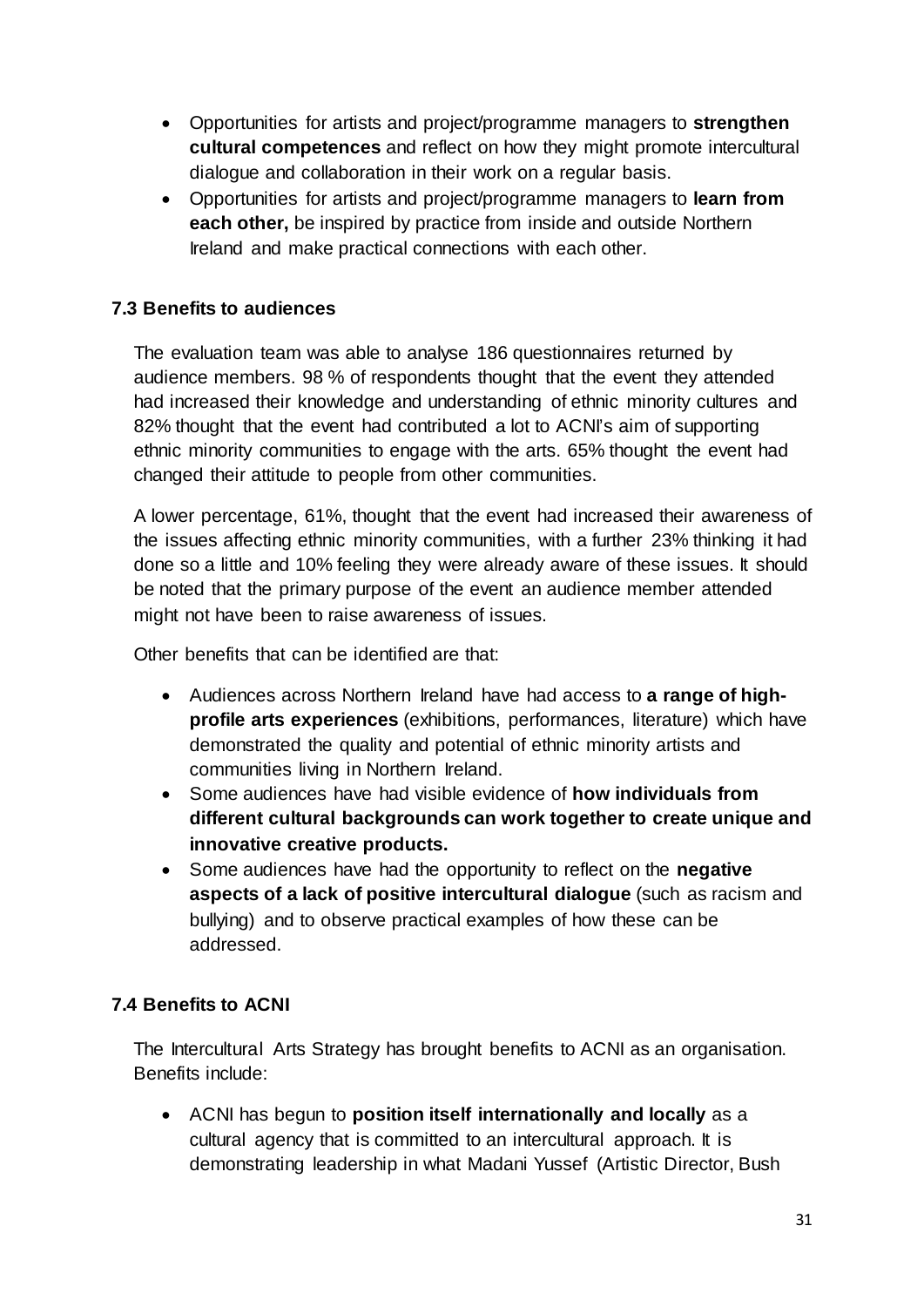Theatre), the keynote speaker at the Art of Inclusion Symposium, described as the work of 'shifting cultural institutions to reflect emerging society'.

- ACNI staff have **increased the connections** they have to minority ethnic artists living and working in Northern Ireland and to minority ethnic cultural and voluntary sector organisations and **increased their knowledge and experience** of the aspirations of and challenges faced by individuals and communities wishing to promote intercultural arts practice.
- In conferences and networking events, ACNI staff have been able **to signpost individuals and community groups** to other potential sources of financial and in-kind support; this is vital in ensuring that there is not over-dependence on any one agency or an expectation that one source of advice and support is appropriate for all development needs.

# **7.5 Wider Public Benefit**

1

It is important not to over-state the wider public benefits of ICAP, as this was a relatively small-scale programme, with a short time-scale. As one interviewee very honestly said '*I'm sure our work does help social cohesion. When you bring people together there's bound to be benefit, but how or how well, I don't know.* '

The programme has been indicative of potential for wider public benefit in a number of important areas:

- Arts-led initiatives have helped to provide **a safe, non-threatening and positive space** where individuals and groups are able to explore similarities, differences and new ways of being and working together. Different art-forms and different models of arts practice offer different kinds of opportunities to address racism and promote intercultural dialogue and some of these were modelled in the programme.
- **New friendships** are noted by many of those who took part in the programme as an important outcome of their project; research suggests that friendship is an important way of reducing intolerance in any society.<sup>[18](#page-32-0)</sup>
- Many of the projects have resulted in individuals and communities having new access to public institutions, other agencies working in Northern Ireland and beyond and to community and voluntary sector spaces – the programme literally '**opened doors'.**
- The visibility of the work of projects and Individual Artists in public arenas (e.g. the Southbank Centre, Culture Northern Ireland website, social media)

<span id="page-32-0"></span> $^{18}$  Research has yielded extensive evidence that positive intergroup contact does reduce intergroup prejudice and also impacts a range of other dependent measures (see Hewstone, 2009, for a review). This impact is greater when certain facilitating factors (i.e., common goals, cooperation, equal status, and institutional support) are present (Pettigrew & Tropp, 2006)

[http://www.researchgate.net/profile/Oliver\\_Christ/publication/47519956\\_](http://www.researchgate.net/profile/Oliver_Christ/publication/47519956_)(includes evidence from Northern Ireland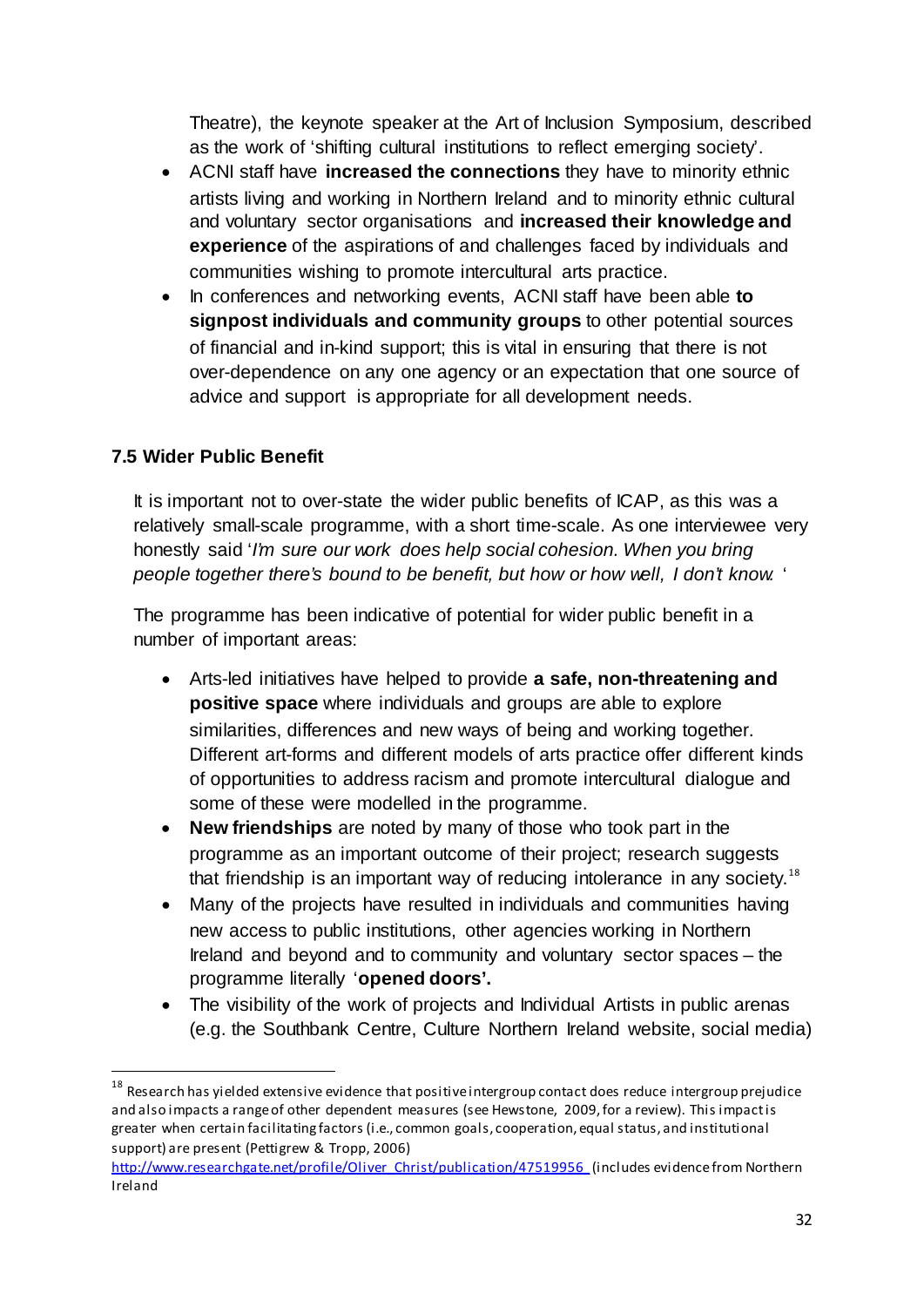presents **a positive challenge to perceptions of Northern Ireland** as a closed society, living in the past.

# **8. Challenges of the ICAP programme**

#### **8.1 Ambition**

The scale of the ambition which lay behind this programme was considerable, as can be seen from this extract from ACNI's Communication Strategy:

#### '*Key Messages*

*This programme will support the cultural engagement of minority ethnic communities in arts activities across Northern Ireland.*

*This programme will develop the minority ethnic arts infrastructure and develop collaborative working, through arts and cultural activity, between new and existing communities.* 

*This programme will support the professional development of minority ethnic artists living and working in Northern Ireland.*

*This programme supports community cohesion, increases awareness of diversity, develops good relations between new and existing communities and helps tackle racism in our society.'*

It is arguable that each of these aims required a dedicated action plan and a minimum of the level of resourcing available for the whole programme to be able to make a noticeable impact. This was challenging, particularly because ACNI staff support for the programme was constrained.[19](#page-33-0) This puts in perspective both what was achieved through the programme and what remains to be achieved.

The aims of the programme were also sometimes described differently, for example as 'to provide opportunities for minority ethnic communities across Northern Ireland to access the arts, using artistic activities as a creative vehicle to explore and highlight social issues that impede access and participation in the arts' [20](#page-33-1) . This suggests that it may have been difficult for ACNI to communicate internally and externally what it hoped would be achieved through the programme.

# **8.2 Lack of Themes with a Shared Resonance**

ACNI chose to assess applications against the themes of its Intercultural Arts Strategy (referenced in the introduction to this report). These link directly to the Northern Ireland Programme for Government and are hence immediately

<span id="page-33-0"></span><sup>&</sup>lt;sup>19</sup> Support came mainly from 2 pat-time members of staff, who had extensive additional portfolios<br><sup>20</sup> Invitation to Tender for Evaluation

<span id="page-33-1"></span>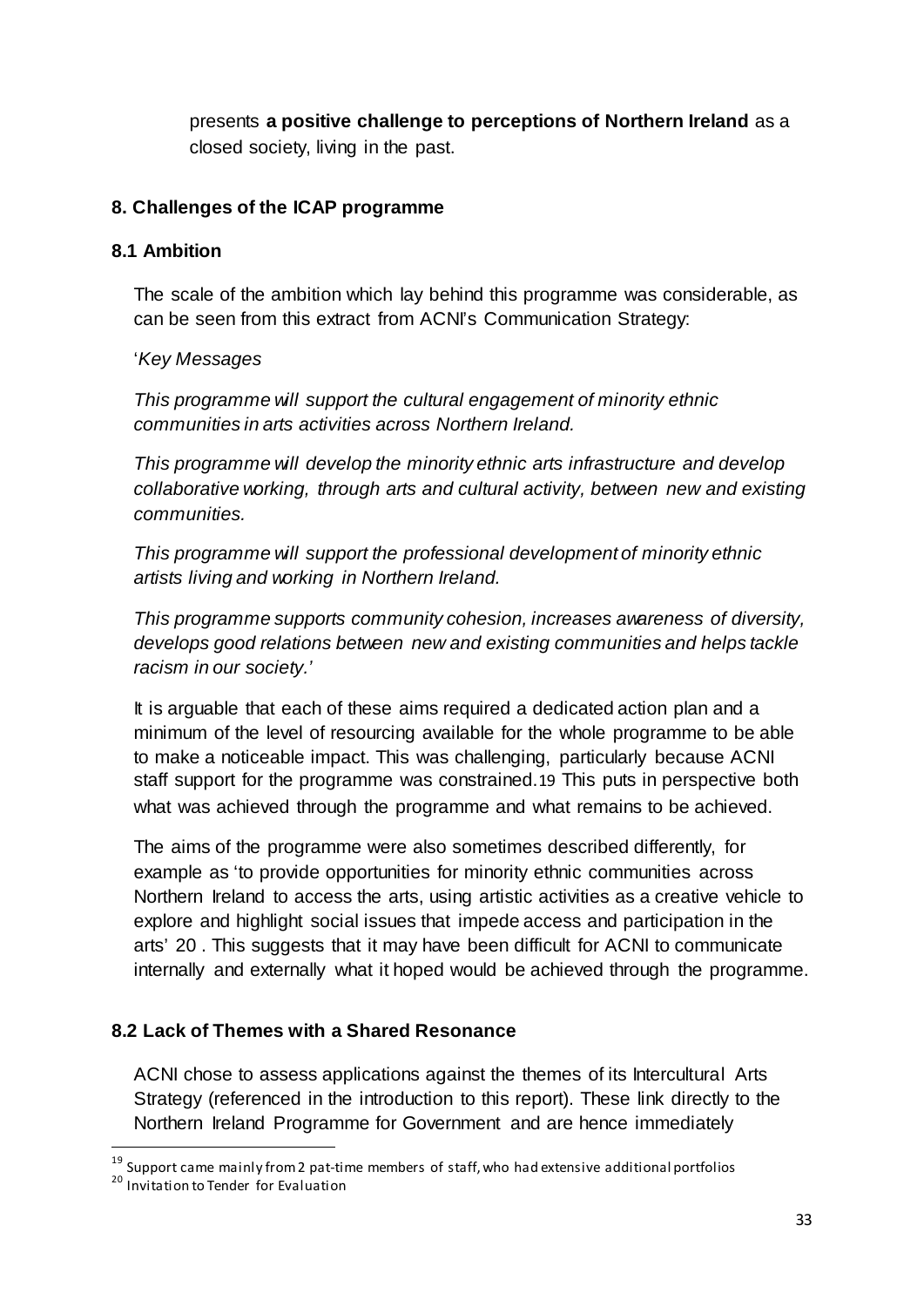recognisable to politicians, civil servants and to well-established, professionalised community and voluntary sector organisations.

Qualitative interviews suggest that they did not resonate so easily with individual artists or with small-scale community and voluntary organisations; they did not always describe their work or the outcomes they achieved in those kinds of terms. This may have deterred some individuals and organisations from applying and certainly presented a barrier which many successful applicants felt they had to overcome. It also made it more difficult for some organisations to share the purpose of their project with participants and audiences, which was a lost opportunity in terms of 'spreading the word' about what ICAP was trying to achieve

# **8.3 The Evaluation Framework**

It was vitally important for ACNI both to learn from the experience of implementing the ICAP programme and to be able to demonstrate to a wider constituency that an arts-led approach could have intrinsic value and help to build social capital. It therefore put in place a comprehensive evaluation framework for the programme.

However, the questionnaire-based framework was inappropriate for the age and language base of many of the programme participants and cumbersome for smallscale voluntary organisations that had neither the specialist skills nor the resources to administer lengthy questionnaires. ACNI staff and the evaluation team worked to simplify the questionnaires (in particular, those for participants and audience members) and ACNI held two workshops with project co-ordinators to support them with evaluation requirements. The evaluation team has worked hard to talk directly to as many participants, project organisers, participants and artists as possible. This report is based on a robust mix of quantitative and qualitative data, professional input and professional observation and uses data gathered through the evaluation framework without relying on it.

# **8.4 Missed opportunities**

There have been some missed opportunities for dialogue, connection and profiling within the programme. These can largely be attributed to weaknesses in project design and lack of resources for post-award development work. These two areas should be given greater prominence in the design of any future programme.

# **9. Recommendations**

There are four key recommendations drawn from learning from the programme. These are primarily intended for consideration by ACNI, but also have implications for the arts and voluntary sector in Northern Ireland, for other existing and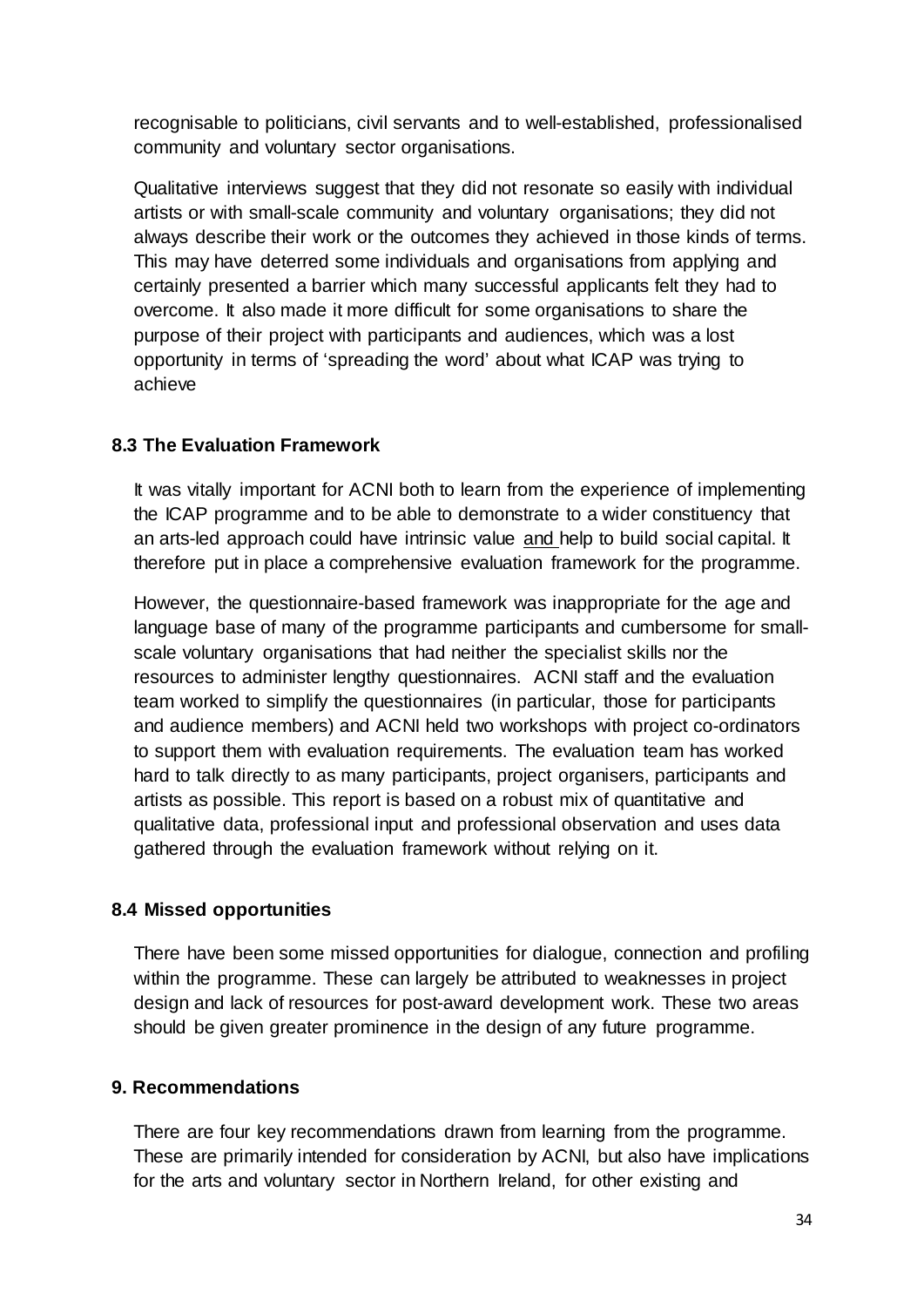potential funders of work which promotes intercultural dialogue, and for policymakers. The recommendations propose:

- **1. Mainstreaming intercultural policy and practice across ACNI**
- **2. Developing a Phase 2 ICAP programme**
- **3. Support for continuation of the PICAS programme**
- **4. Further advocacy for the benefits of intercultural arts practice**

# **8.1 Mainstreaming intercultural policy and practice across ACNI**

There is a danger with any kind of special initiative, such as ICAP, that it comes to be regarded both within the sponsoring agency and externally as the sole example of that agency's intervention in a much needed area of policy and practice development. In the long term however, **opportunities for minority ethnic artists, arts administrators, participants, audiences and volunteers and for intercultural dialogue and collaboration must be developed across the whole of the arts infrastructure in Northern Ireland** if ACNI is to achieve its aim of 'creating many avenues for minority ethnic communities to access and participate in the arts in Northern Ireland and further afield.' This is vital both in fostering artistic innovation and in addressing inequalities in provision and access to services

To illustrate the point, ACNI was able to invest £300,000 of its resources in ICAP over three years. In one of those years (2013-2014), it invested £13.67 million in 113 Regularly Funded Organisations and those organisations had a combined overall income of £47.1 million. ACNI has begun to ask core funded organisations to quantify engagement levels (either as an audience member or participant) with people from ethnic minority backgrounds and to place greater weight on the ethnic composition of organisations we fund with a dedicated question to them about the ethnicity of board, artistic staff, managers and others.

An important focus of this work over the next three years should therefore be to take further action to strengthen understanding of intercultural policy and practice amongst all ACNI staff and to ensure that it is embedded in all ACNI's programmes of work. This might include, for example:

• Commissioning Cultural Competency training for ACNI staff; this should draw on examples from the ICAP programme, from elsewhere in the ACNI portfolio of client organisations and funded projects and programmes[21](#page-35-0) and on the considerable experience of ACNI's Community Arts Officers to help

<span id="page-35-0"></span><sup>&</sup>lt;sup>21</sup> As an example, Sole Purpose Productions 'No More Traffik' about the sex trafficking industry , which was not funded through ICAP[, http://www.artscouncil-ni.org/news/new-play-to-raise-awareness-of-human-trafficking](http://www.artscouncil-ni.org/news/new-play-to-raise-awareness-of-human-trafficking)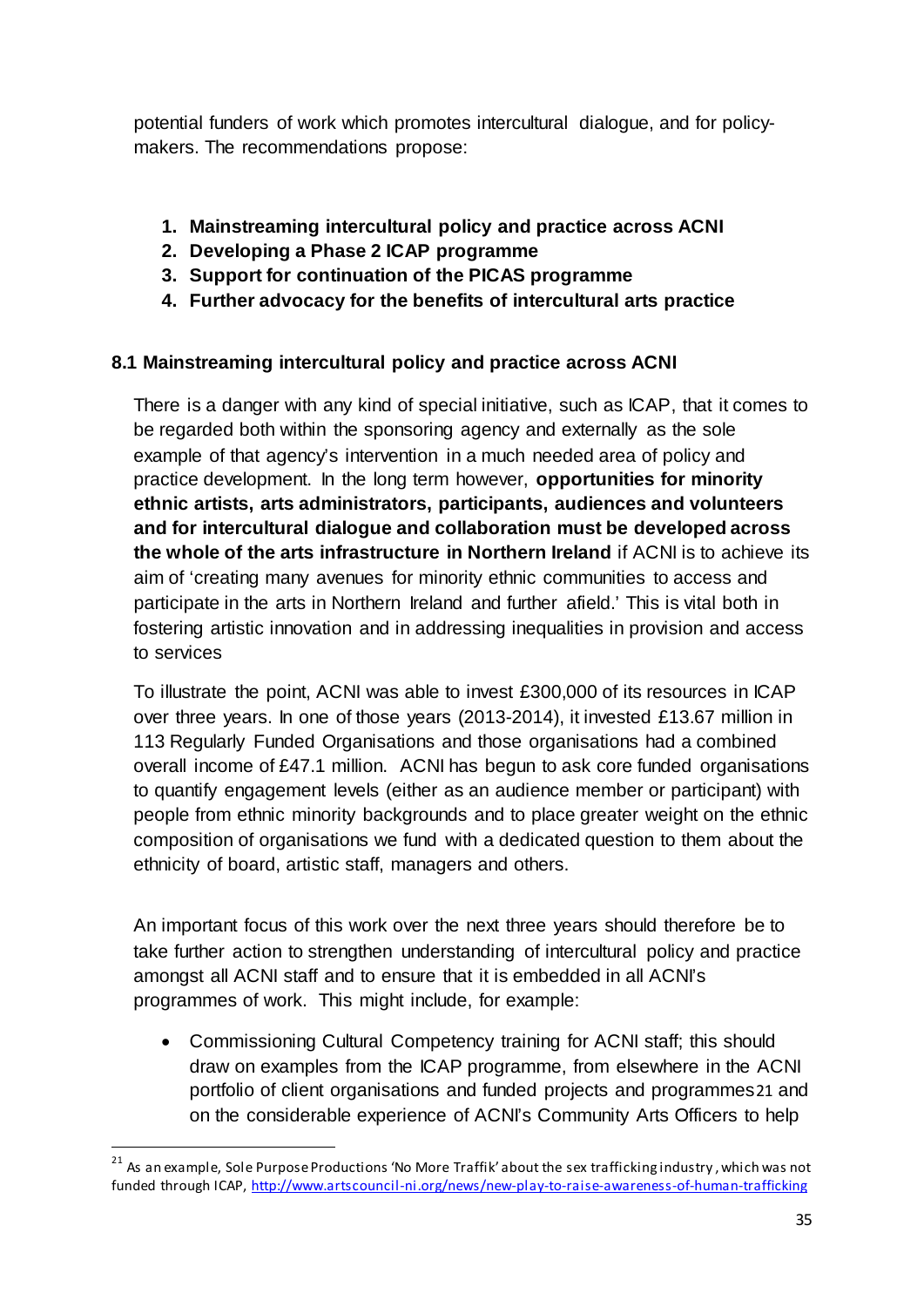make the training specific to the needs of arts administrators. In the long term, a modified version of this training should form part of ACNI staff induction. [22](#page-36-0)

- Carrying out an audit of selected Arts Council funding programmes (for example, SIAP, Arts for Older People, Re-imaging Communities or Small Grants to identify whether these might be strengthened in ways that either make them more easily accessible to participants/organisations from BME backgrounds or which ensure that the criteria for the programme 'nudge' all applicants to consider what opportunities the design of their project/programme might offer for intercultural collaboration. Care should also be taken to ensure that all new initiatives by ACNI are promoted to minority ethnic artists/administrators and to organisations with expertise in working with minority ethnic communities and in promoting intercultural collaboration.
- Seeking funding for the creation of a small Task Group comprising a voluntary sector organisation whose work is focussed on support for BME individuals and communities, an arts organisation with a developed intercultural arts practice, a large-scale arts organisation with a commitment to developing intercultural arts practice and a non-arts funder (for example, from one of the District Councils or from an agency such as the Heritage Lottery Fund), an ACNI officer and an experienced facilitator/writer. The Task Group[23](#page-36-1) would be commissioned to develop a set of guidelines for arts organisations of all kinds wishing to extend the range of opportunities they can offer to ethnic minority communities and individuals as artists, administrators, volunteers, Board members, participants and audiences. These guidelines should then be made available on-line and in print.
- Re-visiting and up-dating the Action Plan attached to the Intercultural Arts Strategy, paying particular attention to the role of Regularly Funded organisations in playing a leadership role in reviewing and strengthening the many avenues they can offer to individuals and groups from minority ethnic communities to access and participate in the arts and in networking with leading organisations in this field in the British Isles and internationally.
- Curating a selection of images and videos of the work of artists and organisations who received an ICAP Award on the 'About' page of the Intercultural Arts section of the ACNI website as a further inspiration to visitors to the site.

<span id="page-36-0"></span><sup>&</sup>lt;sup>22</sup> As experienced trainers, we believe there are huge professional and personal development benefits in faceto-face, group-based training. However, resources are now increasingly being made available on-line, e.g. at [http://friendsnrc.org](http://friendsnrc.org/)

<span id="page-36-1"></span> $\frac{23}{23}$  It will be difficult for voluntary and arts organisations to commit to such a Task Group without reimbursement; a budget for the commission should allow for fees and expenses to be paid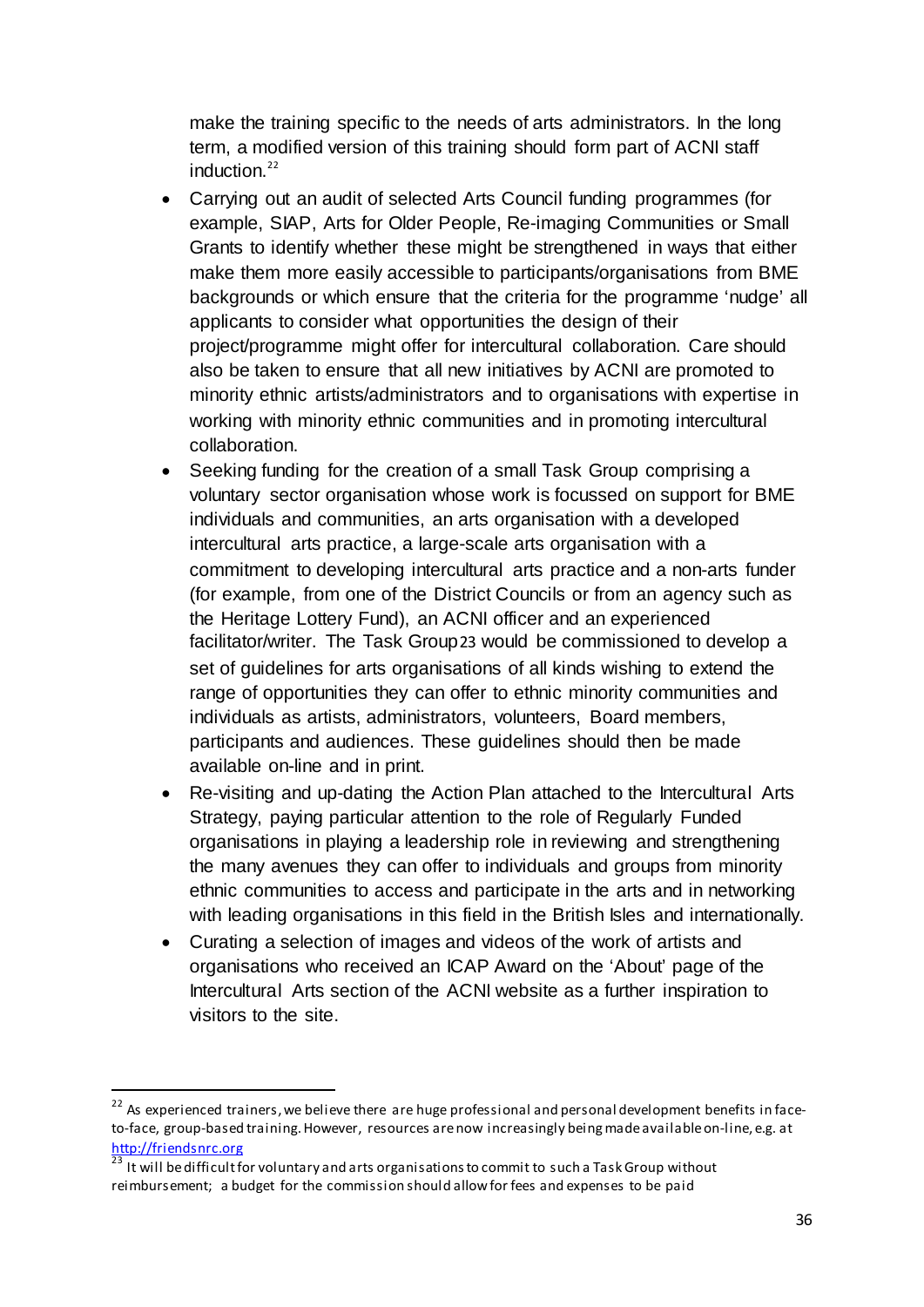# **2. Develop a Phase 2 Intercultural Arts Programme (2017-2020)**

It is recommended that ACNI use its own resources and seek additional resources to fund **a second, smaller-scale phase of the Intercultural Arts Programme.[24](#page-37-0)** Individual artists should not be funded through this phase of the programme; instead, the Support for the Individual Artist Programme should be reviewed and strengthened, to ensure that artists from minority ethnic backgrounds are supported to apply to this programme directly. Minority ethnic artists should feel able to apply for support to ACNI on the basis of an intended programme of work, which may or may not involve intercultural practice. It is possible that financial resources could be secured from a Trust or Foundation to help specifically with this transition process – for example, with support for mentoring and/or coaching and/or with designated bursaries.

The Phase 2 programme should be more limited, to enable ACNI staff to focus on supporting organisations with robust project design and development support after they have received an Award. For excellent reasons, priority was given in this phase to stimulating applications to ICAP through pre-award activity, for example, through the PICAS programme and through the considerable informal advice and support offered by ACNI staff. The key to long-term impact, embedding and legacy, however, lies in what happens after an Award has been made; in highquality delivery, in a range of positive connections to a wider infrastructure, in considered reflection and planning for future activity, and in encouraging organisations to see arts-led approaches as an integral element of their overall programme of work. A more limited Phase 2 programme might involve 15 Awards over a three year period (less if the period of funding was two years). It should be possible for an arts organisation to be the lead, but not sole, partner in making an application, if they have expertise in and commitment to intercultural arts practice.

A consequence of adopting such an approach would inevitably be to disappoint some organisations who are hoping that ICAP will continue in its present form and that they will be successful in submitting an application to it. An increasing emphasis on the Intercultural Arts Strategy across all ACNI programmes should mean that some of those organisations could apply to other programmes for support and/or partner with appropriate Regularly Funded organisations to produce work that is mutually beneficial. Strong strategic advocacy for the benefits of intercultural arts practice should also lead to other agencies that fund the arts recognising and supporting the work that these organisations are hoping to undertake.

• The findings of the evaluation suggest that a Phase 2 programme might:

<span id="page-37-0"></span><sup>&</sup>lt;sup>24</sup> We note, for example, that the priorities for the Peace 4 programme include 'building positive relations at a local level'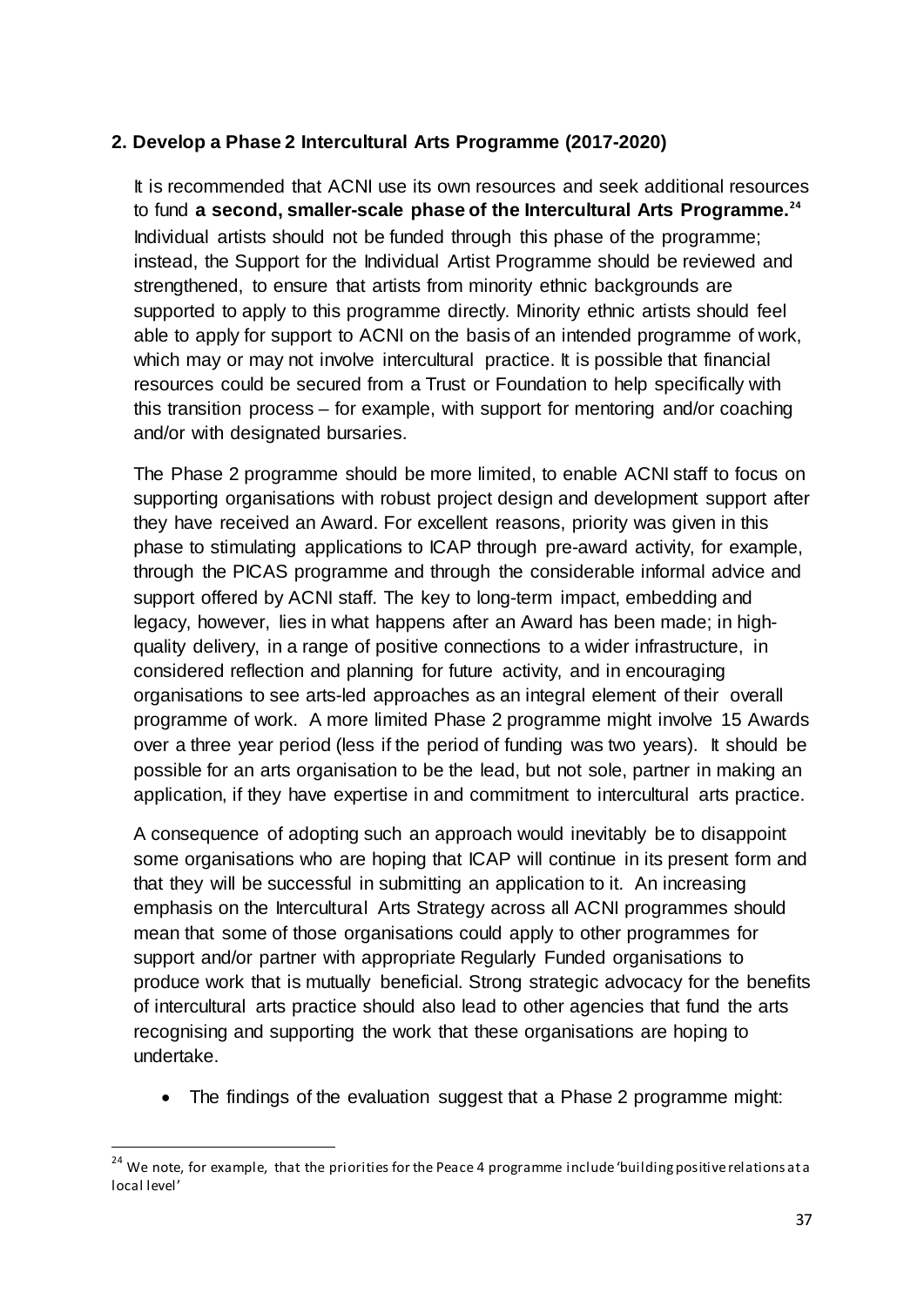- Develop **simplified 'programme specific criteria'.** Whilst ACNI does need to set out in its rationale for the programme clear themes which are linked to the Programme for Government, the use of these themes as criteria for applications to the programme has been problematic. Organisations and individual artists have struggled to understand and explain how the work they are proposing fits with the criteria, their complexity means they have rarely been shared openly with participants or audiences and they have led, in some cases, to a tendency to over-claim outcomes. A much simpler set of specific criteria, such as 'encouraging intercultural collaboration and/or supporting anti-racism through the arts' might be more effective
- Promote more widely with organisations applying to the programme **the criteria which ACNI uses to assess all its applications** – quality of artistic activity, public benefit and quality of management/financial probity/viability – and support those organisations who receive Awards to increase their ambition and strengthen their capacity in these three areas.
- **Promote attention to high quality diagnosis, design and delivery**, strong partnerships between project co-ordinators and artists, engagement of participants and audiences from a range of British, Irish and minority ethnic backgrounds, innovative artistic content and well-planned follow-up activities.
- **Encourage applicants to demonstrate how they will network, make informal connections, or develop formal partnerships with the wider infrastructure** in their locality and/or in other parts of Northern Ireland – for example, with professional arts venues and organisations, with district councils and with voluntary organisations with different but relevant expertise to them. Successful applicants will have much to teach others and will also benefit from the expertise of others.
- Ensure that applicants consider fully and that funding supports t**he public profile of a project** (e.g. performances, exhibitions, marketing materials, press packs, invitations to key local opinion-formers). At this stage of intercultural arts development in Northern Ireland, there is a likelihood that a great deal of the work created is connecting with individuals who are relatively open to learning more about others and less ready to pre-judge, audiences who are supporting their friends and family and organisations who readily accept the need to widen the base of artists they work with. It is important strategically to have an impact on the widest possible section of the general public.
- **Promote and develop reflection and self-evaluation practices** in successful Phase 2 organisations to help them in planning future work.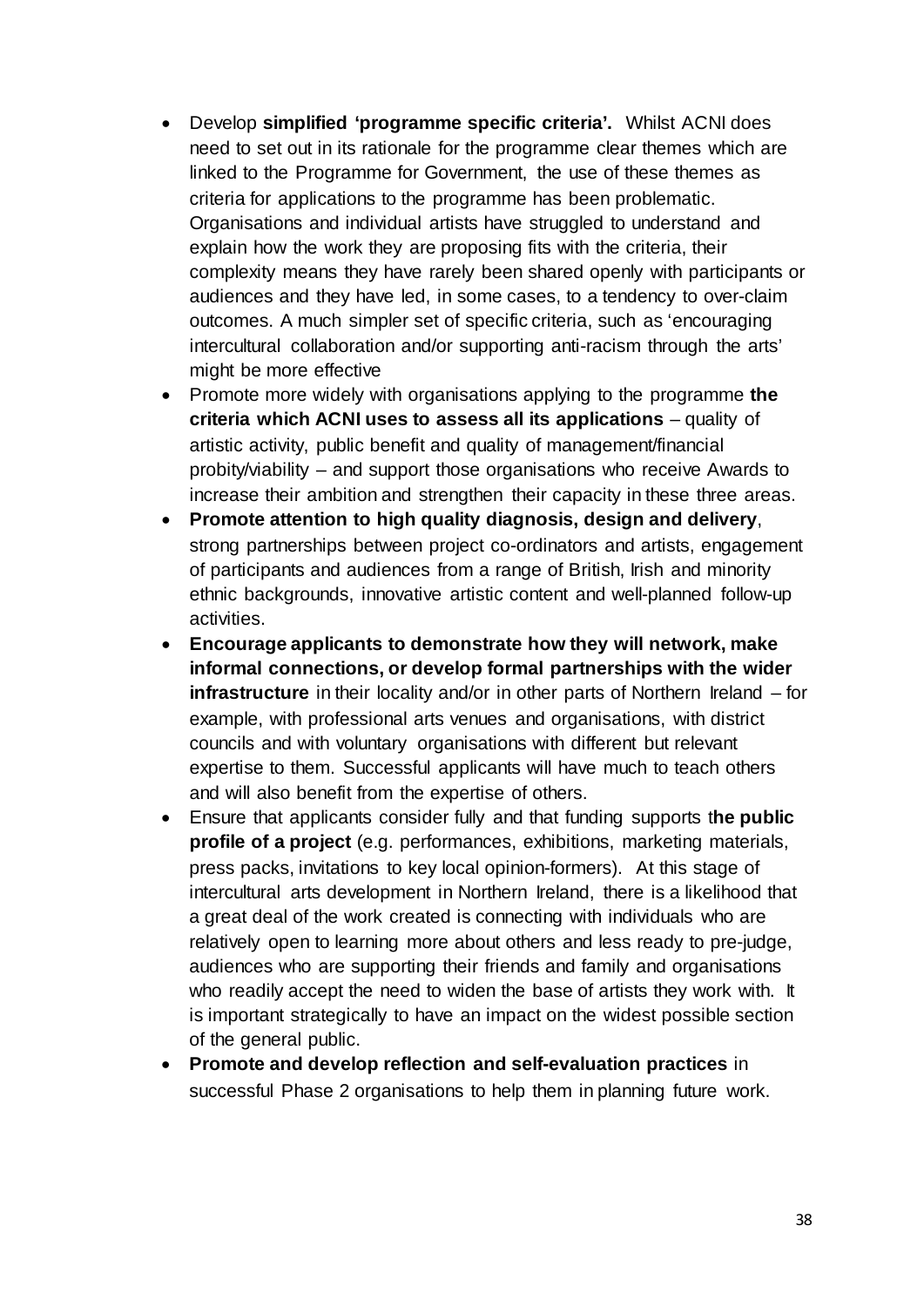# **3. Support a continuation of the PICAS programme**

Community Arts Partnership is seeking funding from a variety of sources to enable it to continue the PICAS programme and it is recommended that ACNI support it in this process. Two elements of the programme stand out as particularly significant in terms of this evaluation, although it should be stressed that all of them are important:

- The seminars which PICAS has organised on rights and responsibilities of independent artists, arts organisations and community groups. Minority ethnic artists can be particularly vulnerable to unintended (and occasionally, unfortunately, intended) exploitation by those employing them and may also find it difficult to know what can legitimately be required of them and what is not generally regarded by other independent artists as acceptable. Equally organisations who are seeking to develop their work with minority ethnic individuals and communities and to develop intercultural arts practice can benefit from time to consider the rights and responsibilities of all concerned.
- The role played by the PICAS co-ordinator in signposting and advising individuals and groups. This is sometimes the element of a programme that can be most difficult to 'sell' to a potential funder, yet it will be this low level, informal activity which encourages people to look beyond one funder and one programme for support with their ideas, which helps broker meaningful connections between professional arts organisations and voluntary sector groups and which, above all, helps to build trust and relationships over time.

There is also considerable potential for PICAS to develop its artists' training programme to help develop awareness and action in a wide range of professional and voluntary arts organisations.

At the same time, it is important to recognise that PICAS cannot meet the development needs of all artists at all stages of their careers or of all arts organisations and that it will not always be an appropriate method of meeting those needs. Organisations like Visual Arts Ireland, Arts and Business NI, Culture Northern Ireland, Voluntary Arts Ireland have a part to play in ensuring that minority ethnic artists and organisations have full access to their resources and opportunities and in understanding and promoting the benefits of intercultural arts practice more widely.

# **4. Develop further approaches for advocacy and influence**

ACNI is currently the only public body in Northern Ireland which has a dedicated policy supporting interculturalism. It is therefore uniquely placed to learn, both from its own experiences of implementing this policy and from the direct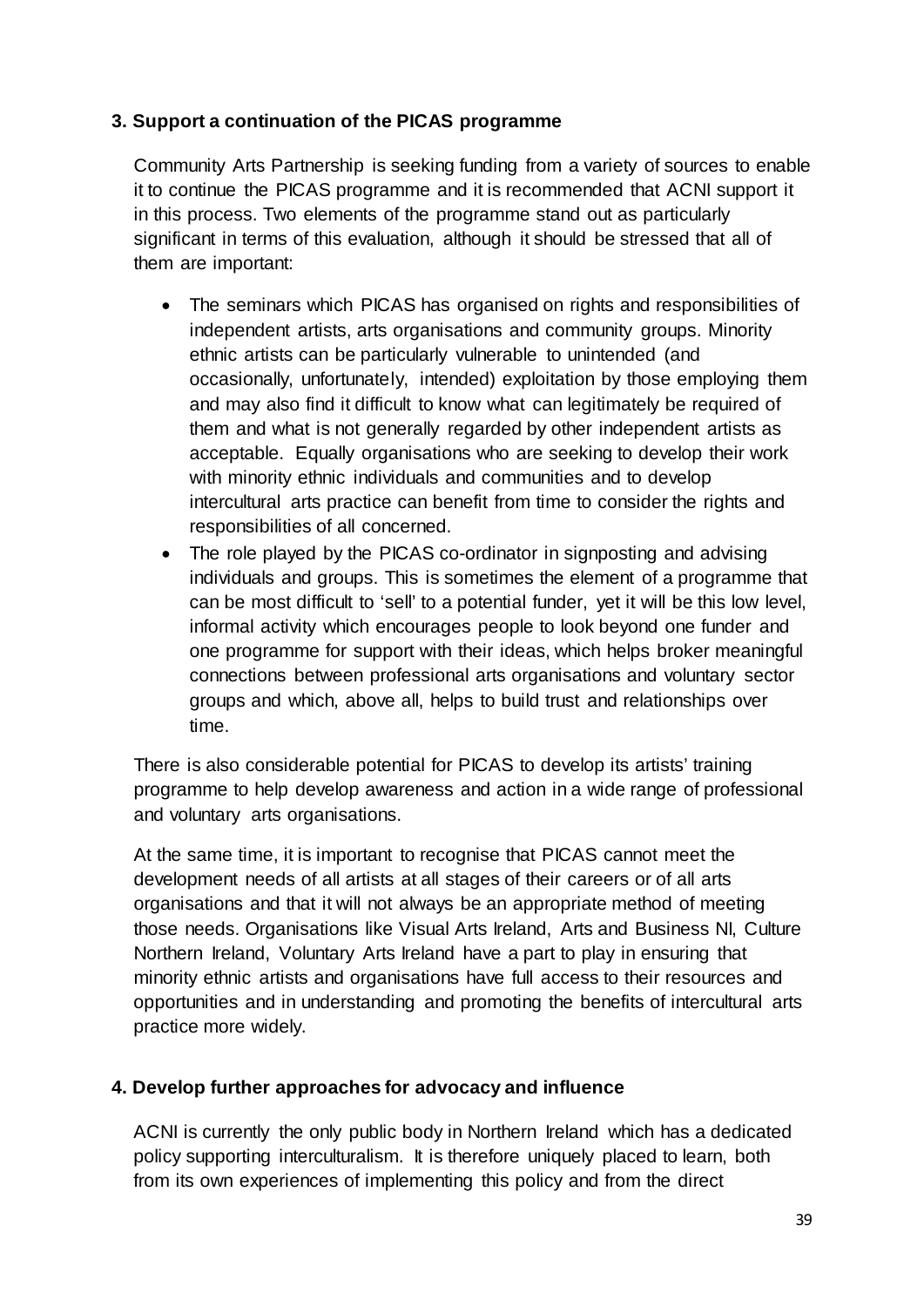experience of arts organisations, individual artists and their partners, about the opportunities and challenges of proactively addressing issues of racial equality and intercultural dialogue and to advocate for the overall benefits of taking this kind of approach.

For the next three years it might **target its advocacy and its opportunities for influence in the following priority areas:**

- 1. Those agencies working in Northern Ireland who have funding or access to funding which could be invested in intercultural arts practice, for example Heritage Lottery Fund, the Big Lottery Programme, the British Council, National Museums Northern Ireland and the newly established District **Councils**
- 2. Trusts and Foundations who are able to offer support to organisations in Northern Ireland and who may be attracted to helping to meet the challenges of developing intercultural arts practice in a society which is still addressing issues of discrimination, sectarianism and intolerance, for example the Paul Hamlyn Foundation, the Esmee Fairburn Foundation, the Rayne Foundation and the Community Foundation for Northern Ireland
- 3. Regularly Funded Organisations, to encourage them to consider how best to design their programmes of work to help promote intercultural collaboration and widen opportunities for participation by minority ethnic individuals and communities
- 4. Colleges, universities and schools encouraging them to consider how best to promote the value of careers in the creative industries to young people from minority ethnic backgrounds and to their families

The responsibility for advocacy and influencing does not rest only with ACNI; community organisations, arts organisations and individual artists can all play a part by ensuring, for example, that they invite local politicians to their events, by making the best possible use of local media coverage and designing their programmes and projects to profile and promote the value of intercultural arts practice.

# **10. Summary**

The report describes a rich variety of work undertaken through the ICAP programme; it does not describe the full range of work being undertaken in the arts sector in Northern Ireland to promote the themes proposed in ACNI's Intercultural Arts Strategy. There are, for example, professional arts organisations like Wheelworks, Beyond Skin, Terra Nova and Arts Ekta who see intercultural dialogue and involvement of ethnic minority artists, participants and audiences as a priority for their work and other organisations who are working pro-actively to reflect the changing nature of Northern Ireland in their organisational structures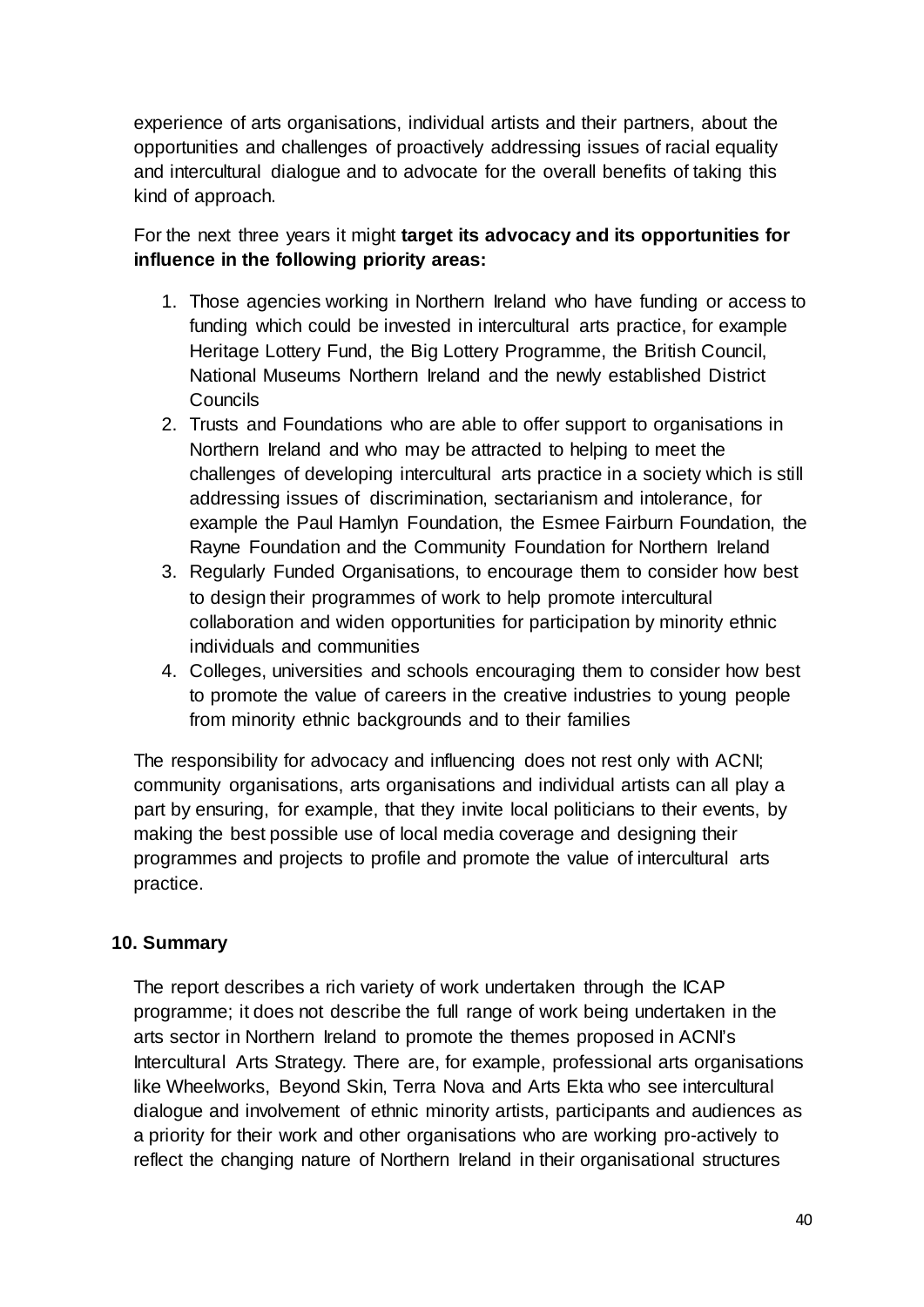and programmes. This needs to be taken into account in establishing an accurate baseline for intercultural arts practice in Northern Ireland, which will be needed to monitor the long-term impact of ACNI's Intercultural Arts Strategy.

Doors have undoubtedly been opened through the ICAP programme, helping to build social capital<sup>[25](#page-41-0)</sup>, the personal, relational and organisational resources available to improve community life and solve social problems. The programme has also enabled participants and audiences across Northern Ireland to work with a wide range of professional artists and enjoy making, presenting and experiencing innovative art works This represents the beginning of an exciting and inspiring journey, a journey that will continue and expand over many decades to come.

.

<span id="page-41-0"></span><sup>&</sup>lt;sup>25</sup> [http://luskin.ucla.edu/sites/default/files/nelson\\_concord.pdf](http://luskin.ucla.edu/sites/default/files/nelson_concord.pdf) The Concord handbook explains that social capital is the mortar of civic engagement and community involvement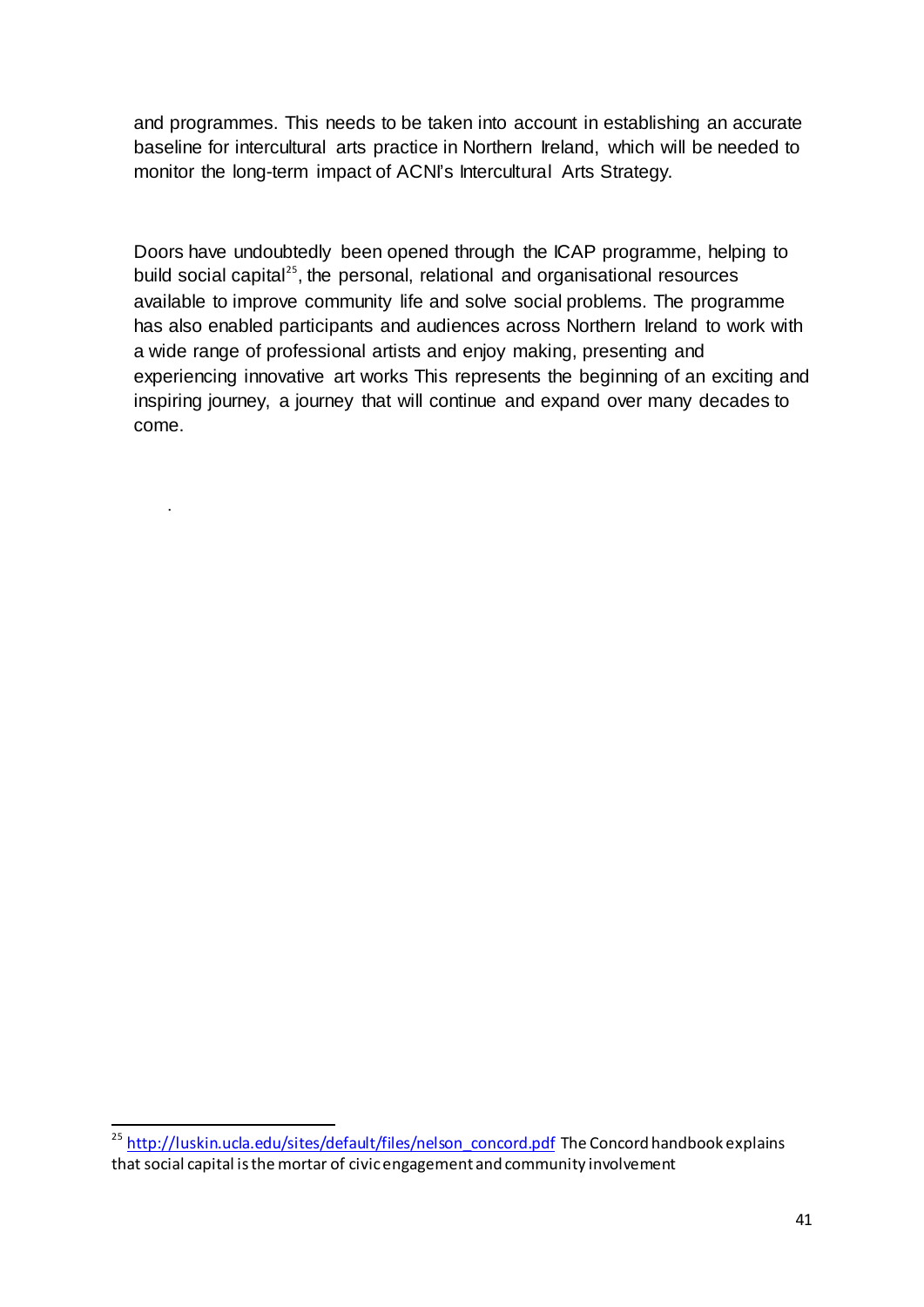# **Appendix 1: Demographic Profile**

The 2011 Census showed that 1.8 % of the usually resident population of Northern Ireland belonged to minority ethnic groups in 2011, more than double the population in 2001 (0.8%).



The proportion of the usually resident population born outside Northern Ireland rose from 9.0 per cent (151,000) in 2001 to 11 per cent (202,000) in 2011 and English was not the main language for 3.1% (54,500) of usual residents aged 3 years and over.

The Detailed Characteristics for Northern Ireland on Ethnicity, Country of Birth and Language (2013), builds on the 2011 Census and offers valuable information for arts, cultural and community organisations wishing to promote intercultural arts policies and practice. Findings show that:

- Usual residents from the Asian, Black, Mixed or Other main ethnic groups had younger age profiles than those who were of White ethnicity. There is also a low proportion of usual residents born in the EU accession countries who were aged 35 and over (27 per cent), including 25 per cent of those born in Poland and 27 per cent of those born in Lithuania.
- Over a third (35 per cent) of usual residents aged 16-74 in employment who were of Asian ethnic origin worked in Professional occupations (including 22 per cent as Health professionals), more than double the proportion of people of White ethnicity (17 per cent). People of White ethnicity were more likely than those from other main ethnic groups to be employed in Administrative and secretarial occupations (14 per cent), more than double the proportions of those from the Other or Asian ethnic groups (6.7 per cent and 5.0 per cent respectively).
- Usual residents born outside Northern Ireland were more likely than those born in Northern Ireland to live in the Private rented sector (36 per cent versus 13 per cent) and less likely to live in Owner-occupied accommodation (54 per cent versus 74 per cent). Usual residents born outside Northern Ireland were also less likely than those born in Northern Ireland to live in properties owned by the NIHE (7.6 per cent versus 10 per cent) or Housing Associations (2.5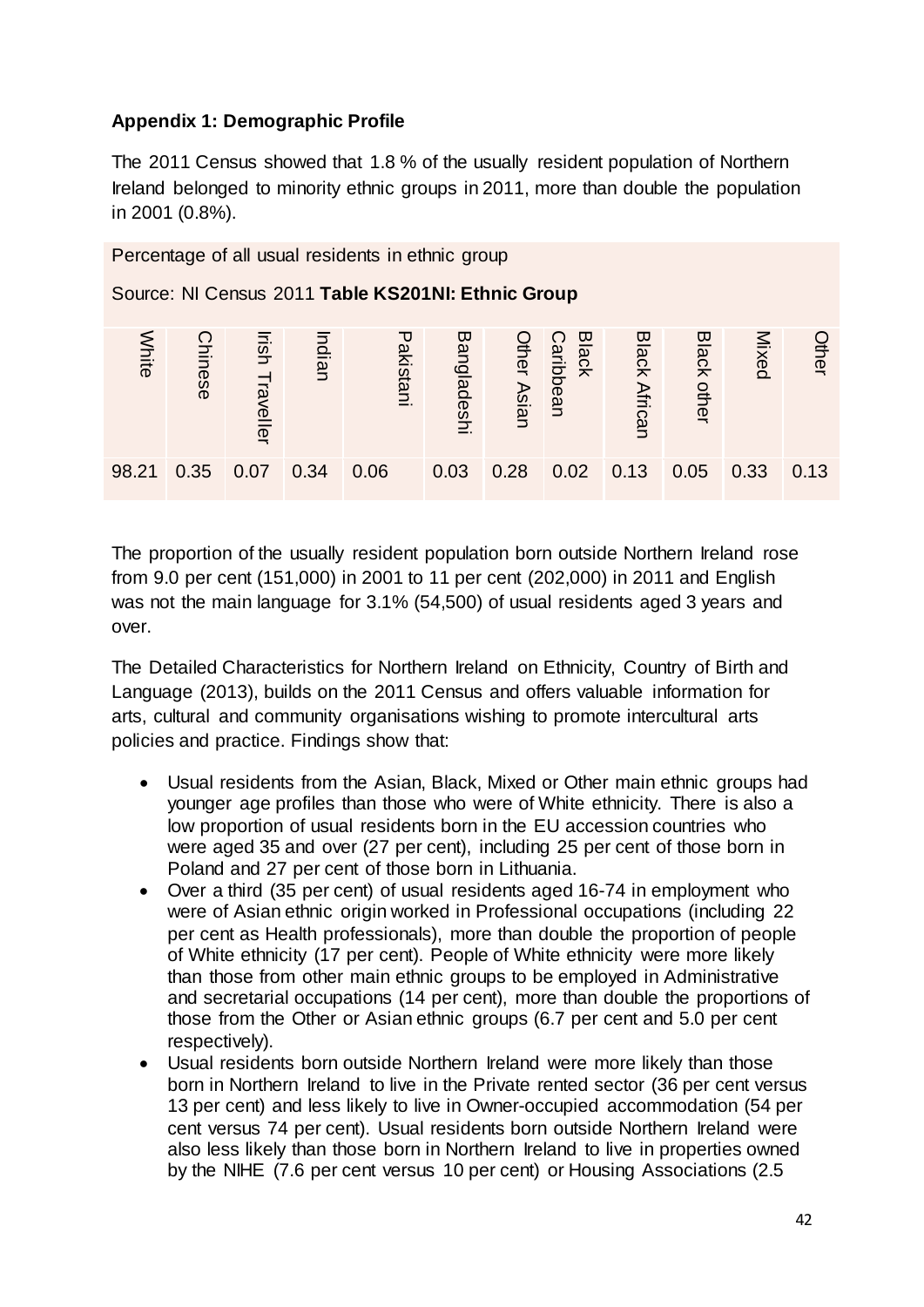per cent versus 2.8 per cent), although the differences were less marked. On Census Day 2011, over three-quarters (76 per cent) of usual residents born in the EU accession countries were living in the Private rented sector, ranging from 72 per cent of those born in Latvia to 82 per cent of those born in Slovakia.

- Probably influenced by their younger age profiles, those born in the EU accession countries, in countries which were members of the EU before 2004 or in other countries had higher levels of both employment (77 per cent, 65 per cent and 64 per cent respectively) and economic activity (85 per cent, 76 per cent and 74 per cent respectively) than those born in Northern Ireland (57%)
- While very high proportions of usual residents aged 3 and over whose main language was Tagalog / Filipino (99 per cent), Irish (Gaelic) (98 per cent) or Malayalam (92 per cent) could speak English well or very well, lower proportions of those who spoke mainly Chinese (61 per cent), Lithuanian (62 per cent), Slovak (64 per cent), Polish (66 per cent), Russian (66 per cent), Hungarian (68 per cent), Latvian (71 per cent) or Portuguese (73 per cent) could speak English well or very well.
- Two-fifths (41 per cent) of the 2,700 usual residents aged 3 and over who could not speak English at all spoke mainly Polish, 14 per cent spoke mainly Lithuanian, 6.4 per cent spoke mainly Chinese, 4.6 per cent spoke mainly Slovak and 4.5 per cent spoke mainly Portuguese.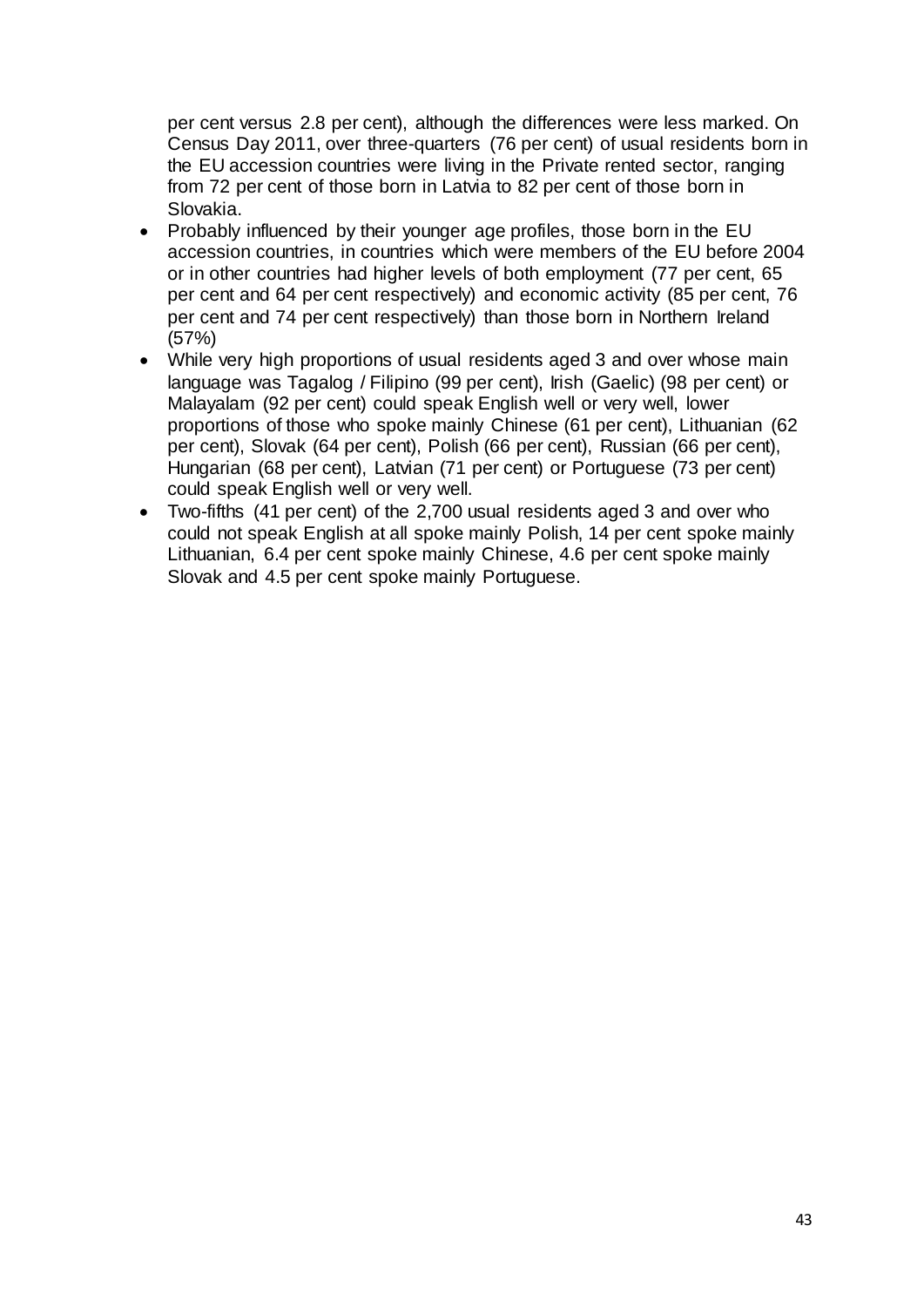# **Appendix 2 Thanks**

The evaluation team would like to thank the following individuals and organisations who have given up their time to share their experience and expertise with us

#### **Organisations who received ICAP Awards**

Accolade Belfast Migrant Centre Lagan Village Youth and Community Centre Belfast Friendship Club African/Caribbean Support Organisation Northern Ireland (ACSONI) Craigavon Intercultural Programme (now Community Intercultural Programme) Dungannon Youth Resource Centre Castlereagh Intercultural Friendship North West Sikh Association Success Dragon and Lion Dance Association Welcome Project Creggan Education and Research Services Cookstown and Western Shores Area Network And all those organisations who have submitted evaluation forms

#### **Individual Artists who received ICAP Awards**

Anushiya Sundarlingam Shannon Sickles Amita Ravikarana Paula Guzzanti Shelley Tracey Martin Devek Raquel Mackee Judit Zirczi Thomas Annang And all those artists who have submitted evaluation forms

# **ACNI Steering Group**

Conor Shields Katy Radford

# **ACNI staff**

Graeme Stevenson Fionnuala Walsh Joan Dempster Lizzie Devlin Julianne Skillen

#### **Individuals**

Charo Lanao-Madden (PICAS Programme Co-ordinator) All participants in Symposium, 'The Art of Inclusion' All participants at event organised as part of CAP conference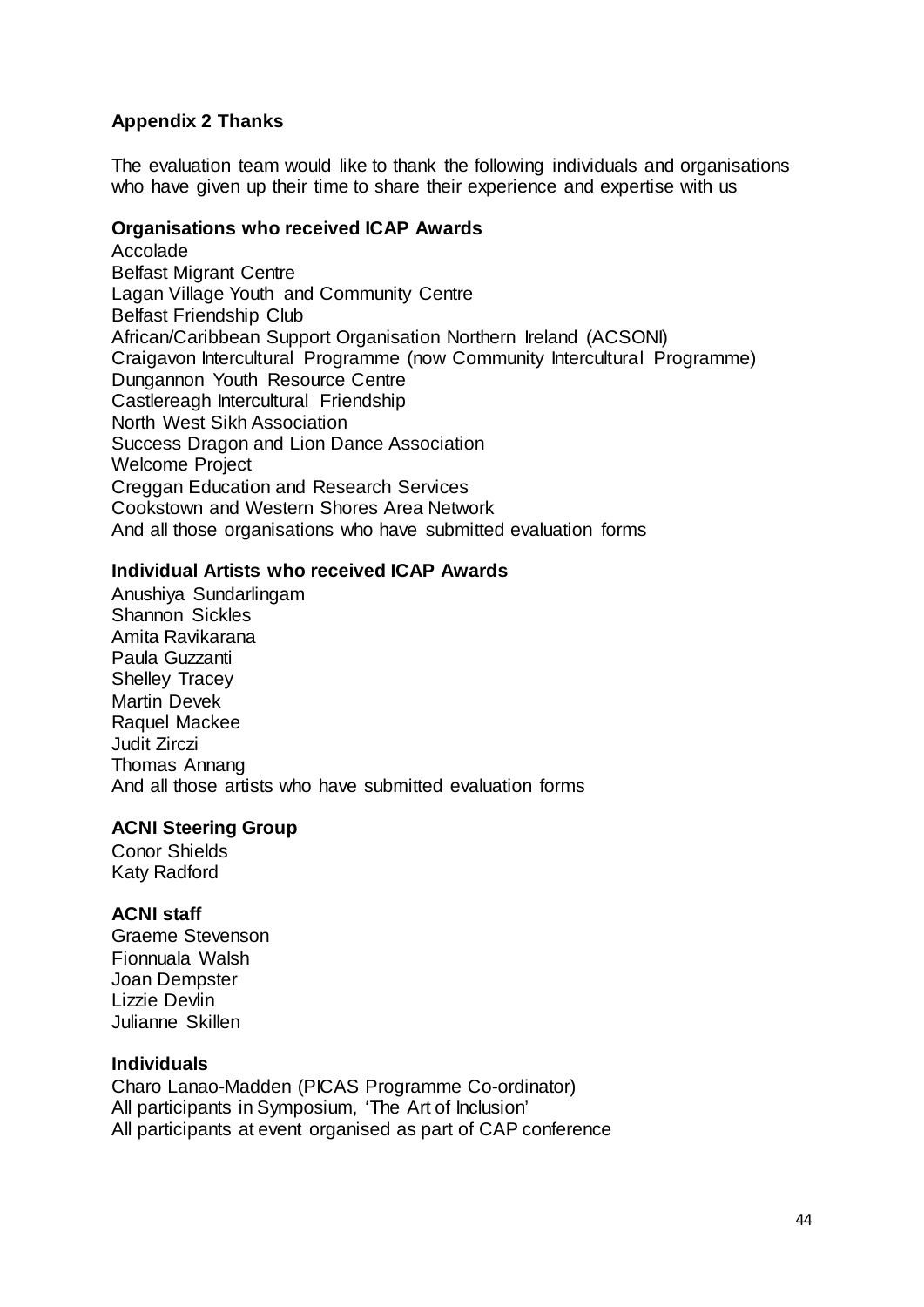# **Appendix 3: Intercultural Arts Programme Performance Outcomes Indicators**

| <b>Desired Outputs</b>                                                               | <b>Outputs Achieved</b> | <b>Desired Outcomes</b>                                                                                                  | <b>Outcomes</b><br>Assessment of<br>Achievement                                                                                | <b>Indicator</b>                                                                                          | Where evidence can<br>be seen                                                |
|--------------------------------------------------------------------------------------|-------------------------|--------------------------------------------------------------------------------------------------------------------------|--------------------------------------------------------------------------------------------------------------------------------|-----------------------------------------------------------------------------------------------------------|------------------------------------------------------------------------------|
| <b>Intercultural Arts</b><br>Grant - 32 projects<br>over 3 years                     | 31 projects funded      | Promoting exchanges<br>between different<br>cultural groups within<br>society                                            | Evidence suggests<br>this was achieved in<br>all projects although<br>level and depth of<br>exchange varied                    | Increased desire to<br>participate in inter-<br>community projects                                        | Participant<br>questionnaires                                                |
|                                                                                      |                         |                                                                                                                          |                                                                                                                                | Number of projects<br>involving individuals<br>from both indigenous<br>and migrant<br>populations         | Participant<br>questionnaires and<br>project organisers'<br>returns          |
|                                                                                      |                         |                                                                                                                          |                                                                                                                                | <b>Increased</b><br>understanding of<br>other cultures and<br>traditions                                  | Participant<br>questionnaires                                                |
| Minority Ethnic<br><b>Individual Artists</b><br>Awards $-30$ artists<br>over 3 years | 20 Awards made          | Developing<br>collaborative working,<br>through arts and<br>cultural activity<br>between new and<br>existing communities | Evidence suggests<br>this was achieved in<br>most projects to<br>some extent. This<br>outcome could be<br>strengthened further | Number of<br>collaborative projects<br>between groups<br>representing<br>indigenous and<br>migrant groups | Project organisers'<br>returns and<br>qualitative interviews                 |
|                                                                                      |                         |                                                                                                                          |                                                                                                                                | Improved formal and<br>informal networks                                                                  | Participant<br>questionnaires and<br>qualitative interviews                  |
| Artist in the<br><b>Community Awards -</b><br>15 artists over 3 year<br>period       | 2 Awards made           | Promoting cohesion<br>and integration for a<br>shared and better<br>future for all                                       | Evidence suggests<br>that projects provided<br>visible illustrations of<br>cohesion and<br>integration                         | Increased participant<br>social and group<br>networks<br>Improved participant<br>language skills          | <b>Qualitative interviews</b><br>Limited evidence of<br>this<br>$\mathbf{0}$ |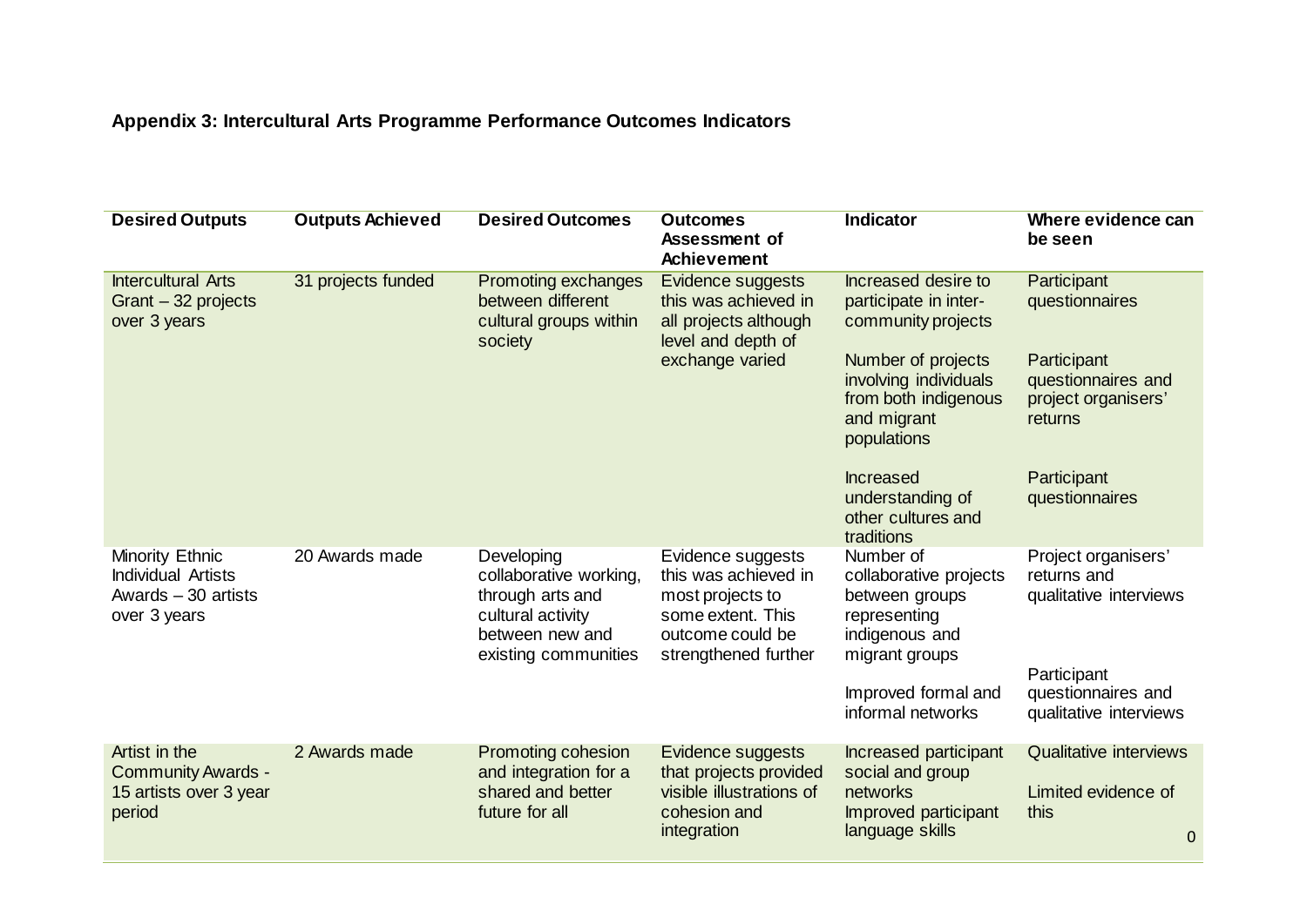|                                                       |                  |                                                                                               |                                                                                 | Number of<br>participants feeling<br>part of the community<br>Number of<br>participants feeling<br>less isolated                                                          | Participant<br>questionnaires<br>Evidence not<br>available                 |
|-------------------------------------------------------|------------------|-----------------------------------------------------------------------------------------------|---------------------------------------------------------------------------------|---------------------------------------------------------------------------------------------------------------------------------------------------------------------------|----------------------------------------------------------------------------|
| <b>Intercultural Arts</b><br><b>Support Programme</b> | <b>Delivered</b> | Increased<br>understanding of the<br>diversity that exists in<br>Northern Ireland             | Evidence suggests<br>that all projects<br>achieved this<br>outcome              | Increased respect<br>and understanding for<br>other's ethnic<br>background                                                                                                | Participant and<br>audience<br>questionnaires                              |
|                                                       |                  |                                                                                               |                                                                                 | Number of ethnic<br>groups represented in<br>the programme                                                                                                                | Project organisers'<br>returns, artist profiles,<br>qualitative interviews |
|                                                       |                  |                                                                                               |                                                                                 | Participants agreeing<br>that the arts is open<br>to everyone<br>regardless of ethnic<br>background                                                                       | Not tested                                                                 |
| Interim and Final<br>Programme<br>evaluation          | <b>Delivered</b> | Working to tackle<br>racism between new<br>and existing<br>communities in<br>Northern Ireland | A small percentage of<br>programme activity<br>addressed this issue<br>directly | Participants agreeing<br>that racism has no<br>place in NI society<br><b>Reduced participant</b><br>fear of crime<br>Number of<br>participants feeling<br>less threatened | Not tested                                                                 |
| Disseminate key<br>findings                           |                  | Improved cultural<br>identity                                                                 | Evidence suggests<br>this outcome was<br>achieved                               | Number of<br>participants feeling<br>more confident as a<br>result of the project                                                                                         | Participant<br>questionnaires<br>Artist/facilitators<br>returns            |